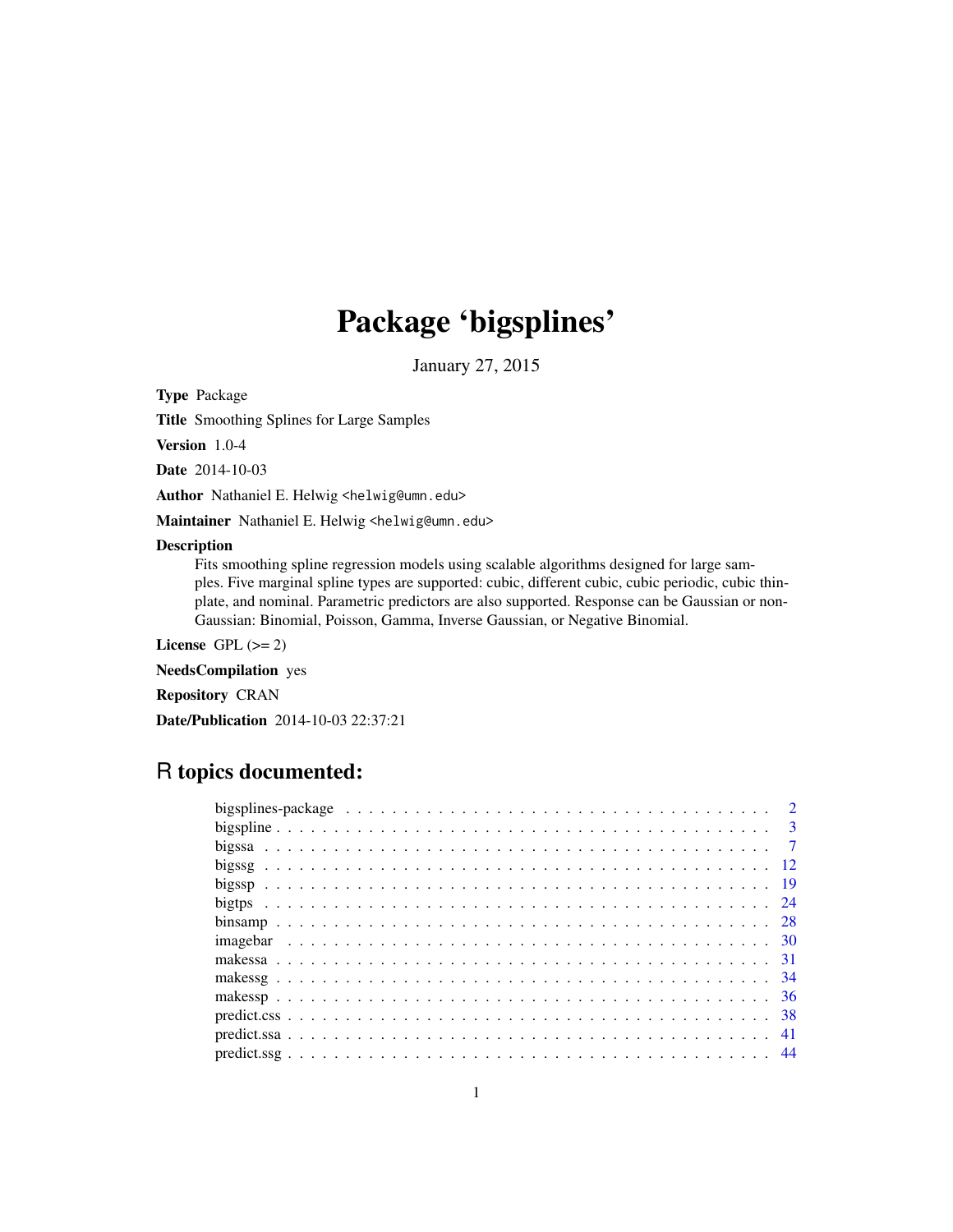<span id="page-1-0"></span>

| Index |  |  |  |  |  |  |  |  |  |  |  |  |  |  |  |  |  |  |  |  |  |
|-------|--|--|--|--|--|--|--|--|--|--|--|--|--|--|--|--|--|--|--|--|--|
|       |  |  |  |  |  |  |  |  |  |  |  |  |  |  |  |  |  |  |  |  |  |
|       |  |  |  |  |  |  |  |  |  |  |  |  |  |  |  |  |  |  |  |  |  |
|       |  |  |  |  |  |  |  |  |  |  |  |  |  |  |  |  |  |  |  |  |  |
|       |  |  |  |  |  |  |  |  |  |  |  |  |  |  |  |  |  |  |  |  |  |
|       |  |  |  |  |  |  |  |  |  |  |  |  |  |  |  |  |  |  |  |  |  |

bigsplines-package *Smoothing Splines for Large Samples*

#### **Description**

Fits smoothing spline regression models using scalable algorithms designed for large samples. Options include: (a) spline knots can be user-selected, randomly sampled, or bin-sampled throughout the covariate domain, (b) rounding parameters can be provided, and (c) parametric effects can be included. Supports 2-way and 3-way interactions between any combination of nonparametric and parametric predictors.

#### Details

The function [bigspline](#page-2-1) fits one-dimensional cubic smoothing splines (unconstrained or periodic). The function [bigssa](#page-6-1) fits Smoothing Spline Anova (SSA) models (Gaussian data). The function [bigssg](#page-11-1) fits Generalized Smoothing Spline Anova (GSSA) models (non-Gaussian data). The function [bigssp](#page-18-1) is for fitting Smoothing Splines with Parametric effects (semi-parametric regression). The function [bigtps](#page-23-1) fits one-, two-, and three-dimensional cubic thin-plate splines. There are corresponding predict, print, and summary functions for these methods.

# Author(s)

Nathaniel E. Helwig <helwig@umn.edu>

Maintainer: Nathaniel E. Helwig <helwig@umn.edu>

#### References

Gu, C. (2013). *Smoothing spline ANOVA models, 2nd edition*. New York: Springer.

Gu, C. and Xiang, D. (2001). Cross-validating non-Gaussian data: Generalized approximate crossvalidation revisited. *Journal of Computational and Graphical Statistics, 10*, 581-591.

Helwig, N. E. (2013). *Fast and stable smoothing spline analysis of variance models for large samples with applications to electroencephalography data analysis*. Unpublished doctoral dissertation. University of Illinois at Urbana-Champaign.

Helwig, N. E. and Ma, P. (in press). Fast and stable multiple smoothing parameter selection in smoothing spline analysis of variance models with large samples. *Journal of Computational and Graphical Statistics*.

Helwig, N. E. and Ma, P. (in preparation). Stable smoothing spline approximation via bin-sampled knots.

Helwig, N. E. and Ma, P. (in preparation). Optimal eigenbasis truncation for thin-plate regression splines.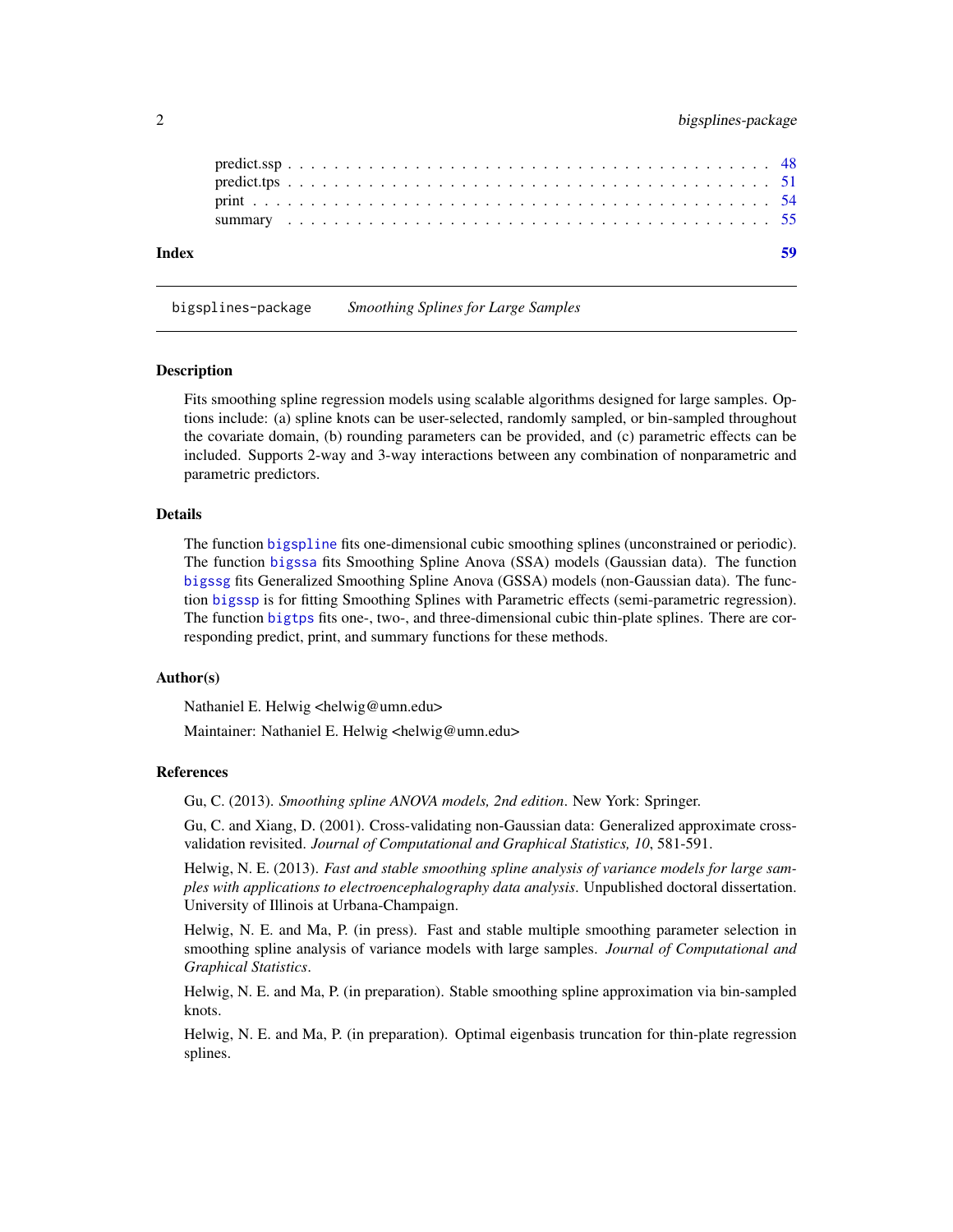#### <span id="page-2-0"></span>bigspline 3

Helwig, N. E. and Ma, P. (in preparation). Smoothing spline ANOVA for super-large samples: Scalable computation via rounding parameters.

# Examples

# See examples for bigspline, bigssa, bigssg, bigssp, and bigtps

<span id="page-2-1"></span>

| bigspline |  |  |  |
|-----------|--|--|--|
|           |  |  |  |
|           |  |  |  |
|           |  |  |  |

# bigspline *Fits Cubic Smoothing Splines*

# Description

Given a real-valued response vector  $\mathbf{y} = \{y_i\}_{i \in \mathbb{N}}$  and a real-valued predictor vector  $\mathbf{x} = \{x_i\}_{i \in \mathbb{N}}$ with  $a \leq x_i \leq b \,\forall i$ , a smoothing spline model has the form

$$
y_i = \eta(x_i) + e_i
$$

where  $y_i$  is the *i*-th observation's respone,  $x_i$  is the *i*-th observation's predictor,  $\eta$  is an unknown smooth function relating the response and predictor, and  $e_i \sim N(0, \sigma^2)$  is iid Gaussian error.

# Usage

```
bigspline(x,y,type="cub",nknots=30,rparm=0.01,xmin=min(x),
         xmax=max(x),alpha=1,lambdas=NULL,se.fit=FALSE,
         rseed=1234,knotcheck=TRUE)
```
# Arguments

| X         | Predictor vector.                                                                                                                                            |
|-----------|--------------------------------------------------------------------------------------------------------------------------------------------------------------|
| У         | Response vector. Must be same length as x.                                                                                                                   |
| type      | Type of spline for x. Options include type="cub" for cubic, type="cub0" for<br>different cubic, and type="per" for cubic periodic. See Spline Types section. |
| nknots    | Scalar giving maximum number of knots to bin-sample. Use more knots for<br>more jagged functions.                                                            |
| rparm     | Rounding parameter for x. Use rparm=NA to fit unrounded solution. Rounding<br>parameter must be in interval $(0,1]$ .                                        |
| xmin      | Minimum x value (i.e., $a$ ). Used to transform data to interval [0,1].                                                                                      |
| xmax      | Maximum x value (i.e., $b$ ). Used to transform data to interval [0,1].                                                                                      |
| alpha     | Manual tuning parameter for GCV score. Using alpha=1 gives unbaised esit-<br>mate. Using a larger alpha enforces a smoother estimate.                        |
| lambdas   | Vector of global smoothing parameters to try. Default estimates smoothing pa-<br>rameter that minimizes GCV score.                                           |
| se.fit    | Logical indicating if the standard errors of fitted values should be estimated.                                                                              |
| rseed     | Random seed. Input to set, seed to reproduce same knots when refitting same<br>model. Use rseed=NULL to generate a different sample of knots each time.      |
| knotcheck | If TRUE, only unique knots are used (for stability).                                                                                                         |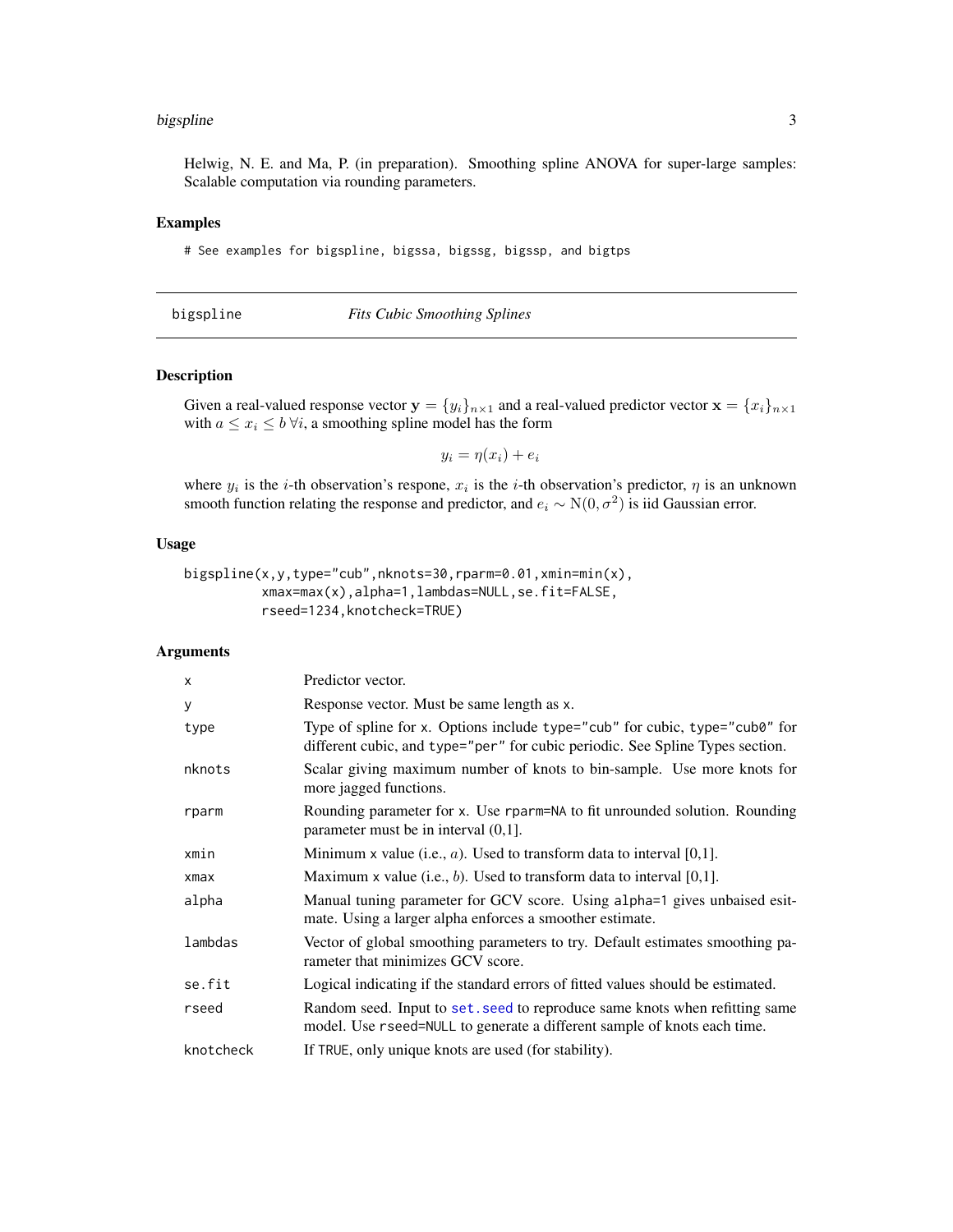### Details

To estimate  $\eta$  I minimize the penalized least-squares functional

$$
\frac{1}{n}\sum_{i=1}^{n}(y_i-\eta(x_i))^2+\lambda\int[\ddot{\eta}(x)]^2dx
$$

where  $\ddot{\eta}$  denotes the second derivative of  $\eta$  and  $\lambda \geq 0$  is a smoothing parameter that controls the trade-off between fitting and smoothing the data.

Default use of the function estimates  $\lambda$  by minimizing the GCV score:

$$
GCV(\lambda) = \frac{n||(\mathbf{I}_n - \mathbf{S}_{\lambda})\mathbf{y}||^2}{[n - tr(\mathbf{S}_{\lambda})]^2}
$$

where  $I_n$  is the identity matrix and  $S_\lambda$  is the smoothing matrix (see Computational Details).

Using the rounding parameter input rparm can greatly speed-up and stabilize the fitting for large samples. When rparm is used, the spline is fit to a set of unique data points after rounding; the unique points are determined using the efficient algorithm described in Helwig (2013). For typical cases, I recommend using rparm=0.01, but smaller rounding parameters (e,g., rparm=0.001) may be needed for particularly jagged functions (or when x has outliers).

#### Value

| fitted.values | Vector of fitted values corresponding to the original data points in x (if rparm=NA)<br>or the rounded data points in xunique (if rparm is used). |
|---------------|---------------------------------------------------------------------------------------------------------------------------------------------------|
| se.fit        | Vector of standard errors of fitted. values (if input se. fit=TRUE).                                                                              |
| X             | Predictor vector (same as input).                                                                                                                 |
| у             | Response vector (same as input).                                                                                                                  |
| type          | Type of spline that was used.                                                                                                                     |
| xunique       | Unique elements of x after rounding (if rparm is used).                                                                                           |
| yunique       | Mean of y for unique elements of x after rounding (if rparm is used).                                                                             |
| funique       | Vector giving frequency of each element of xunique (if rparm is used).                                                                            |
| sigma         | Estimated error standard deviation, i.e., $\hat{\sigma}$ .                                                                                        |
| ndf           | Data frame with two elements: n is total sample size, and df is effective degrees<br>of freedom of fit model (trace of smoothing matrix).         |
| info          | Model fit information: vector containing the GCV, multiple R-squared, AIC,<br>and BIC of fit model (assuming Gaussian error).                     |
| xrng          | Predictor range: xrng=c(xmin, xmax).                                                                                                              |
| myknots       | Bin-sampled spline knots used for fit.                                                                                                            |
| rparm         | Rounding parameter for x (same as input).                                                                                                         |
| lambda        | Optimal smoothing parameter.                                                                                                                      |
| coef          | Spline basis function coefficients.                                                                                                               |
| coef.csqrt    | Matrix square-root of covariace matrix of coef. Use tcrossprod(coef.csqrt)<br>to get covariance matrix of coef.                                   |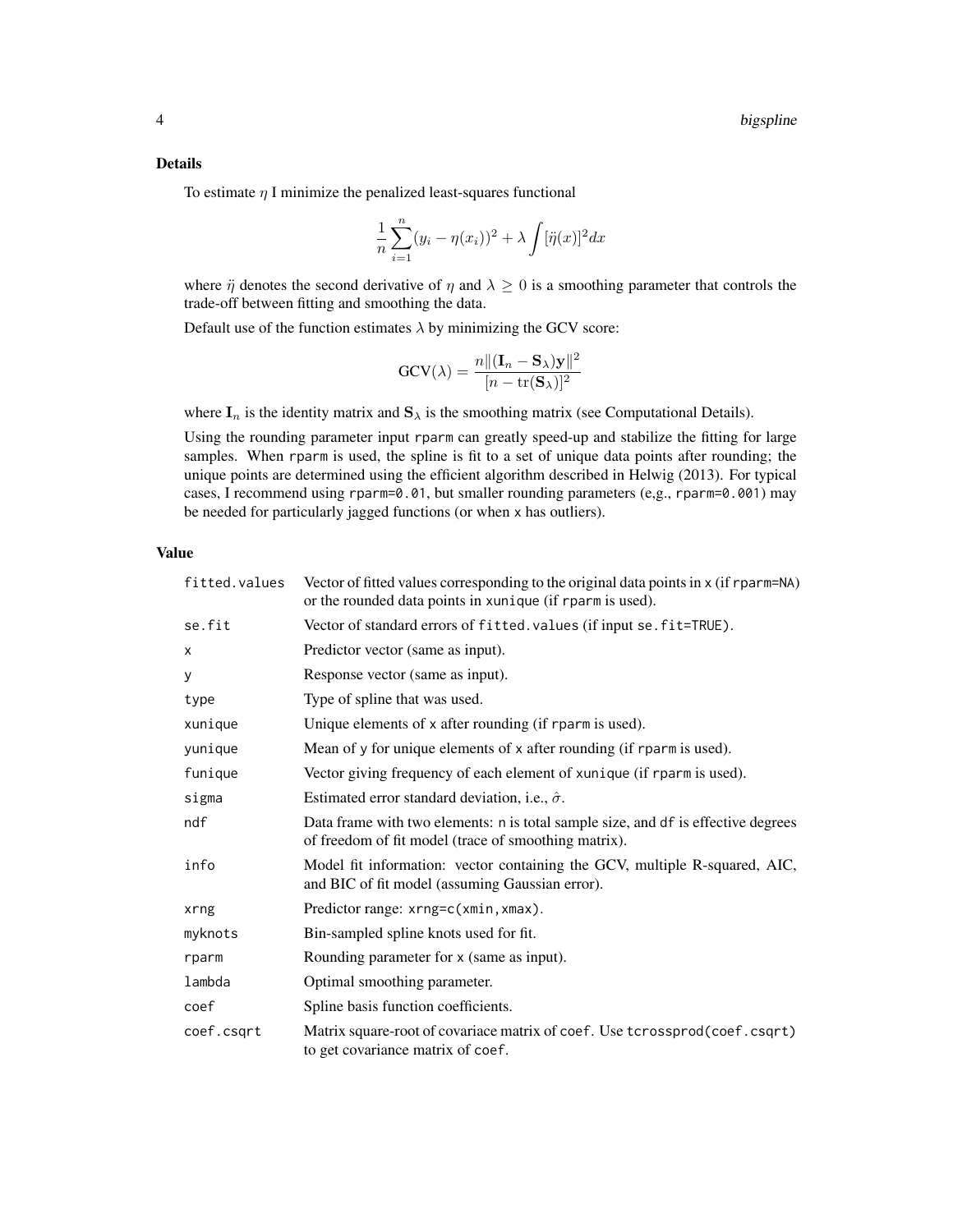#### <span id="page-4-0"></span>bigspline 5

#### Warnings

Cubic and cubic periodic splines transform the predictor to the interval [0,1] before fitting. So input xmin must be less than or equal to  $min(x)$ , and input xmax must be greater than or equal to max(x).

When using rounding parameters, output fitted.values corresponds to unique rounded predictor scores in output xunique. Use [predict.css](#page-37-1) function to get fitted values for full y vector.

#### Computational Details

According to smoothing spline theory, the function  $\eta$  can be approximated as

$$
\eta(x) = d_0 + d_1 \phi_1(x) + \sum_{h=1}^{q} c_h \rho(x, x_h^*)
$$

where the  $\phi_1$  is a linear function,  $\rho$  is the reproducing kernel of the contrast (nonlinear) space, and  ${x_h^*}$  $_{h=1}^q$  are the selected spline knots.

This implies that the penalized least-squares functional can be rewritten as

$$
\|\mathbf{y} - \mathbf{K}\mathbf{d} - \mathbf{Jc}\|^2 + n\lambda \mathbf{c}' \mathbf{Qc}
$$

where  $\mathbf{K} = \{\phi(x_i)\}_{n \times 2}$  is the null space basis function matrix,  $\mathbf{J} = \{\rho(x_i, x_h^*)\}_{n \times q}$  is the contrast space basis funciton matrix,  $\mathbf{Q} = \{ \rho(x_g^*, x_h^*) \}_{q \times q}$  is the penalty matrix, and  $\mathbf{d} = (d_0, d_1)'$  and  $\mathbf{c} = (c_1, \dots, c_q)$ ' are the unknown basis function coefficients.

Given the smoothing parameter  $\lambda$ , the optimal basis function coefficients have the form

$$
\begin{pmatrix}\n\hat{\mathbf{d}} \\
\hat{\mathbf{c}}\n\end{pmatrix} = \begin{pmatrix}\n\mathbf{K}'\mathbf{K} & \mathbf{K}'\mathbf{J} \\
\mathbf{J}'\mathbf{K} & \mathbf{J}'\mathbf{J} + n\lambda\mathbf{Q}\n\end{pmatrix}^\dagger \begin{pmatrix}\n\mathbf{K}' \\
\mathbf{J}'\n\end{pmatrix} \mathbf{y}
$$

where  $(\cdot)^\dagger$  denotes the pseudoinverse of the input matrix.

Given the optimal coefficients, the fitted values are given by  $\hat{\mathbf{y}} = \mathbf{K}\hat{\mathbf{d}} + \mathbf{J}\hat{\mathbf{c}} = \mathbf{S}_{\lambda}\mathbf{y}$ , where

$$
\mathbf{S}_{\lambda} = \left( \begin{array}{cc} \mathbf{K} & \mathbf{J} \end{array} \right) \left( \begin{array}{cc} \mathbf{K}'\mathbf{K} & \mathbf{K}'\mathbf{J} \\ \mathbf{J}'\mathbf{K} & \mathbf{J}'\mathbf{J} + n\lambda\mathbf{Q} \end{array} \right)^{\dagger} \left( \begin{array}{c} \mathbf{K}' \\ \mathbf{J}' \end{array} \right)
$$

is the smoothing matrix, which depends on  $\lambda$ .

#### Spline Types

For a cubic spline (type="cub") with  $x \in [0, 1]$ , the needed functions are

$$
\phi_1(x) = k_1(x)
$$
 and  $\rho(x, z) = k_2(x)k_2(z) - k_4(|x - z|)$ 

where  $k_1(x) = x - 0.5$ ,  $k_2(x) = \frac{1}{2} (k_1^2(x) - \frac{1}{12})$ , and  $k_4(x) = \frac{1}{24} (k_1^4(x) - \frac{k_1^2(x)}{2} + \frac{7}{240})$ .

For a different cubic spline (type="cub0") with  $x \in [0, 1]$ , the needed functions are

$$
\phi_1(x) = x
$$
 and  $\rho(x, z) = (x \wedge z)^2 [3(x \vee z) - (x \wedge z)]/6$ 

where  $(x \wedge z) = \min(x, z)$  and  $(x \vee z) = \max(x, z)$ .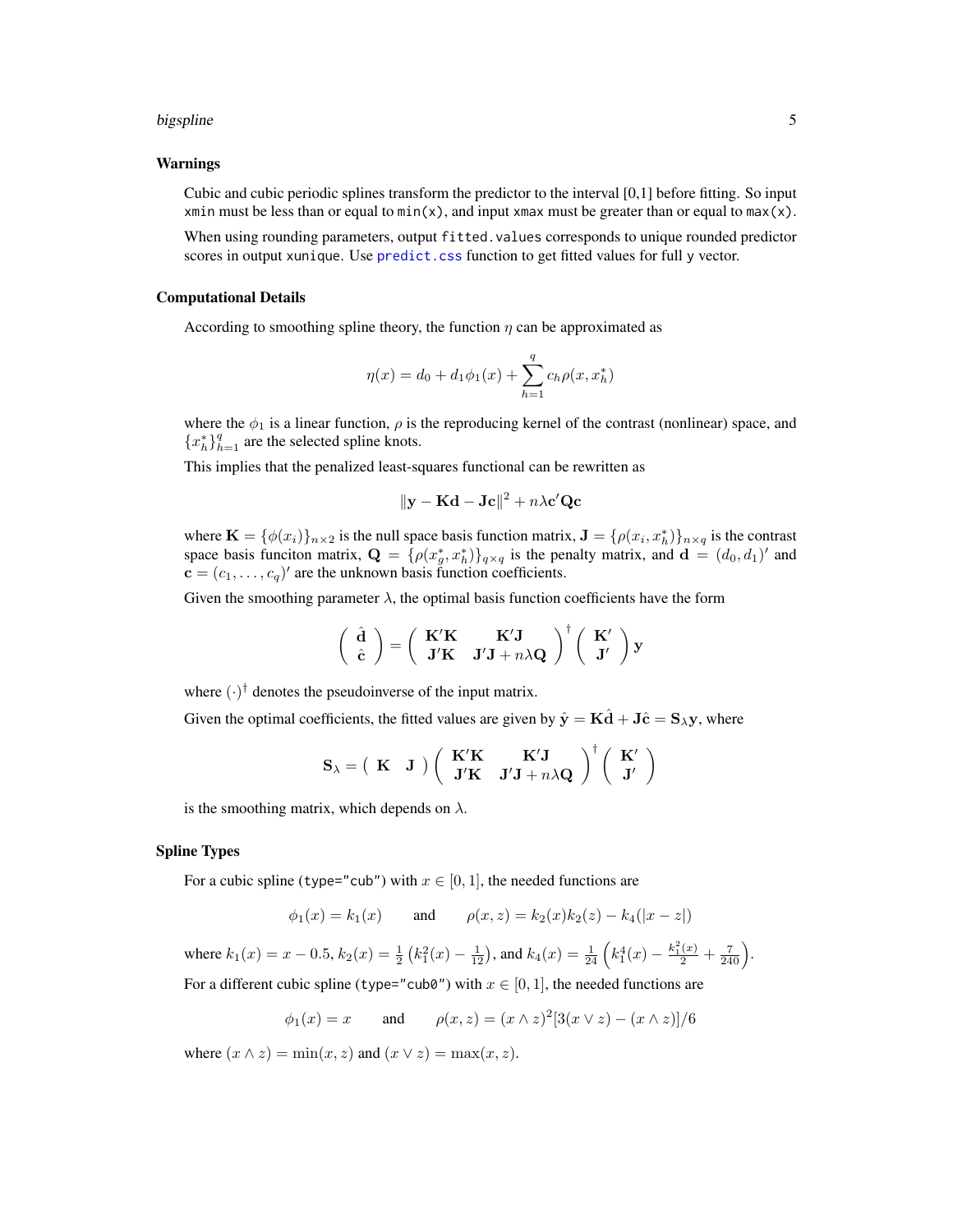<span id="page-5-0"></span>Note that type="cub" and type="cub0" use different definitions of the averaging operator in the null space. The overall spline estimates should be the same (up to approximation accuracy), but the null and constrast space effect functions will differ (see [predict.css](#page-37-1)). See Helwig (2013) and Gu (2013) for a further discussion of polynomial splines.

For a periodic cubic spline (type="per") with  $x \in [0, 1]$ , the needed functions are

 $\phi_1(x) = 0$  and  $\rho(x, z) = -k_4(|x - z|)$ 

where  $k_4(x)$  is defined as it was for type="cub"; in this case  $\mathbf{K} = \mathbf{1}_n$  and  $\mathbf{d} = d_0$ .

#### Note

The spline is estimated using penalized least-squares, which does not require the Gaussian error assumption. However, the spline inference information (e.g., standard errors and fit information) requires the Gaussian error assumption.

#### Author(s)

Nathaniel E. Helwig <helwig@umn.edu>

#### References

Gu, C. (2013). *Smoothing spline ANOVA models, 2nd edition*. New York: Springer.

Helwig, N. E. (2013). *Fast and stable smoothing spline analysis of variance models for large samples with applications to electroencephalography data analysis*. Unpublished doctoral dissertation. University of Illinois at Urbana-Champaign.

Helwig, N. E. and Ma, P. (in press). Fast and stable multiple smoothing parameter selection in smoothing spline analysis of variance models with large samples. *Journal of Computational and Graphical Statistics*.

Helwig, N. E. and Ma, P. (in preparation). Stable smoothing spline approximation via bin-sampled knots.

Helwig, N. E. and Ma, P. (in preparation). Optimal eigenbasis truncation for thin-plate regression splines.

Helwig, N. E. and Ma, P. (in preparation). Smoothing spline ANOVA for super-large samples: Scalable computation via rounding parameters.

# Examples

```
########## EXAMPLE 1 ##########
```

```
# define relatively smooth function
set.seed(773)
myfun<-function(x){sin(2*pi*x)}
x<-runif(10^6)
y<-myfun(x)+rnorm(10^6)
```

```
# cubic, different cubic, and periodic splines
cubmod<-bigspline(x,y)
```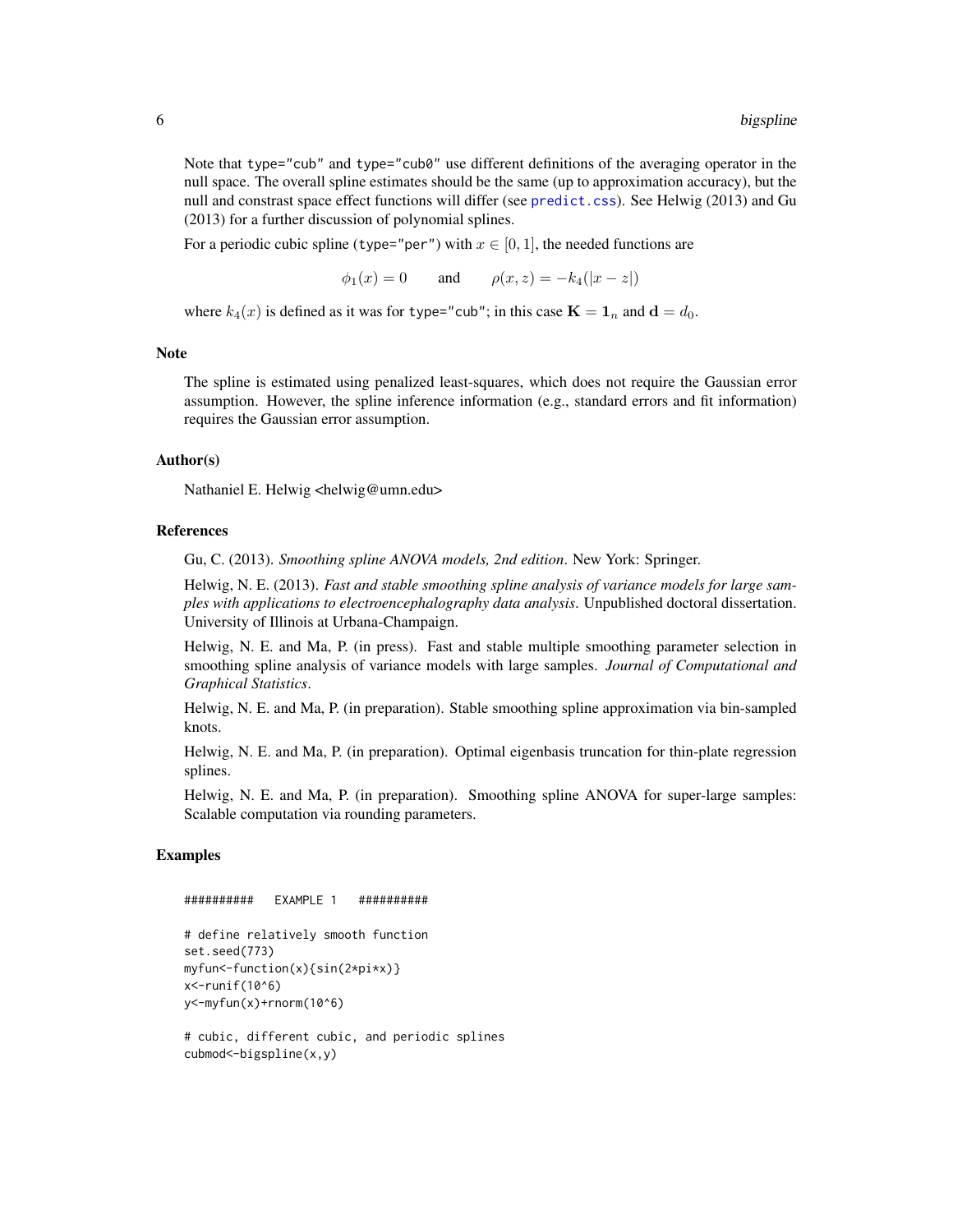#### <span id="page-6-0"></span>bigssa 7

```
cubmod
cub0mod<-bigspline(x,y,type="cub0")
cub0mod
permod<-bigspline(x,y,type="per")
permod
########## EXAMPLE 2 ##########
# define more jagged function
set.seed(773)
myfun<-function(x){2*x+cos(4*pi*x)}
x<-runif(10^6)*4
y<-myfun(x)+rnorm(10^6)
# try different numbers of knots
r1mod<-bigspline(x,y,nknots=20)
crossprod(myfun(r1mod$xunique)-r1mod$fitted)/length(r1mod$fitted)
r2mod<-bigspline(x,y,nknots=30)
crossprod(myfun(r2mod$xunique)-r2mod$fitted)/length(r2mod$fitted)
r3mod<-bigspline(x,y,nknots=40)
crossprod(myfun(r3mod$xunique)-r3mod$fitted)/length(r3mod$fitted)
```
<span id="page-6-1"></span>

bigssa *Fits Smoothing Spline ANOVA Models*

# Description

Given a real-valued response vector  $y = {y_i}_{n \times 1}$ , a Smoothing Spline Anova (SSA) has the form

 $y_i = \eta(\mathbf{x}_i) + e_i$ 

where  $y_i$  is the *i*-th observation's respone,  $\mathbf{x}_i = (x_{i1}, \dots, x_{ip})$  is the *i*-th observation's nonparametric predictor vector,  $\eta$  is an unknown smooth function relating the response and nonparametric predictors, and  $e_i \sim N(0, \sigma^2)$  is iid Gaussian error. Function can fit additive models, and also allows for 2-way and 3-way interactions between any number of predictors (see Details and Examples).

#### Usage

```
bigssa(formula,data=NULL,type=NULL,nknots=NULL,rparm=NA,
       lambdas=NULL,skip.iter=TRUE,se.fit=FALSE,rseed=1234,
       gcvopts=NULL,knotcheck=TRUE,gammas=NULL,weights=NULL)
```
#### Arguments

| formula | An object of class "formula": a symbolic description of the model to be fitted |
|---------|--------------------------------------------------------------------------------|
|         | (see Details and Examples for more information).                               |
| data    | Optional data frame, list, or environment containing the variables in formula. |
|         | Or an object of class "makessa", which is output from makessa.                 |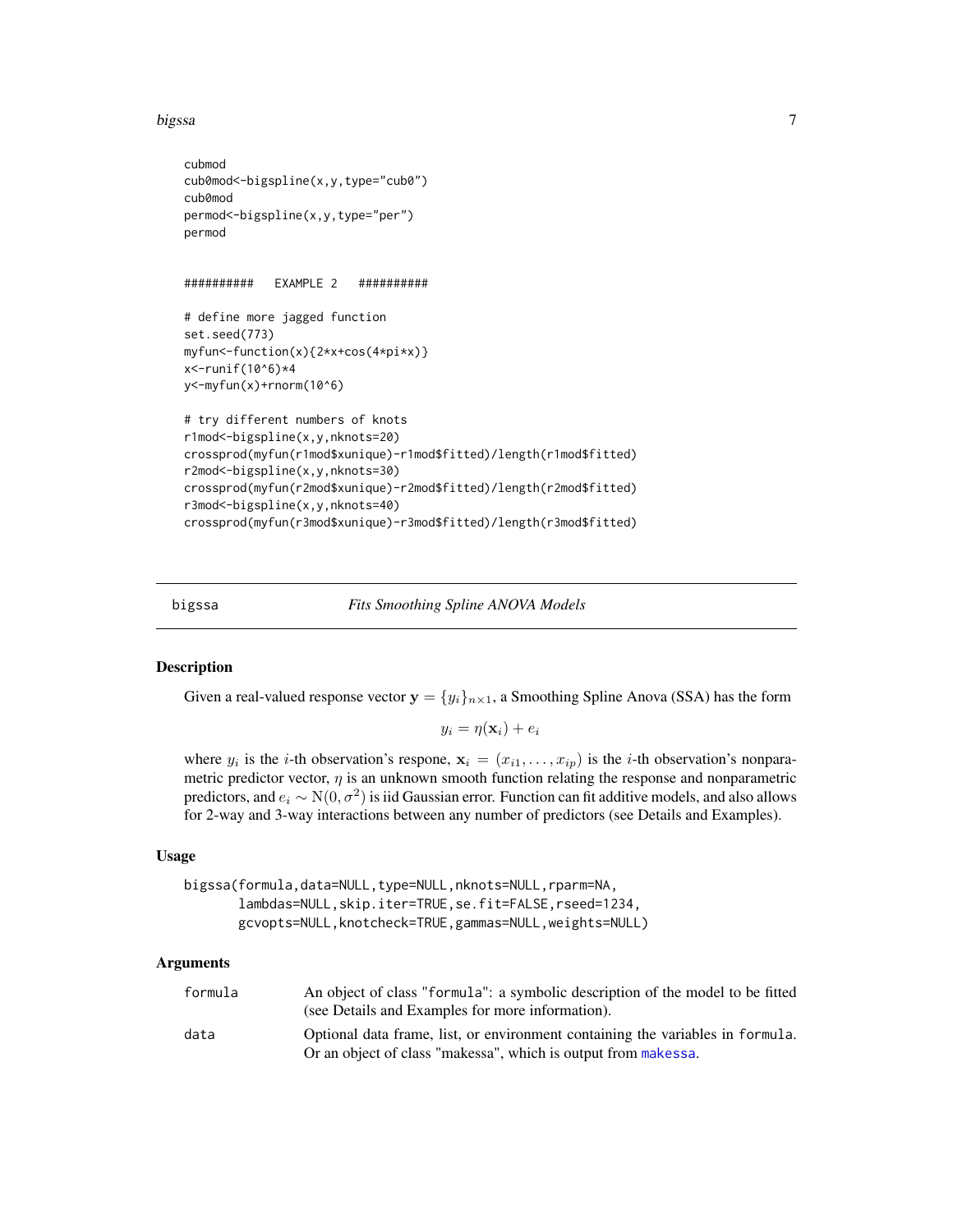<span id="page-7-0"></span>

| type      | List of smoothing spline types for predictors in formula (see Details). Options<br>include type="cub" for cubic, type="cub0" for another cubic, type="per" for<br>cubic periodic, type="tps" for cubic thin-plate, and type="nom" for nominal.                                              |
|-----------|---------------------------------------------------------------------------------------------------------------------------------------------------------------------------------------------------------------------------------------------------------------------------------------------|
| nknots    | Two possible options: (a) scalar giving total number of random knots to sample,<br>or (b) vector indexing which rows of data to use as knots.                                                                                                                                               |
| rparm     | List of rounding parameters for each predictor. See Details.                                                                                                                                                                                                                                |
| lambdas   | Vector of global smoothing parameters to try. Default lambdas=10^-c(9:0).                                                                                                                                                                                                                   |
| skip.iter | Logical indicating whether to skip the iterative smoothing parameter update.<br>Using skip. iter=FALSE should provide a more optimal solution, but the fitting<br>time may be substantially longer. See Skip Iteration section.                                                             |
| se.fit    | Logical indicating if the standard errors of the fitted values should be estimated.                                                                                                                                                                                                         |
| rseed     | Random seed for knot sampling. Input is ignored if nknots is an input vector of<br>knot indices. Set rseed=NULL to obtain a different knot sample each time, or set<br>rseed to any positive integer to use a different seed than the default.                                              |
| gcvopts   | Control parameters for optimization. List with 3 elements: (a) maxit: maximum<br>number of algorithm iterations, (b) gcvtol: covergence tolerance for iterative<br>GCV update, and (c) alpha: tuning parameter for GCV minimization. Default:<br>gcvopts=list(maxit=5,gcvtol=10^-5,alpha=1) |
| knotcheck | If TRUE, only unique knots are used (for stability).                                                                                                                                                                                                                                        |
| gammas    | List of initial smoothing parameters for each predictor. See Details.                                                                                                                                                                                                                       |
| weights   | Vector of positive weights for fitting (default is vector of ones).                                                                                                                                                                                                                         |
|           |                                                                                                                                                                                                                                                                                             |

# Details

The formula syntax is similar to that used in  $\text{lm}$  $\text{lm}$  $\text{lm}$  and many other R regression functions. Use  $y \sim x$  to predict the response y from the predictor x. Use  $y \sim x1+x2$  to fit an additive model of the predictors x1 and x2, and use  $y \sim x1 \times x2$  to fit an interaction model. The syntax  $y \sim x1 \times x2$  includes the interaction and main effects, whereas the syntax  $y \sim x1$ :  $x2$  is not supported. See Computational Details for specifics about how nonparametric effects are estimated.

See [bigspline](#page-2-1) for definitions of type="cub", type="cub0", and type="per" splines, which can handle one-dimensional predictors. See Appendix of Helwig and Ma (in press) for information about type="tps" and type="nom" splines. Note that type="tps" can handle one-, two-, or threedimensional predictors. I recommend using type="cub" if the predictor scores have no extreme outliers; when outliers are present, type="tps" may produce a better result.

Using the rounding parameter input rparm can greatly speed-up and stabilize the fitting for large samples. For typical cases, I recommend using rparm=0.01 for cubic and periodic splines, but smaller rounding parameters may be needed for particularly jagged functions. For thin-plate splines, the data are NOT transformed to the interval [0,1] before fitting, so rounding parameter should be on raw data scale. Also, for type="tps" you can enter one rounding parameter for each predictor dimension. Use rparm=1 for nominal splines.

#### Value

fitted.values Vector of fitted values corresponding to the original data points in xvars (if rparm=NA) or the rounded data points in xunique (if rparm is used).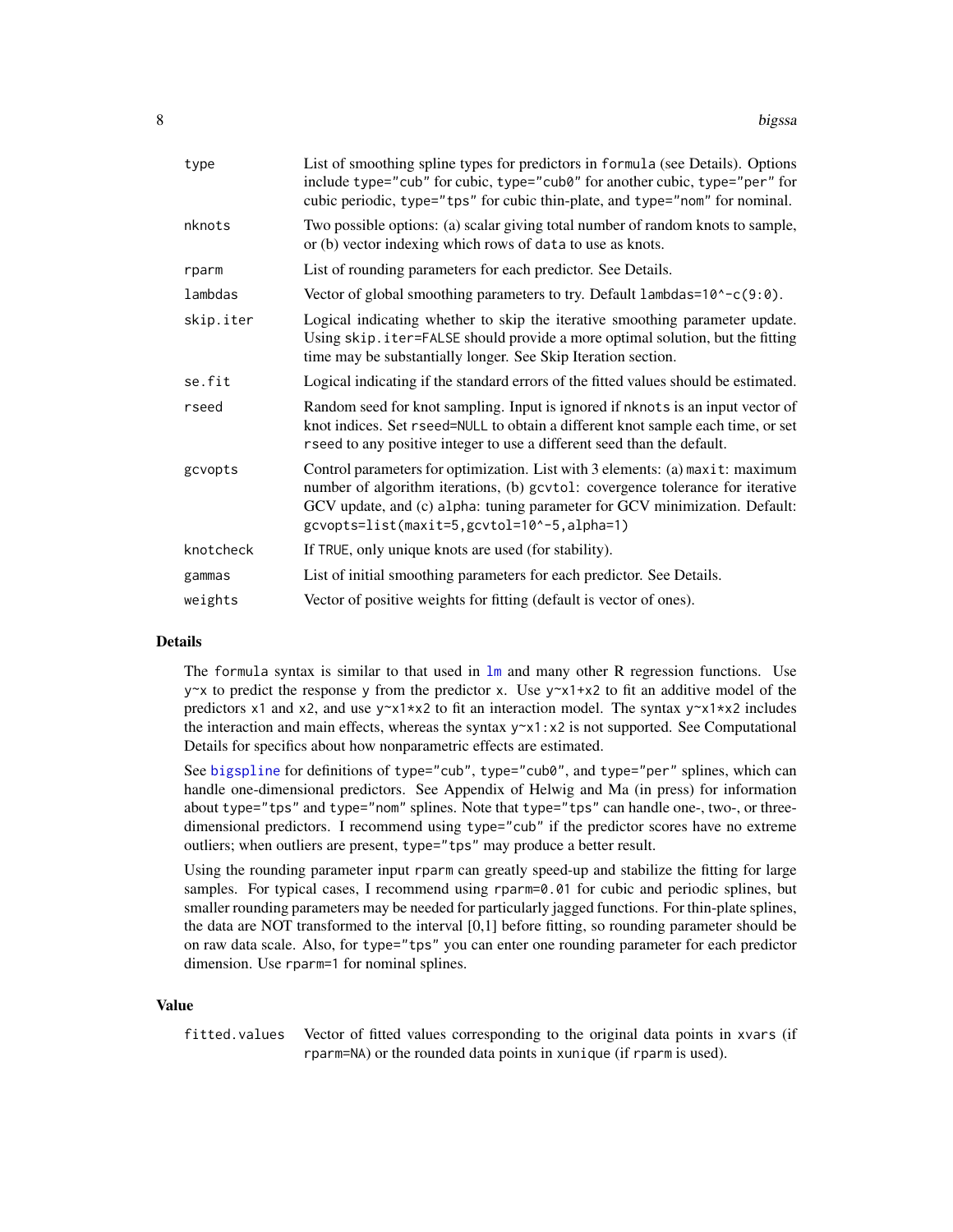#### <span id="page-8-0"></span>bigssa 9

| se.fit    | Vector of standard errors of fitted. values (if input se. fit=TRUE).                                                                                                                |
|-----------|-------------------------------------------------------------------------------------------------------------------------------------------------------------------------------------|
| yvar      | Response vector.                                                                                                                                                                    |
| xvars     | List of predictors.                                                                                                                                                                 |
| type      | Type of smoothing spline that was used for each predictor.                                                                                                                          |
| yunique   | Mean of yvar for unique points after rounding (if rparm is used).                                                                                                                   |
| xunique   | Unique rows of xvars after rounding (if rparm is used).                                                                                                                             |
| sigma     | Estimated error standard deviation, i.e., $\hat{\sigma}$ .                                                                                                                          |
| ndf       | Data frame with two elements: n is total sample size, and df is effective degrees<br>of freedom of fit model (trace of smoothing matrix).                                           |
| info      | Model fit information: vector containing the GCV, multiple R-squared, AIC,<br>and BIC of fit model (assuming Gaussian error).                                                       |
| modelspec | List containing specifics of fit model (needed for prediction).                                                                                                                     |
| converged | Convergence status: converged=TRUE if iterative update converged, converged=FALSE<br>if iterative update failed to converge, and converged=NA if option skip.iter=TRUE<br>was used. |
| tnames    | Names of the terms in model.                                                                                                                                                        |
| call      | Called model in input formula.                                                                                                                                                      |
|           |                                                                                                                                                                                     |

#### Warnings

Cubic and cubic periodic splines transform the predictor to the interval [0,1] before fitting.

When using rounding parameters, output fitted.values corresponds to unique rounded predictor scores in output xunique. Use predict. ssa function to get fitted values for full yvar vector.

#### Computational Details

To estimate  $\eta$  I minimize the penalized least-squares functional

$$
\frac{1}{n}\sum_{i=1}^{n} (y_i - \eta(\mathbf{x}_i))^2 + \lambda J(\eta)
$$

where  $J(\cdot)$  is a nonnegative penalty functional quantifying the roughness of  $\eta$  and  $\lambda > 0$  is a smoothing parameter controlling the trade-off between fitting and smoothing the data. Note that for  $p > 1$  nonparametric predictors, there are additional  $\theta_k$  smoothing parameters embedded in J.

The penalized least squares functioncal can be rewritten as

$$
\|\mathbf{y} - \mathbf{K}\mathbf{d} - \mathbf{J}_{\theta}\mathbf{c}\|^2 + n\lambda\mathbf{c}'\mathbf{Q}_{\theta}\mathbf{c}
$$

where  $\mathbf{K} = {\phi(x_i)}_{n \times m}$  is the null (parametric) space basis function matrix,  $\mathbf{J}_{\theta} = \sum_{k=1}^{s} \theta_k \mathbf{J}_k$ with  $\mathbf{J}_k = \{\rho_k(\mathbf{x}_i, \mathbf{x}_h^*)\}_{n \times q}$  denoting the k-th contrast space basis funciton matrix,  $\mathbf{Q}_{\theta} = \sum_{k=1}^{n-1} \theta_k \mathbf{Q}_k$ with  $\mathbf{Q}_k = \{\rho_k(\mathbf{x}_g^*, \mathbf{x}_h^*)\}_{q \times q}$  denoting the k-th penalty matrix, and  $\mathbf{d} = (d_0, \dots, d_m)'$  and  $\mathbf{c} =$  $(c_1, \ldots, c_q)'$  are the unknown basis function coefficients. The optimal smoothing parameters are chosen by minimizing the GCV score (see [bigspline](#page-2-1)).

Note that this function uses the efficient SSA reparameterization described in Helwig (2013) and Helwig and Ma (in press); using is parameterization, there is one unique smoothing parameter per predictor ( $\gamma_i$ ), and these  $\gamma_i$  parameters determine the structure of the  $\theta_k$  parameters in the tensor product space. To evaluate the GCV score, this function uses the improved (scalable) SSA algorithm discussed in Helwig (2013) and Helwig and Ma (in press).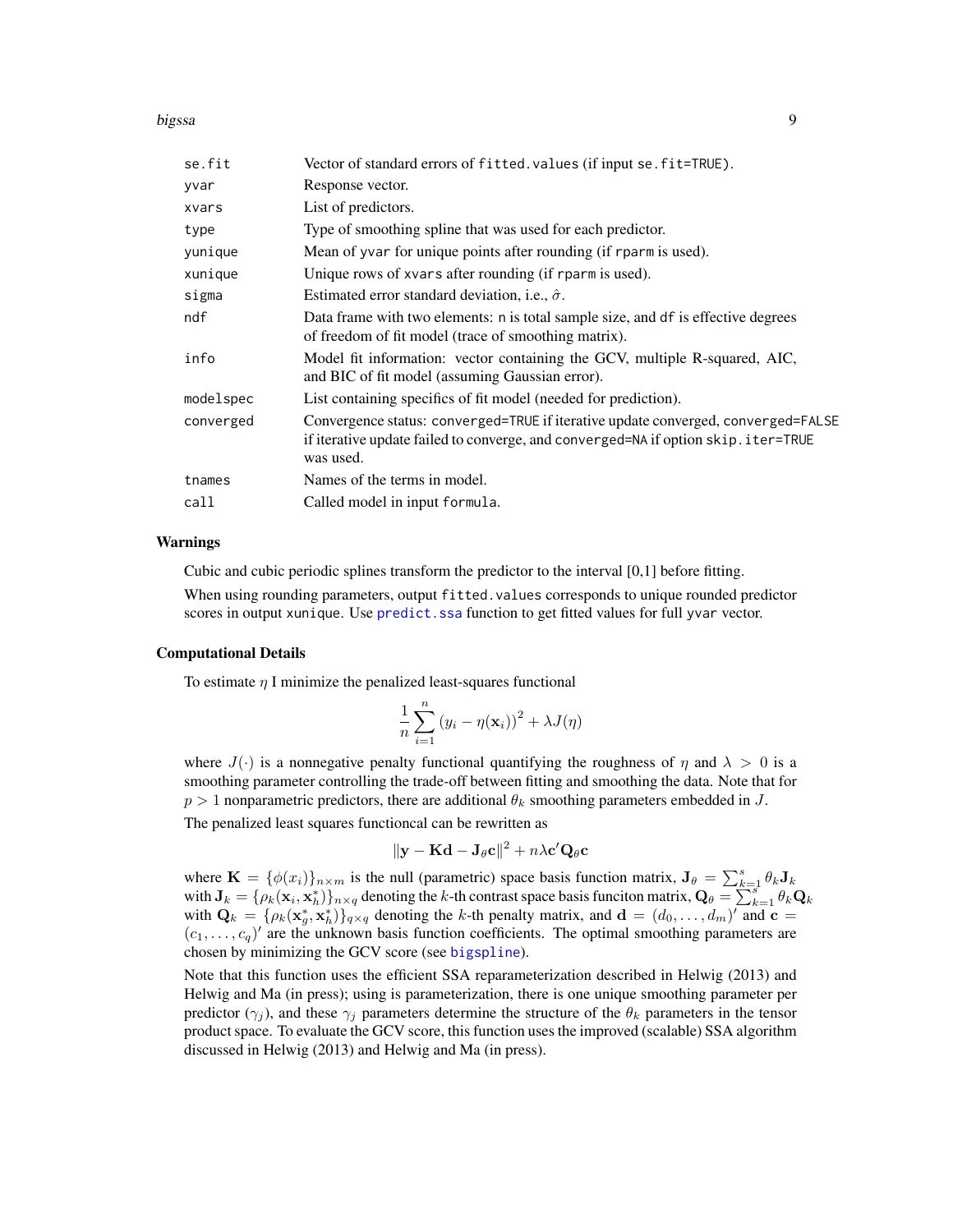#### <span id="page-9-0"></span>Skip Iteration

For  $p > 1$  predictors, initial values for the  $\gamma_i$  parameters (that determine the structure of the  $\theta_k$ parameters) are estimated using the smart starting algorithm described in Helwig (2013) and Helwig and Ma (in press).

Default use of this function (skip.iter=TRUE) fixes the  $\gamma_i$  parameters afer the smart start, and then finds the global smoothing parameter  $\lambda$  (among the input lambdas) that minimizes the GCV score. This approach typically produces a solution very similar to the more optimal solution using skip.iter=FALSE.

Setting skip.iter=FALSE uses the same smart starting algorithm as setting skip.iter=TRUE. However, instead of fixing the  $\gamma_j$  parameters afer the smart start, using skip.iter=FALSE iterates between estimating the optimal  $\lambda$  and the optimal  $\gamma_j$  parameters. The R function [nlm](#page-0-0) is used to minimize the GCV score with respect to the  $\gamma_j$  parameters, which can be time consuming for models with many predictors and/or a large number of knots.

#### **Note**

The spline is estimated using penalized least-squares, which does not require the Gaussian error assumption. However, the spline inference information (e.g., standard errors and fit information) requires the Gaussian error assumption.

#### Author(s)

Nathaniel E. Helwig <helwig@umn.edu>

#### References

Helwig, N. E. (2013). *Fast and stable smoothing spline analysis of variance models for large samples with applications to electroencephalography data analysis*. Unpublished doctoral dissertation. University of Illinois at Urbana-Champaign.

Helwig, N. E. and Ma, P. (in press). Fast and stable multiple smoothing parameter selection in smoothing spline analysis of variance models with large samples. *Journal of Computational and Graphical Statistics*.

Helwig, N. E. and Ma, P. (in preparation). Stable smoothing spline approximation via bin-sampled knots.

Helwig, N. E. and Ma, P. (in preparation). Optimal eigenbasis truncation for thin-plate regression splines.

Helwig, N. E. and Ma, P. (in preparation). Smoothing spline ANOVA for super-large samples: Scalable computation via rounding parameters.

#### Examples

########## EXAMPLE 1 ########## # define univariate function and data set.seed(773) myfun<-function(x){sin(2\*pi\*x)}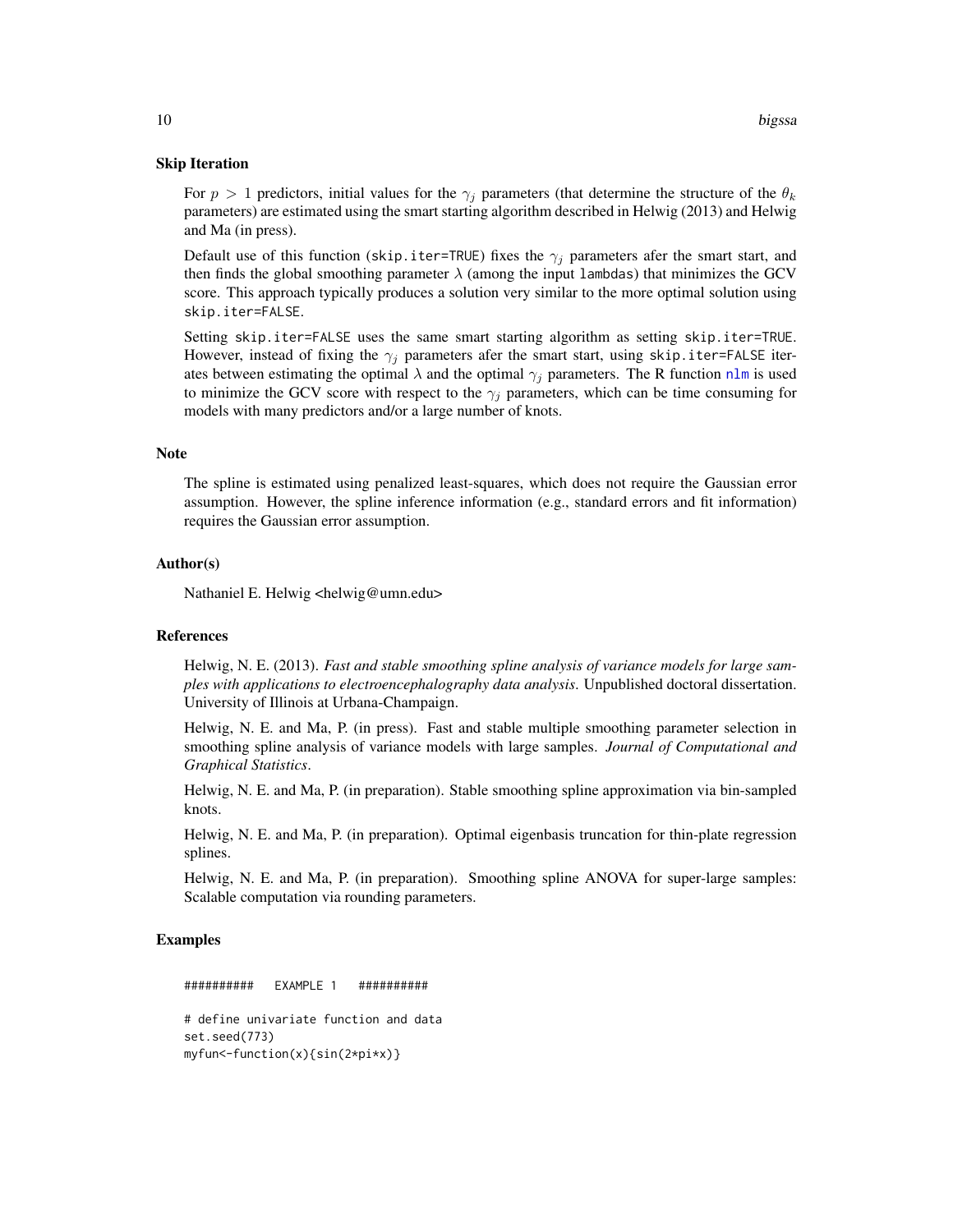#### bigssa 11

```
x<-runif(500)
y<-myfun(x)+rnorm(500)
# cubic, periodic, and thin-plate spline models with 20 knots
cubmod<-bigssa(y~x,type="cub",nknots=20,se.fit=TRUE)
cubmod
permod<-bigssa(y~x,type="per",nknots=20,se.fit=TRUE)
permod
tpsmod<-bigssa(y~x,type="tps",nknots=20,se.fit=TRUE)
tpsmod
########## EXAMPLE 2 ##########
# function with two continuous predictors
set.seed(773)
myfun<-function(x1v,x2v){sin(2*pi*x1v)+log(x2v+.1)+cos(pi*(x1v-x2v))}
x1v<-runif(500); x2v<-runif(500)
y<-myfun(x1v,x2v)+rnorm(500)
# cubic splines with 50 randomly selected knots
intmod<-bigssa(y~x1v*x2v,type=list(x1v="cub",x2v="cub"),nknots=50)
intmod
crossprod(myfun(x1v,x2v)-intmod$fitted.values)/500
# fit additive model (with same knots)
addmod<-bigssa(y~x1v+x2v,type=list(x1v="cub",x2v="cub"),nknots=50)
addmod
crossprod(myfun(x1v,x2v)-addmod$fitted.values)/500
########## EXAMPLE 3 ##########
# function with two continuous and one nominal predictor (3 levels)
set.seed(773)
myfun<-function(x1v,x2v,x3v){
 fval<-rep(0,length(x1v))
 xmeans<-c(-2,0,2)
 for(j in 1:3){idx<-which(x3v==letters[j]); fval[idx]<-xmeans[j]}
 fval[idx]<-fval[idx]+2*cos(4*pi*(x1v[idx]))
 fval<-fval+2*sin(sqrt(x1v^2+x2v^2+.1))/sqrt(x1v^2+x2v^2+.1)
}
x1v<-runif(500); x2v<-runif(500)
x3v<-sample(letters[1:3],500,replace=TRUE)
y<-myfun(x1v,x2v,x3v)+rnorm(500)
# 3-way interaction with 50 knots
cuimod<-bigssa(y~x1v*x2v*x3v,type=list(x1v="cub",x2v="cub",x3v="nom"),nknots=50)
crossprod(myfun(x1v,x2v,x3v)-cuimod$fitted.values)/500
# fit correct interaction model with 50 knots
cubmod<-bigssa(y~x1v*x2v+x1v*x3v,type=list(x1v="cub",x2v="cub",x3v="nom"),nknots=50)
crossprod(myfun(x1v,x2v,x3v)-cubmod$fitted.values)/500
```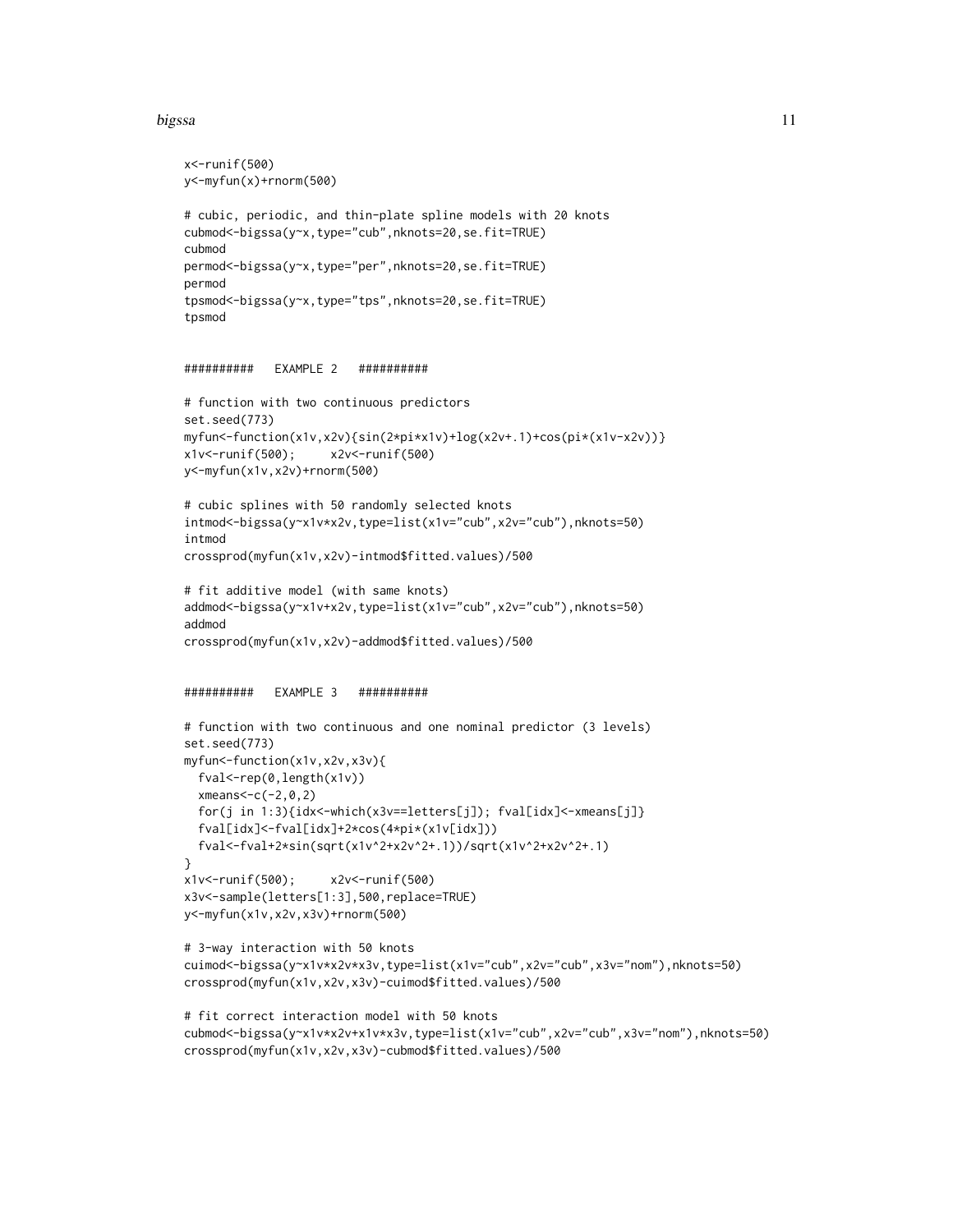```
# fit model using 2-dimensional thin-plate and nominal
x1new<-cbind(x1v,x2v); x2new<-x3v
tpsmod<-bigssa(y~x1new*x2new,type=list(x1new="tps",x2new="nom"),nknots=50)
crossprod(myfun(x1v,x2v,x3v)-tpsmod$fitted.values)/500
########## EXAMPLE 4 ##########
# function with four continuous predictors
set.seed(773)
myfun<-function(x1v,x2v,x3v,x4v){
 sin(2*pi*x1v)+log(x2v+.1)+x3v*cos(pi*(x4v))
 }
x1v<-runif(500); x2v<-runif(500)
x3v<-runif(500); x4v<-runif(500)
y<-myfun(x1v,x2v,x3v,x4v)+rnorm(500)
# fit cubic spline model with x3v*x4v interaction
cubmod<-bigssa(y~x1v+x2v+x3v*x4v,type=list(x1v="cub",x2v="cub",x3v="cub",x4v="cub"),nknots=50)
crossprod(myfun(x1v,x2v,x3v,x4v)-cubmod$fitted.values)/500
```
<span id="page-11-1"></span>

bigssg *Fits Generalized Smoothing Spline ANOVA Models*

#### Description

Given an exponential family response vector  $y = \{y_i\}_{i \in \mathbb{N}}$ , a Generalized Smoothing Spline Anova (GSSA) has the form

$$
g(\mu_i) = \eta(\mathbf{x}_i)
$$

where  $\mu_i$  is the expected value of the *i*-th observation's respone,  $g(\cdot)$  is some invertible link function,  $\mathbf{x}_i = (x_{i1}, \dots, x_{ip})$  is the *i*-th observation's nonparametric predictor vector, and  $\eta$  is an unknown smooth function relating the response and nonparametric predictors. Function can fit additive models, and also allows for 2-way and 3-way interactions between any number of predictors. Response can be one of five non-Gaussian distributions: Binomial, Poisson, Gamma, Inverse Gaussian, or Negative Binomial (see Details and Examples).

#### Usage

```
bigssg(formula,family,data=NULL,type=NULL,nknots=NULL,rparm=NA,
       lambdas=NULL,skip.iter=TRUE,se.lp=FALSE,rseed=1234,
      gcvopts=NULL,knotcheck=TRUE,gammas=NULL,weights=NULL)
```
<span id="page-11-0"></span>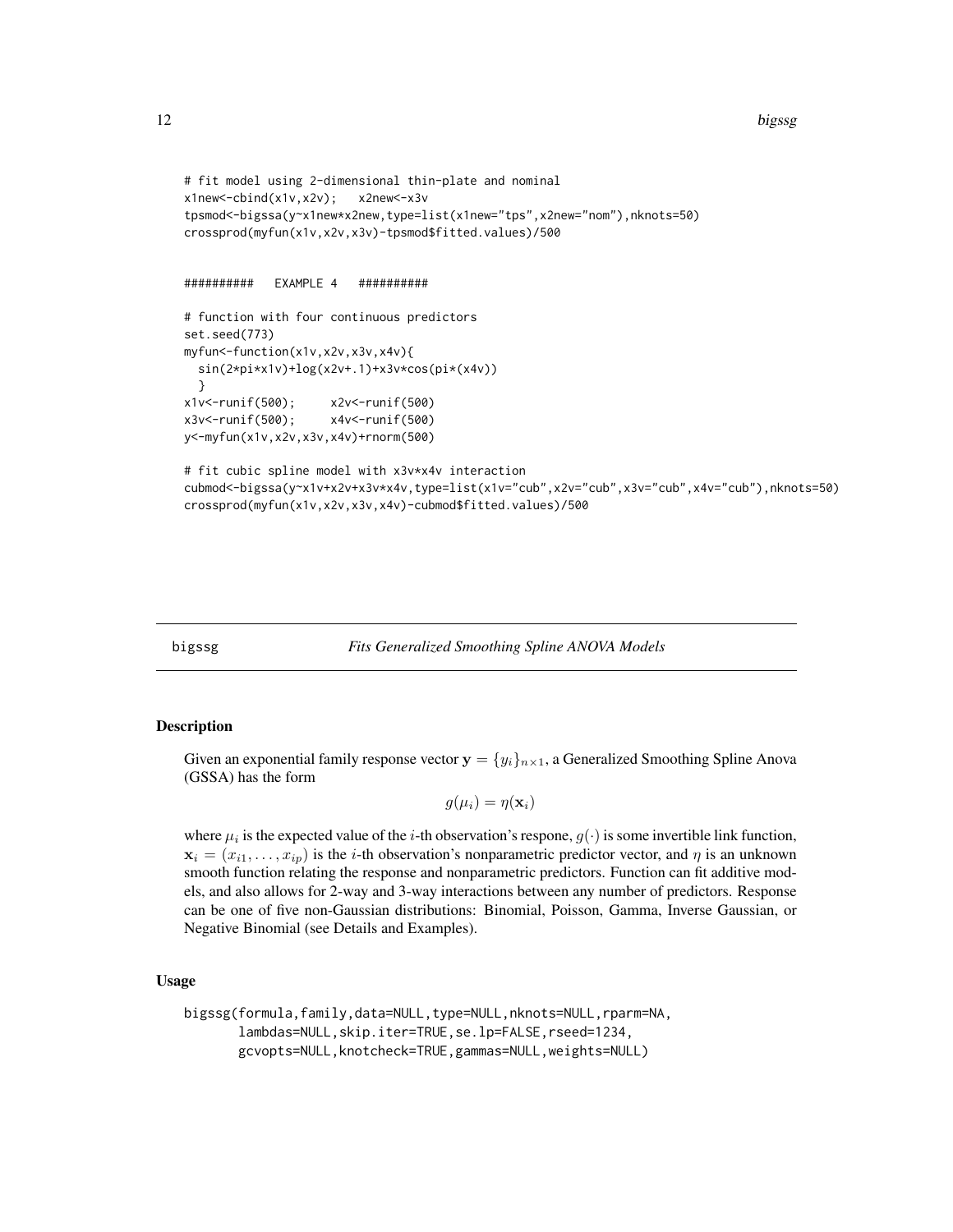#### <span id="page-12-0"></span>bigssg the contract of the contract of the contract of the contract of the contract of the contract of the contract of the contract of the contract of the contract of the contract of the contract of the contract of the con

#### **Arguments**

| formula   | An object of class "formula": a symbolic description of the model to be fitted<br>(see Details and Examples for more information).                                                                                                                                                                                                                                                                                                                                                                                                                                                  |
|-----------|-------------------------------------------------------------------------------------------------------------------------------------------------------------------------------------------------------------------------------------------------------------------------------------------------------------------------------------------------------------------------------------------------------------------------------------------------------------------------------------------------------------------------------------------------------------------------------------|
| family    | Distribution for response. One of five options: "binomial", "poisson", "Gamma",<br>"inverse.gaussian", or "negbin". See Response section.                                                                                                                                                                                                                                                                                                                                                                                                                                           |
| data      | Optional data frame, list, or environment containing the variables in formula.<br>Or an object of class "makessg", which is output from makessg.                                                                                                                                                                                                                                                                                                                                                                                                                                    |
| type      | List of smoothing spline types for predictors in formula (see Details). Options<br>include type="cub" for cubic, type="cub0" for another cubic, type="per" for<br>cubic periodic, type="tps" for cubic thin-plate, and type="nom" for nominal.                                                                                                                                                                                                                                                                                                                                      |
| nknots    | Two possible options: (a) scalar giving total number of random knots to sample,<br>or (b) vector indexing which rows of data to use as knots.                                                                                                                                                                                                                                                                                                                                                                                                                                       |
| rparm     | List of rounding parameters for each predictor. See Details.                                                                                                                                                                                                                                                                                                                                                                                                                                                                                                                        |
| lambdas   | Vector of global smoothing parameters to try. Default lambdas=10^-c(9:0).                                                                                                                                                                                                                                                                                                                                                                                                                                                                                                           |
| skip.iter | Logical indicating whether to skip the iterative smoothing parameter update.<br>Using skip. iter=FALSE should provide a more optimal solution, but the fitting<br>time may be substantially longer. See Skip Iteration section.                                                                                                                                                                                                                                                                                                                                                     |
| se.lp     | Logical indicating if the standard errors of the linear predictors $(\eta)$ should be<br>estimated.                                                                                                                                                                                                                                                                                                                                                                                                                                                                                 |
| rseed     | Random seed for knot sampling. Input is ignored if nknots is an input vector of<br>knot indices. Set rseed=NULL to obtain a different knot sample each time, or set<br>rseed to any positive integer to use a different seed than the default.                                                                                                                                                                                                                                                                                                                                      |
| gcvopts   | Control parameters for optimization. List with 6 elements: (i) maxit: maxi-<br>mum number of outer iterations, (ii) gcvtol: covergence tolerance for itera-<br>tive GACV update, (iii) alpha: tuning parameter for GACV minimization, (iv)<br>inmaxit: maximum number of inner iterations for iteratively reweighted fitting,<br>(v) intol: inner convergence tolerance for iteratively reweighted fitting, and (vi)<br>insub: number of data points to subsample when checking inner convergence.<br>gcvopts=list(maxit=5,gcvtol=10^-5,alpha=1,inmaxit=100,intol=10^-5,insub=10^4) |
| knotcheck | If TRUE, only unique knots are used (for stability).                                                                                                                                                                                                                                                                                                                                                                                                                                                                                                                                |
| gammas    | List of initial smoothing parameters for each predictor. See Details.                                                                                                                                                                                                                                                                                                                                                                                                                                                                                                               |
| weights   | Vector of positive weights for fitting (default is vector of ones).                                                                                                                                                                                                                                                                                                                                                                                                                                                                                                                 |

# Details

The formula syntax is similar to that used in [lm](#page-0-0) and many other R regression functions. Use  $y \sim x$  to predict the response y from the predictor x. Use  $y \sim x1+x2$  to fit an additive model of the predictors x1 and x2, and use  $y \sim x1 \times x2$  to fit an interaction model. The syntax  $y \sim x1 \times x2$  includes the interaction and main effects, whereas the syntax  $y \sim x1$ :  $x2$  is not supported. See Computational Details for specifics about how nonparametric effects are estimated.

See [bigspline](#page-2-1) for definitions of type="cub", type="cub0", and type="per" splines, which can handle one-dimensional predictors. See Appendix of Helwig and Ma (in press) for information about type="tps" and type="nom" splines. Note that type="tps" can handle one-, two-, or threedimensional predictors. I recommend using type="cub" if the predictor scores have no extreme outliers; when outliers are present, type="tps" may produce a better result.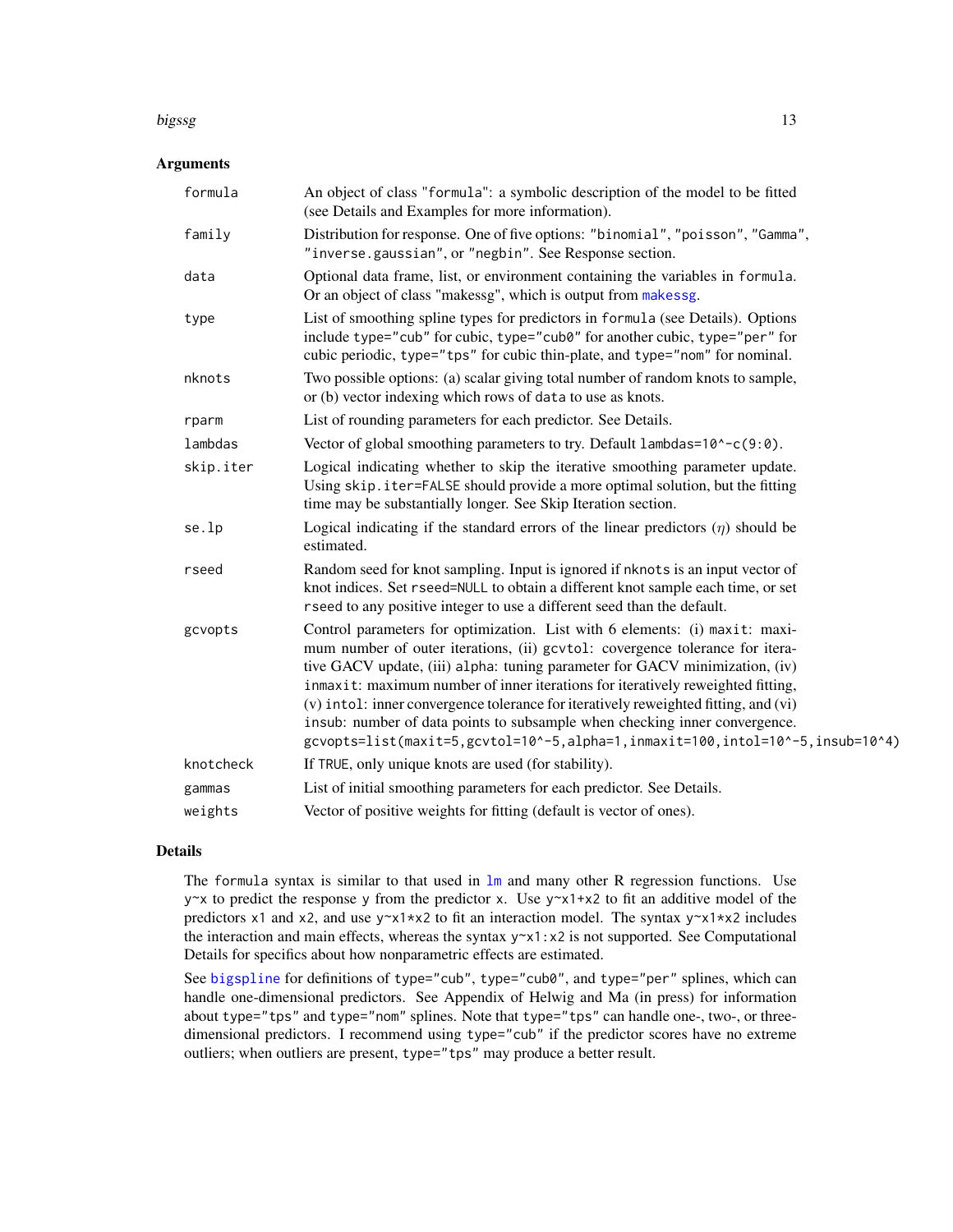<span id="page-13-0"></span>Using the rounding parameter input rparm can greatly speed-up and stabilize the fitting for large samples. For typical cases, I recommend using rparm=0.01 for cubic and periodic splines, but smaller rounding parameters may be needed for particularly jagged functions. For thin-plate splines, the data are NOT transformed to the interval [0,1] before fitting, so rounding parameter should be on raw data scale. Also, for type="tps" you can enter one rounding parameter for each predictor dimension. Use rparm=1 for nominal splines.

# Value

| fitted.values     | Vector of fitted values (data scale) corresponding to the original data points in<br>xvars (if rparm=NA) or the rounded data points in xunique (if rparm is used).                  |
|-------------------|-------------------------------------------------------------------------------------------------------------------------------------------------------------------------------------|
| linear.predictors |                                                                                                                                                                                     |
|                   | Vector of fitted values (link scale) corresponding to the original data points in<br>xvars (if rparm=NA) or the rounded data points in xunique (if rparm is used).                  |
| se.lp             | Vector of standard errors of linear.predictors (if input se. lp=TRUE).                                                                                                              |
| yvar              | Response vector.                                                                                                                                                                    |
| xvars             | List of predictors.                                                                                                                                                                 |
| type              | Type of smoothing spline that was used for each predictor.                                                                                                                          |
| yunique           | Mean of yvar for unique points after rounding (if rparm is used).                                                                                                                   |
| xunique           | Unique rows of xvars after rounding (if rparm is used).                                                                                                                             |
| dispersion        | Estimated dispersion parameter (see Response section).                                                                                                                              |
| ndf               | Data frame with two elements: n is total sample size, and df is effective degrees<br>of freedom of fit model (trace of smoothing matrix).                                           |
| info              | Model fit information: vector containing the GCV, multiple R-squared, AIC,<br>and BIC of fit model.                                                                                 |
| modelspec         | List containing specifics of fit model (needed for prediction).                                                                                                                     |
| converged         | Convergence status: converged=TRUE if iterative update converged, converged=FALSE<br>if iterative update failed to converge, and converged=NA if option skip.iter=TRUE<br>was used. |
| tnames            | Names of the terms in model.                                                                                                                                                        |
| family            | Distribution family (same as input).                                                                                                                                                |
| call              | Called model in input formula.                                                                                                                                                      |

# Warnings

Cubic and cubic periodic splines transform the predictor to the interval [0,1] before fitting.

When using rounding parameters, output fitted.values corresponds to unique rounded predictor scores in output xunique. Use predict. ssg function to get fitted values for full yvar vector.

#### Response

Only one link is permitted for each family:

family="binomial" Logit link. Response should be vector of proportions in the interval [0,1]. If response is a sample proportion, the total count should be input through weights argument.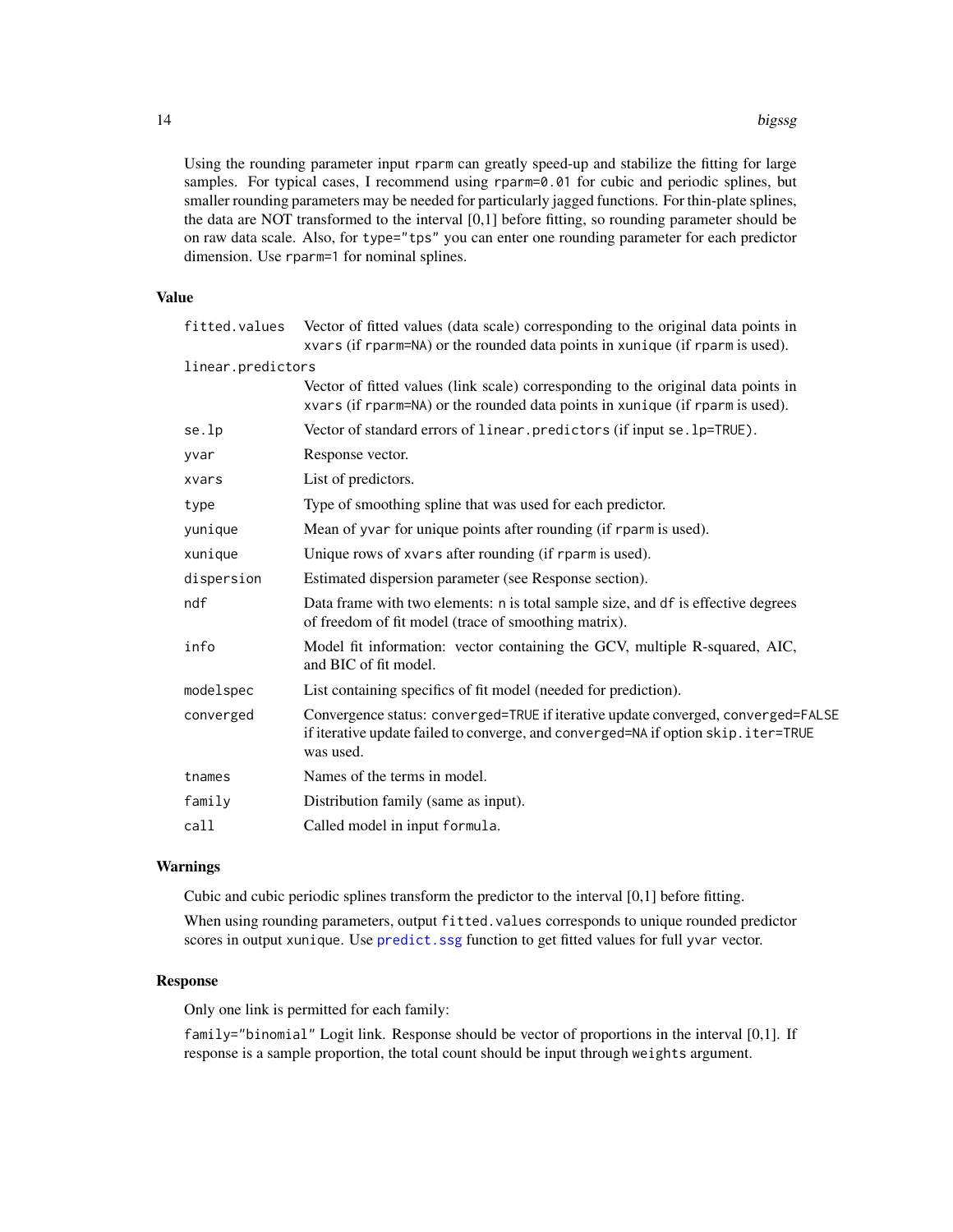#### bigssg the contract of the contract of the contract of the contract of the contract of the contract of the contract of the contract of the contract of the contract of the contract of the contract of the contract of the con

family="poisson" Log link. Response should be vector of counts (non-negative integers).

family="Gamma" Inverse link. Response should be vector of positive real-valued data. Estimated dispersion parameter is the inverse of the shape parameter, so that the variance of the response increases as dispersion increases.

family="inverse.gaussian" Inverse-square link. Response should be vector of positive realvalued data. Estimated dispersion parameter is the inverse of the shape parameter, so that the variance of the response increases as dispersion increases.

family="negbin" Log link. Response should be vector of counts (non-negative integers). Estimated dispersion parameter is the inverse of the size parameter, so that the variance of the response increases as dispersion increases.

family=list("negbin", 2) Log link. Response should be vector of counts (non-negative integers). Second element is the known (common) dispersion parameter (2 in this case). The input dispersion parameter should be the inverse of the size parameter, so that the variance of the response increases as dispersion increases.

#### Computational Details

To estimate  $\eta$  I minimize the (negative of the) penalized log likelihood

$$
-\frac{1}{n}\sum_{i=1}^n\left\{y_i\eta(\mathbf{x}_i)-b(\eta(\mathbf{x}_i))\right\}+\frac{\lambda}{2}J(\eta)
$$

where  $J(\cdot)$  is a nonnegative penalty functional quantifying the roughness of  $\eta$  and  $\lambda > 0$  is a smoothing parameter controlling the trade-off between fitting and smoothing the data. Note that for  $p > 1$  nonparametric predictors, there are additional  $\theta_k$  smoothing parameters embedded in J.

Following standard exponential family theory,  $\mu_i = \dot{b}(\eta(\mathbf{x}_i))$  and  $v_i = \ddot{b}(\eta(\mathbf{x}_i))a(\xi)$ , where  $\dot{b}(\cdot)$ and  $\ddot{b}(\cdot)$  denote the first and second derivatives of  $b(\cdot)$ ,  $v_i$  is the variance of  $y_i$ , and  $\xi$  is the dispersion parameter. Given fixed smoothing parameters, the optimal  $\eta$  can be estimated by iteratively minimizing the penalized reweighted least-squares functional

$$
\frac{1}{n}\sum_{i=1}^n v_i^* (y_i^* - \eta(\mathbf{x}_i))^2 + \lambda J(\eta)
$$

where  $v_i^* = v_i/a(\xi)$  is the weight,  $y_i^* = \hat{\eta}(\mathbf{x}_i) + (y_i - \hat{\mu}_i)/v_i^*$  is the adjusted dependent variable, and  $\hat{\eta}(\mathbf{x}_i)$  is the current estimate of  $\eta$ .

The optimal smoothing parameters are chosen by minimizing (an approximation of) the alternative Generalized Approximate Cross-Validation (GACV) score of Gu and Xiang (2001):

$$
-\frac{1}{n}\sum_{i=1}^n \{y_i\hat{\eta}(\mathbf{x}_i) - b(\hat{\eta}(\mathbf{x}_i))\} + \frac{\text{tr}(\mathbf{S}_{\boldsymbol{\lambda}}\mathbf{V}^{-1})}{n - \text{tr}(\mathbf{S}_{\boldsymbol{\lambda}})}\frac{1}{n}\sum_{i=1}^n y_i(y_i - \hat{\mu}_i)
$$

where  $S_{\lambda}$  is the smoothing matrix, and  $V = diag(v_1^*, \dots, v_n^*)$ . We approximate  $\frac{1}{n} tr(S_{\lambda} V^{-1})$ using  $\frac{1}{n^2}$ tr $(\mathbf{S}_{\lambda})$ tr $(\mathbf{V}^{-1})$  for faster computation.

Note that this function uses the efficient SSA reparameterization described in Helwig (2013) and Helwig and Ma (in press); using is parameterization, there is one unique smoothing parameter per predictor ( $\gamma_i$ ), and these  $\gamma_i$  parameters determine the structure of the  $\theta_k$  parameters in the tensor product space. To evaluate the GACV score, this function uses the improved (scalable) GSSA algorithm discussed in Helwig (in preparation).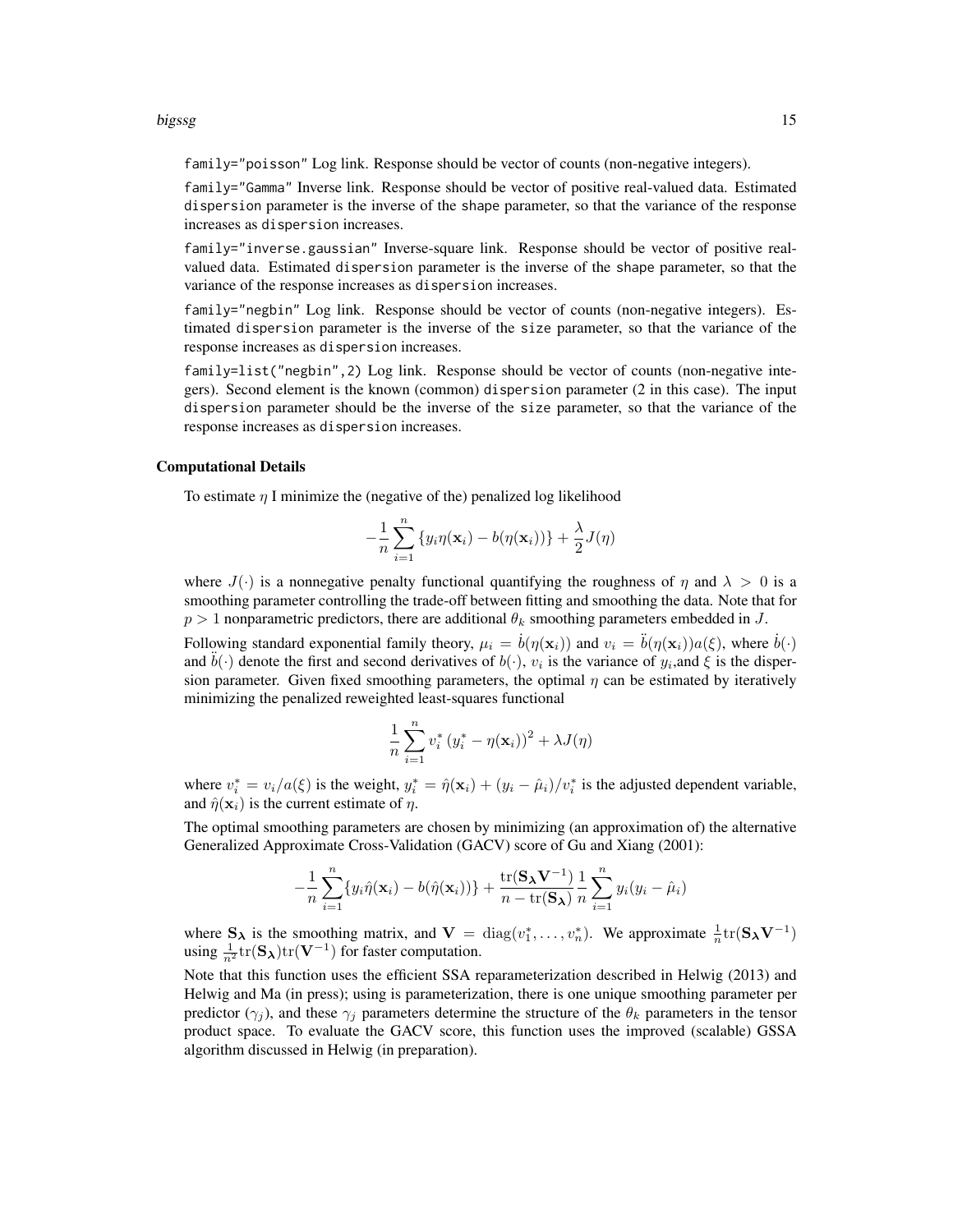#### <span id="page-15-0"></span>Skip Iteration

For  $p > 1$  predictors, initial values for the  $\gamma_i$  parameters (that determine the structure of the  $\theta_k$ parameters) are estimated using an extension of the smart starting algorithm described in Helwig (2013) and Helwig and Ma (in press).

Default use of this function (skip.iter=TRUE) fixes the  $\gamma_i$  parameters afer the smart start, and then finds the global smoothing parameter  $\lambda$  (among the input lambdas) that minimizes the GCV score. This approach typically produces a solution very similar to the more optimal solution using skip.iter=FALSE.

Setting skip.iter=FALSE uses the same smart starting algorithm as setting skip.iter=TRUE. However, instead of fixing the  $\gamma_i$  parameters afer the smart start, using skip.iter=FALSE iterates between estimating the optimal  $\lambda$  and the optimal  $\gamma_j$  parameters. The R function [nlm](#page-0-0) is used to minimize the approximate GACV score with respect to the  $\gamma_j$  parameters, which can be time consuming for models with many predictors and/or a large number of knots.

#### Note

The spline is estimated using penalized likelihood estimation. Standard errors of the linear predictors are formed using Bayesian confidence intervals.

#### Author(s)

Nathaniel E. Helwig <helwig@umn.edu>

#### References

Gu, C. and Xiang, D. (2001). Cross-validating non-Gaussian data: Generalized approximate crossvalidation revisited. *Journal of Computational and Graphical Statistics, 10*, 581-591.

Helwig, N. E. (2013). *Fast and stable smoothing spline analysis of variance models for large samples with applications to electroencephalography data analysis*. Unpublished doctoral dissertation. University of Illinois at Urbana-Champaign.

Helwig, N. E. (in preparation). Nonparametric exponential family regression for ultra large samples: Scalable computation via rounding parameters.

Helwig, N. E. and Ma, P. (in press). Fast and stable multiple smoothing parameter selection in smoothing spline analysis of variance models with large samples. *Journal of Computational and Graphical Statistics*.

Helwig, N. E. and Ma, P. (in preparation). Stable smoothing spline approximation via bin-sampled knots.

Helwig, N. E. and Ma, P. (in preparation). Optimal eigenbasis truncation for thin-plate regression splines.

Helwig, N. E. and Ma, P. (in preparation). Smoothing spline ANOVA for super-large samples: Scalable computation via rounding parameters.

#### Examples

########## EXAMPLE 1 (1-way GSSA) ##########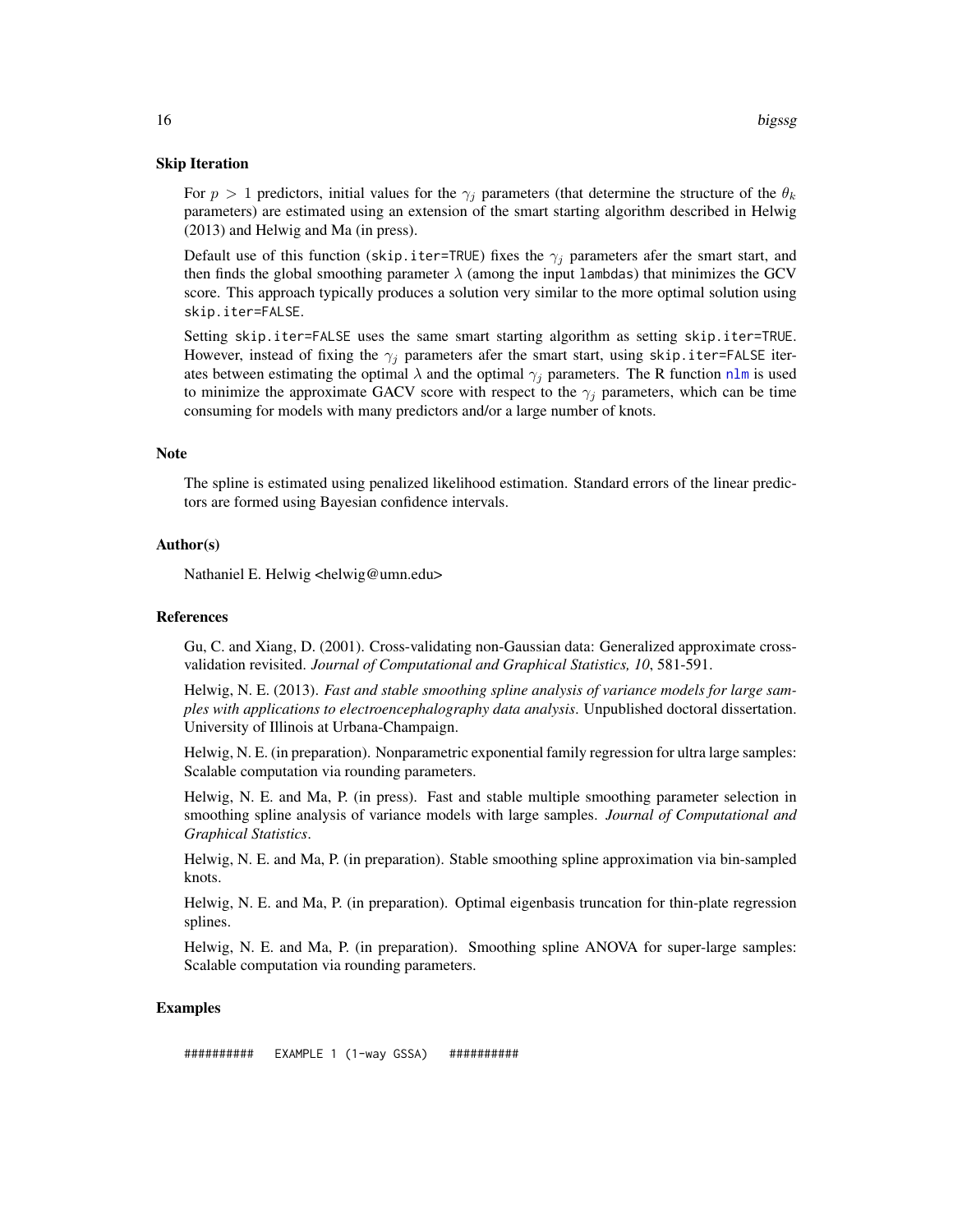#### bigssg 17

```
# define univariate function and data
set.seed(1)
myfun<-function(x){sin(2*pi*x)}
ndpts<-1000
x<-runif(ndpts)
# binomial response (no weights)
set.seed(773)
lp<-myfun(x)
p<-1/(1+exp(-lp))
y<-rbinom(n=ndpts,size=1,p=p) ## y is binary data
gmod<-bigssg(y~x,family="binomial",type="cub",nknots=20)
crossprod(lp-gmod$linear.predictor)/length(lp)
# binomial response (with weights)
set.seed(773)
lp<-myfun(x)
p<-1/(1+exp(-lp))
w<-sample(c(10,20,30,40,50),length(p),replace=TRUE)
y<-rbinom(n=ndpts,size=w,p=p)/w ## y is proportion correct
gmod<-bigssg(y~x,family="binomial",type="cub",nknots=20,weights=w)
crossprod(lp-gmod$linear.predictor)/length(lp)
# poisson response
set.seed(773)
lp<-myfun(x)
mu<-exp(lp)
y<-rpois(n=ndpts,lambda=mu)
gmod<-bigssg(y~x,family="poisson",type="cub",nknots=20)
crossprod(lp-gmod$linear.predictor)/length(lp)
# Gamma response
set.seed(773)
lp<-\myfun(x)+2mu<-1/lpy<-rgamma(n=ndpts,shape=4,scale=mu/4)
gmod<-bigssg(y~x,family="Gamma",type="cub",nknots=20)
1/gmod$dispersion ## dispersion = 1/shape
crossprod(lp-gmod$linear.predictor)/length(lp)
# inverse gaussian response (not run: requires statmod package)
# require(statmod)
# set.seed(773)
# 1p<-\myfun(x)+2# mu<-sqrt(1/lp)
# y<-rinvgauss(n=ndpts,mean=mu,shape=2)
# gmod<-bigssg(y~x,family="inverse.gaussian",type="cub",nknots=20)
# 1/gmod$dispersion ## dispersion = 1/shape
# crossprod(lp-gmod$linear.predictor)/length(lp)
# negative binomial response (known dispersion)
set.seed(773)
```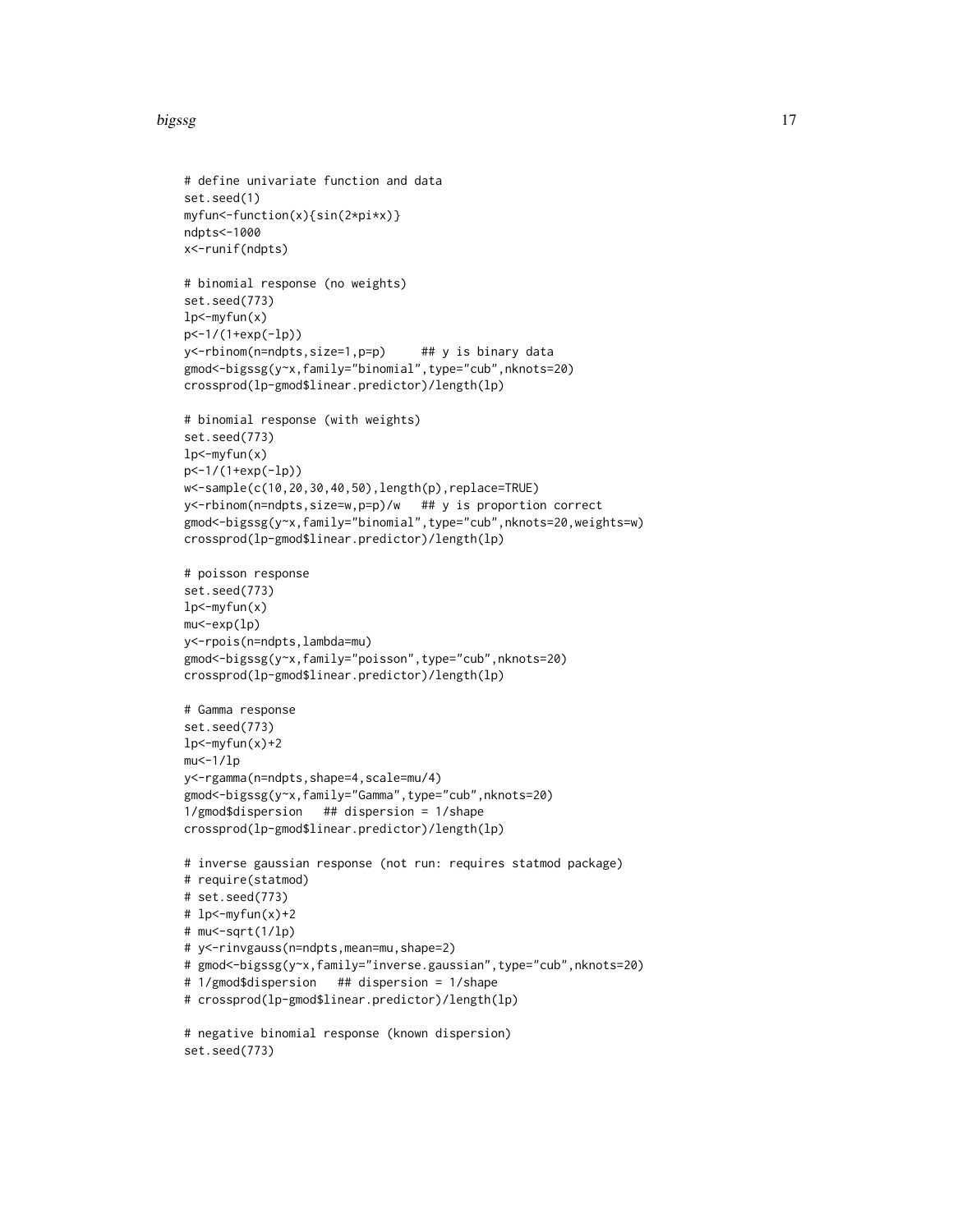18 bigssg

```
lp<-myfun(x)
mu<-exp(lp)
y<-rnbinom(n=ndpts,size=.5,mu=mu)
gmod<-bigssg(y~x,family=list("negbin",2),type="cub",nknots=20)
1/gmod$dispersion ## dispersion = 1/size
crossprod(lp-gmod$linear.predictor)/length(lp)
# negative binomial response (unknown dispersion)
set.seed(773)
lp<-myfun(x)
mu<-exp(lp)
y<-rnbinom(n=ndpts,size=.5,mu=mu)
gmod<-bigssg(y~x,family="negbin",type="cub",nknots=20)
1/gmod$dispersion ## dispersion = 1/size
crossprod(lp-gmod$linear.predictor)/length(lp)
########## EXAMPLE 2 (2-way GSSA) ##########
# function with two continuous predictors
set.seed(1)
myfun<-function(x1v,x2v){sin(2*pi*x1v)+log(x2v+.1)+cos(pi*(x1v-x2v))}
ndpts<-1000; x1v<-runif(ndpts); x2v<-runif(ndpts)
# binomial response (no weights)
set.seed(773)
lp<-myfun(x1v,x2v)
p<-1/(1+exp(-lp))
y<-rbinom(n=ndpts,size=1,p=p) ## y is binary data
gmod<-bigssg(y~x1v*x2v,family="binomial",type=list(x1v="cub",x2v="cub"),nknots=50)
crossprod(lp-gmod$linear.predictor)/length(lp)
# binomial response (with weights)
set.seed(773)
lp<-myfun(x1v,x2v)
p<-1/(1+exp(-lp))
w<-sample(c(10,20,30,40,50),length(p),replace=TRUE)
y<-rbinom(n=ndpts,size=w,p=p)/w ## y is proportion correct
gmod<-bigssg(y~x1v*x2v,family="binomial",type=list(x1v="cub",x2v="cub"),nknots=50,weights=w)
crossprod(lp-gmod$linear.predictor)/length(lp)
# poisson response
set.seed(773)
lp<-myfun(x1v,x2v)
mu<-exp(lp)
y<-rpois(n=ndpts,lambda=mu)
gmod<-bigssg(y~x1v*x2v,family="poisson",type=list(x1v="cub",x2v="cub"),nknots=50)
crossprod(lp-gmod$linear.predictor)/length(lp)
# Gamma response
set.seed(773)
lp<-myfun(x1v,x2v)+6
mu<-1/lp
```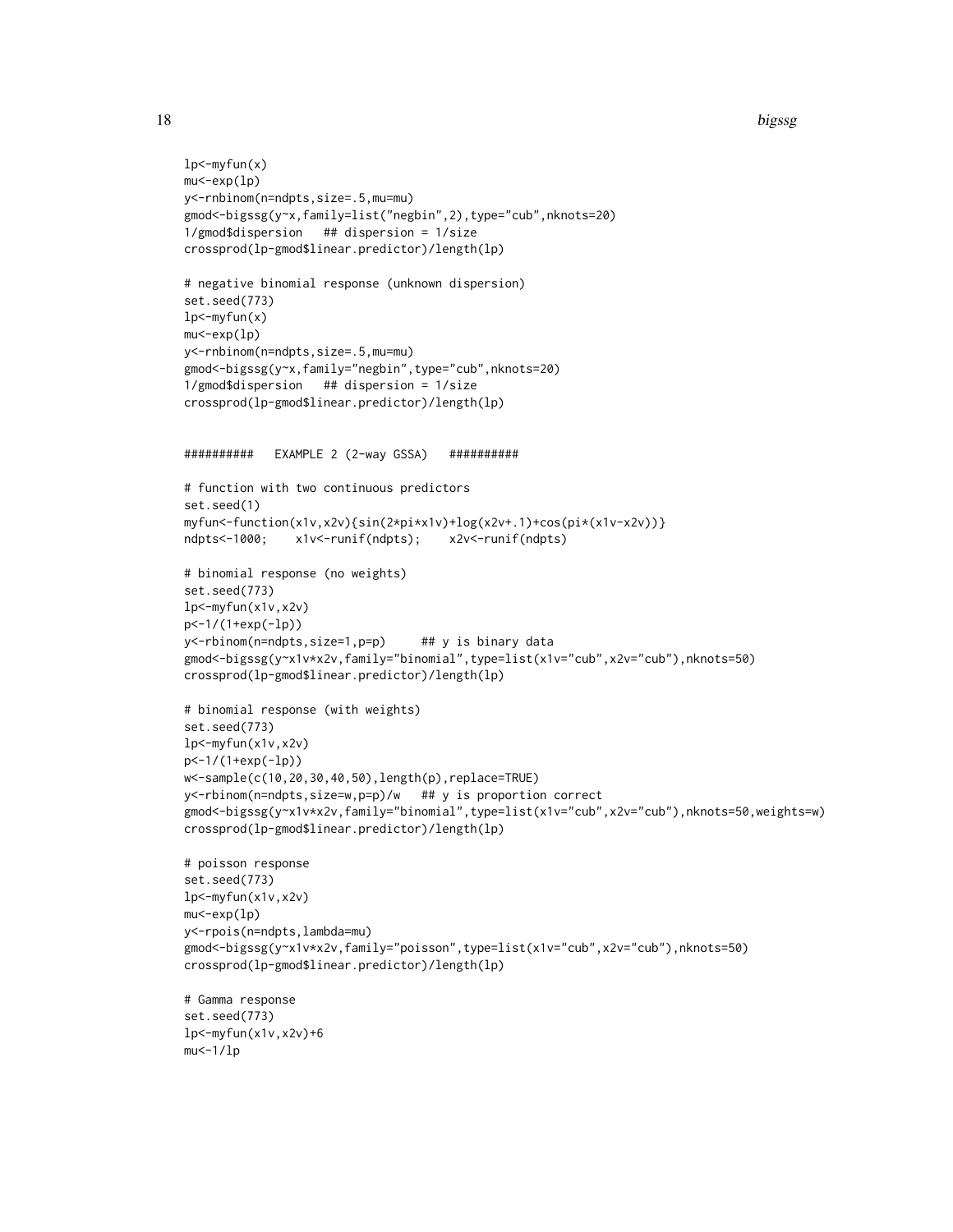#### <span id="page-18-0"></span>bigssp 19

```
y<-rgamma(n=ndpts,shape=4,scale=mu/4)
gmod<-bigssg(y~x1v*x2v,family="Gamma",type=list(x1v="cub",x2v="cub"),nknots=50)
1/gmod$dispersion ## dispersion = 1/shape
crossprod(lp-gmod$linear.predictor)/length(lp)
# inverse gaussian response (not run: requires 'statmod' package)
# require(statmod)
# set.seed(773)
# lp<-myfun(x1v,x2v)+6
# mu<-sqrt(1/lp)
# y<-rinvgauss(n=ndpts,mean=mu,shape=2)
# gmod<-bigssg(y~x1v*x2v,family="inverse.gaussian",type=list(x1v="cub",x2v="cub"),nknots=50)
# 1/gmod$dispersion ## dispersion = 1/shape
# crossprod(lp-gmod$linear.predictor)/length(lp)
# negative binomial response (known dispersion)
set.seed(773)
lp<-myfun(x1v,x2v)
mu<-exp(lp)
y<-rnbinom(n=ndpts,size=.5,mu=mu)
gmod<-bigssg(y~x1v*x2v,family=list("negbin",2),type=list(x1v="cub",x2v="cub"),nknots=50)
1/gmod$dispersion ## dispersion = 1/size
crossprod(lp-gmod$linear.predictor)/length(lp)
# negative binomial response (unknown dispersion)
set.seed(773)
lp<-myfun(x1v,x2v)
mu<-exp(lp)
y<-rnbinom(n=ndpts,size=.5,mu=mu)
gmod<-bigssg(y~x1v*x2v,family="negbin",type=list(x1v="cub",x2v="cub"),nknots=50)
1/gmod$dispersion ## dispersion = 1/size
crossprod(lp-gmod$linear.predictor)/length(lp)
```
<span id="page-18-1"></span>bigssp *Fits Smoothing Splines with Parametric Effects*

#### **Description**

Given a real-valued response vector  $\mathbf{y} = \{y_i\}_{i \in \mathbb{N}}$ , a semiparametric regression model has the form

$$
y_i = \eta(\mathbf{x}_i) + \sum_{j=1}^t b_j z_{ij} + e_i
$$

where  $y_i$  is the *i*-th observation's respone,  $\mathbf{x}_i = (x_{i1}, \dots, x_{ip})$  is the *i*-th observation's nonparametric predictor vector,  $\eta$  is an unknown smooth function relating the response and nonparametric predictors,  $z_i = (z_{i1}, \ldots, z_{it})$  is the *i*-th observation's parametric predictor vector, and  $e_i \sim N(0, \sigma^2)$ is iid Gaussian error. Function can fit both additive and interactive non/parametric effects, and allows for 2-way and 3-way interactions between nonparametric and parametric effects (see Details and Examples).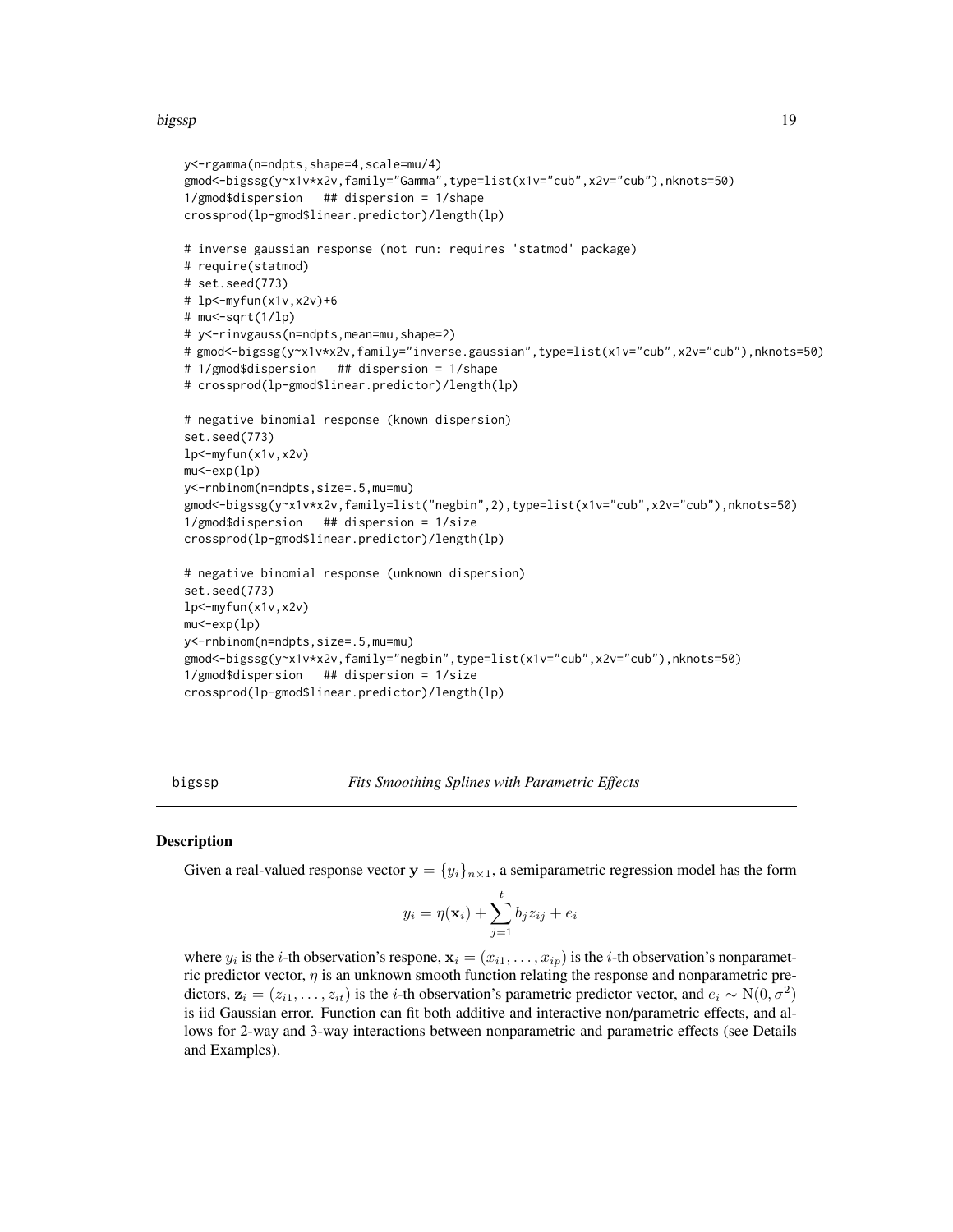# <span id="page-19-0"></span>Usage

```
bigssp(formula,data=NULL,type=NULL,nknots=NULL,rparm=NA,
       lambdas=NULL,skip.iter=TRUE,se.fit=FALSE,rseed=1234,
       gcvopts=NULL,knotcheck=TRUE,thetas=NULL,weights=NULL)
```
# Arguments

| formula   | An object of class "formula": a symbolic description of the model to be fitted<br>(see Details and Examples for more information).                                                                                                                                                          |
|-----------|---------------------------------------------------------------------------------------------------------------------------------------------------------------------------------------------------------------------------------------------------------------------------------------------|
| data      | Optional data frame, list, or environment containing the variables in formula.<br>Or an object of class "makessp", which is output from makessp.                                                                                                                                            |
| type      | List of smoothing spline types for predictors in formula (see Details). Options<br>include type="cub" for cubic, type="cub0" for another cubic, type="per" for<br>cubic periodic, type="tps" for cubic thin-plate, and type="nom" for nominal.<br>Use type="prm" for parametric effect.     |
| nknots    | Two possible options: (a) scalar giving total number of random knots to sample,<br>or (b) vector indexing which rows of data to use as knots.                                                                                                                                               |
| rparm     | List of rounding parameters for each predictor. See Details.                                                                                                                                                                                                                                |
| lambdas   | Vector of global smoothing parameters to try. Default $l$ ambdas= $10^{\circ}$ -c(9:0).                                                                                                                                                                                                     |
| skip.iter | Logical indicating whether to skip the iterative smoothing parameter update.<br>Using skip. iter=FALSE should provide a more optimal solution, but the fitting<br>time may be substantially longer. See Skip Iteration section.                                                             |
| se.fit    | Logical indicating if the standard errors of the fitted values should be estimated.                                                                                                                                                                                                         |
| rseed     | Random seed for knot sampling. Input is ignored if nknots is an input vector of<br>knot indices. Set rseed=NULL to obtain a different knot sample each time, or set<br>rseed to any positive integer to use a different seed than the default.                                              |
| gcvopts   | Control parameters for optimization. List with 3 elements: (a) maxit: maximum<br>number of algorithm iterations, (b) gcvtol: covergence tolerance for iterative<br>GCV update, and (c) alpha: tuning parameter for GCV minimization. Default:<br>gcvopts=list(maxit=5,gcvtol=10^-5,alpha=1) |
| knotcheck | If TRUE, only unique knots are used (for stability).                                                                                                                                                                                                                                        |
| thetas    | List of initial smoothing parameters for each predictor subspace. See Details.                                                                                                                                                                                                              |
| weights   | Vector of positive weights for fitting (default is vector of ones).                                                                                                                                                                                                                         |
|           |                                                                                                                                                                                                                                                                                             |

# Details

The formula syntax is similar to that used in  $\text{Im}$  and many other R regression functions. Use y~x to predict the response y from the predictor x. Use  $y \sim x1+x2$  to fit an additive model of the predictors  $x1$ and x2, and use  $y \sim x1 \star x2$  to fit an interaction model. The syntax  $y \sim x1 \star x2$  includes the interaction and main effects, whereas the syntax  $y \sim x1$ :  $x2$  only includes the interaction. See Computational Details for specifics about how non/parametric effects are estimated.

See [bigspline](#page-2-1) for definitions of type="cub", type="cub0", and type="per" splines, which can handle one-dimensional predictors. See Appendix of Helwig and Ma (in press) for information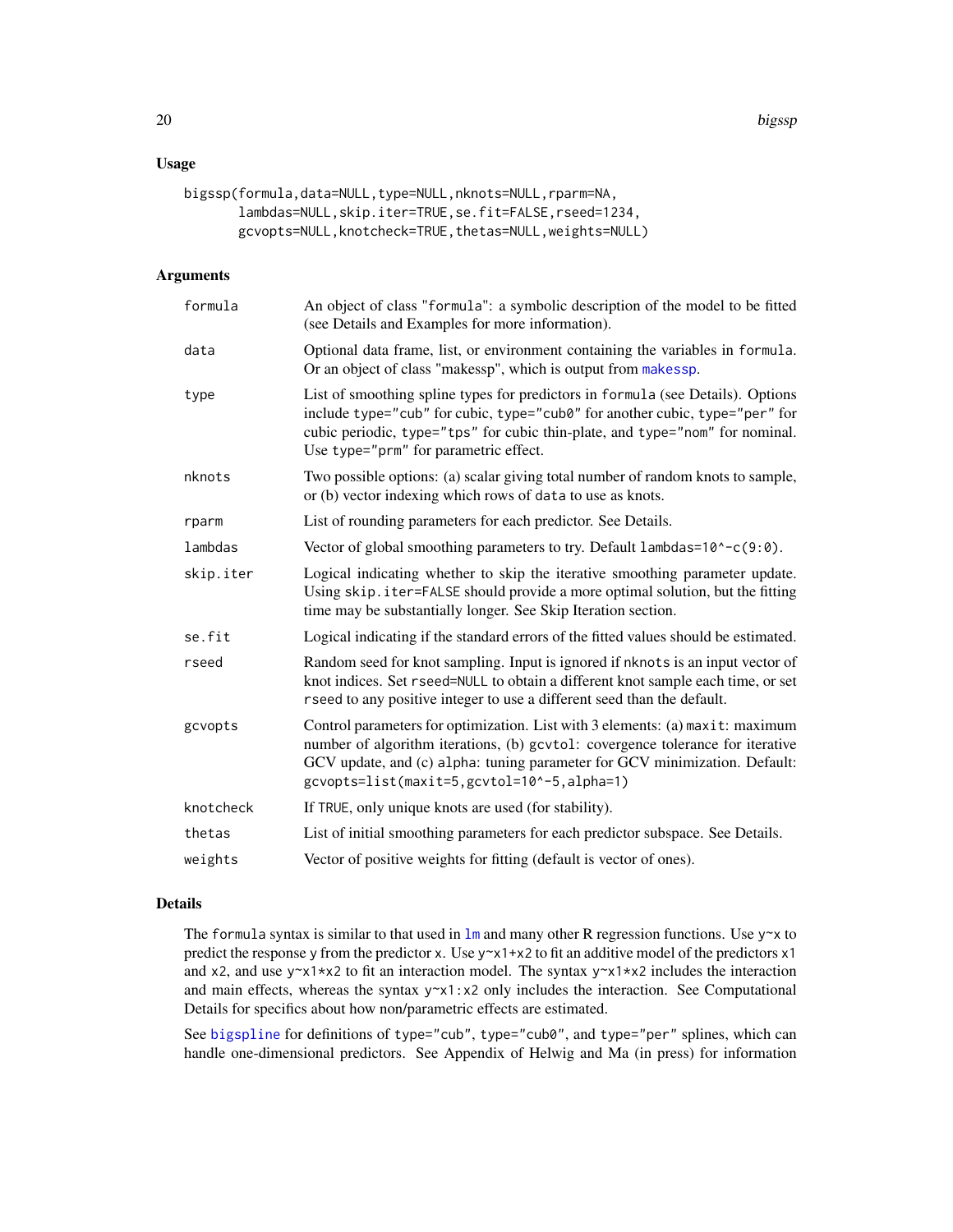#### <span id="page-20-0"></span>bigssp 21

about type="tps" and type="nom" splines. Note that type="tps" can handle one-, two-, or threedimensional predictors. I recommend using type="cub" if the predictor scores have no extreme outliers; when outliers are present, type="tps" may produce a better result.

Using the rounding parameter input rparm can greatly speed-up and stabilize the fitting for large samples. For typical cases, I recommend using rparm=0.01 for cubic and periodic splines, but smaller rounding parameters may be needed for particularly jagged functions. For thin-plate splines, the data are NOT transformed to the interval [0,1] before fitting, so rounding parameter should be on raw data scale. Also, for type="tps" you can enter one rounding parameter for each predictor dimension. Use rparm=1 for nominal splines.

# Value

| fitted.values | Vector of fitted values corresponding to the original data points in xvars (if<br>rparm=NA) or the rounded data points in xunique (if rparm is used).                               |
|---------------|-------------------------------------------------------------------------------------------------------------------------------------------------------------------------------------|
| se.fit        | Vector of standard errors of fitted. values (if input se. fit=TRUE).                                                                                                                |
| yvar          | Response vector.                                                                                                                                                                    |
| xvars         | List of predictors.                                                                                                                                                                 |
| type          | Type of smoothing spline that was used for each predictor.                                                                                                                          |
| yunique       | Mean of yvar for unique points after rounding (if rparm is used).                                                                                                                   |
| xunique       | Unique rows of xvars after rounding (if rparm is used).                                                                                                                             |
| sigma         | Estimated error standard deviation, i.e., $\hat{\sigma}$ .                                                                                                                          |
| ndf           | Data frame with two elements: n is total sample size, and df is effective degrees<br>of freedom of fit model (trace of smoothing matrix).                                           |
| info          | Model fit information: vector containing the GCV, multiple R-squared, AIC,<br>and BIC of fit model (assuming Gaussian error).                                                       |
| modelspec     | List containing specifics of fit model (needed for prediction).                                                                                                                     |
| converged     | Convergence status: converged=TRUE if iterative update converged, converged=FALSE<br>if iterative update failed to converge, and converged=NA if option skip.iter=TRUE<br>was used. |
| tnames        | Names of the terms in model.                                                                                                                                                        |
| call          | Called model in input formula.                                                                                                                                                      |
|               |                                                                                                                                                                                     |

#### Warnings

Cubic and cubic periodic splines transform the predictor to the interval [0,1] before fitting.

When using rounding parameters, output fitted.values corresponds to unique rounded predictor scores in output xunique. Use predict. ssp function to get fitted values for full yvar vector.

# Computational Details

To estimate  $\eta$  I minimize the penalized least-squares functional

$$
\frac{1}{n}\sum_{i=1}^n \left(y_i - \eta(\mathbf{x}_i) - \sum_{j=1}^t b_j z_{ij}\right)^2 + \lambda J(\eta)
$$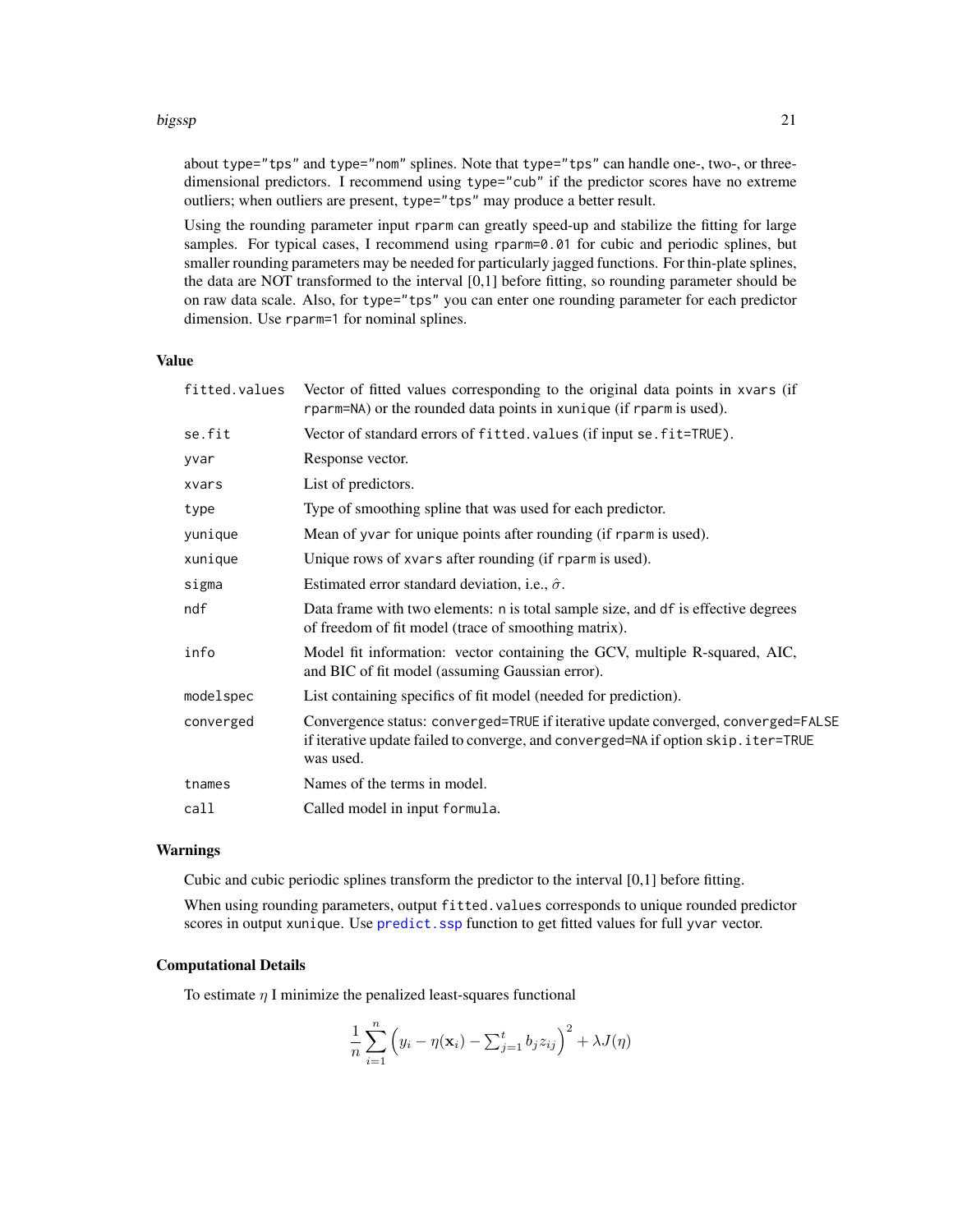<span id="page-21-0"></span>where  $J(\cdot)$  is a nonnegative penalty functional quantifying the roughness of  $\eta$  and  $\lambda > 0$  is a smoothing parameter controlling the trade-off between fitting and smoothing the data. Note that for  $p > 1$  nonparametric predictors, there are additional  $\theta_k$  smoothing parameters embedded in J.

The penalized least squares functioncal can be rewritten as

$$
\|\mathbf{y} - \mathbf{K}\mathbf{d} - \mathbf{J}_{\theta}\mathbf{c}\|^2 + n\lambda \mathbf{c}'\mathbf{Q}_{\theta}\mathbf{c}
$$

where  $\mathbf{K} = \{\phi(x_i), \mathbf{z}_i\}_{n \times m}$  is the parametric space basis function matrix,  $\mathbf{J}_{\theta} = \sum_{k=1}^{s} \theta_k \mathbf{J}_k$  with  $\mathbf{J}_k = {\rho_k(\mathbf{x}_i, \mathbf{x}_h^*)}_{n \times q}$  denoting the k-th contrast space basis funciton matrix,  $\mathbf{Q}_\theta = \sum_{k=1}^{n} \theta_k \mathbf{Q}_k$ with  $\mathbf{Q}_k = {\rho_k(\mathbf{x}_g^*, \mathbf{x}_h^*)}_{{q \times q}}$  denoting the k-th penalty matrix, and  $\mathbf{d} = (d_0, \dots, d_m)$  and  $\mathbf{c} =$  $(c_1, \ldots, c_q)'$  are the unknown basis function coefficients. The optimal smoothing parameters are chosen by minimizing the GCV score (see [bigspline](#page-2-1)).

Note that this function uses the classic smoothing spline parameterization (see Gu, 2013), so there is more than one smoothing parameter per predictor (if interactions are included in the model). To evaluate the GCV score, this function uses the improved (scalable) SSA algorithm discussed in Helwig (2013) and Helwig and Ma (in press).

#### Skip Iteration

For  $p > 1$  predictors, initial values for the  $\theta_k$  parameters are estimated using Algorithm 3.2 described in Gu and Wahba (1991).

Default use of this function (skip.iter=TRUE) fixes the  $\theta_k$  parameters afer the smart start, and then finds the global smoothing parameter  $\lambda$  (among the input lambdas) that minimizes the GCV score. This approach typically produces a solution very similar to the more optimal solution using skip.iter=FALSE.

Setting skip.iter=FALSE uses the same smart starting algorithm as setting skip.iter=TRUE. However, instead of fixing the  $\theta_k$  parameters afer the smart start, using skip.iter=FALSE iterates between estimating the optimal  $\lambda$  and the optimal  $\theta_k$  parameters. The R function [nlm](#page-0-0) is used to minimize the GCV score with respect to the  $\theta_k$  parameters, which can be time consuming for models with many predictors.

#### **Note**

The spline is estimated using penalized least-squares, which does not require the Gaussian error assumption. However, the spline inference information (e.g., standard errors and fit information) requires the Gaussian error assumption.

#### Author(s)

Nathaniel E. Helwig <helwig@umn.edu>

#### References

Gu, C. (2013). *Smoothing spline ANOVA models, 2nd edition*. New York: Springer.

Helwig, N. E. (2013). *Fast and stable smoothing spline analysis of variance models for large samples with applications to electroencephalography data analysis*. Unpublished doctoral dissertation. University of Illinois at Urbana-Champaign.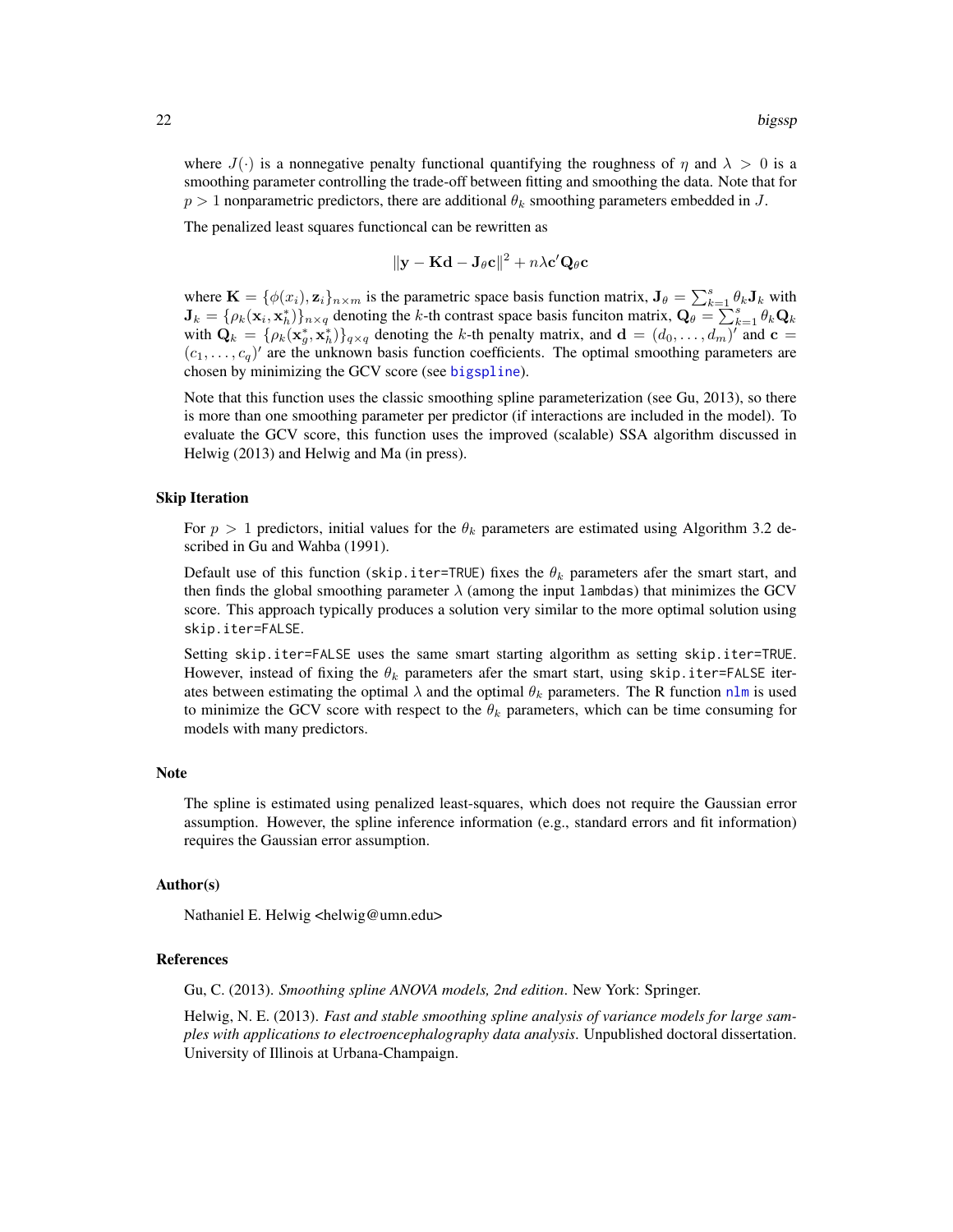bigssp 23

Helwig, N. E. and Ma, P. (in press). Fast and stable multiple smoothing parameter selection in smoothing spline analysis of variance models with large samples. *Journal of Computational and Graphical Statistics*.

Helwig, N. E. and Ma, P. (in preparation). Stable smoothing spline approximation via bin-sampled knots.

Helwig, N. E. and Ma, P. (in preparation). Optimal eigenbasis truncation for thin-plate regression splines.

Helwig, N. E. and Ma, P. (in preparation). Smoothing spline ANOVA for super-large samples: Scalable computation via rounding parameters.

# Examples

```
########## EXAMPLE ##########
# function with four continuous predictors
set.seed(773)
myfun<-function(x1v,x2v,x3v,x4v){
 sin(2*pi*x1v)+log(x2v+.1)+x3v*cos(pi*(x4v))
  }
x1v<-runif(500); x2v<-runif(500)
x3v<-runif(500); x4v<-runif(500)
y<-myfun(x1v,x2v,x3v,x4v)+rnorm(500)
# fit cubic spline model with x3v*x4v interaction and x3v as "cub"
# (includes x3v and x4v main effects)
cubmod<-bigssp(y~x1v+x2v+x3v*x4v,type=list(x1v="cub",x2v="cub",x3v="cub",x4v="cub"),nknots=50)
crossprod(myfun(x1v,x2v,x3v,x4v)-cubmod$fitted.values)/500
# fit cubic spline model with x3v*x4v interaction and x3v as "cub0"
# (includes x3v and x4v main effects)
cubmod<-bigssp(y~x1v+x2v+x3v*x4v,type=list(x1v="cub",x2v="cub",x3v="cub0",x4v="cub"),nknots=50)
crossprod(myfun(x1v,x2v,x3v,x4v)-cubmod$fitted.values)/500
# fit model with x3v*x4v interaction treating x3v as parametric effect
# (includes x3v and x4v main effects)
cubmod<-bigssp(y~x1v+x2v+x3v*x4v,type=list(x1v="cub",x2v="cub",x3v="prm",x4v="cub"),nknots=50)
crossprod(myfun(x1v,x2v,x3v,x4v)-cubmod$fitted.values)/500
# fit cubic spline model with x3v:x4v interaction and x3v as "cub"
# (excludes x3v and x4v main effects)
cubmod<-bigssp(y~x1v+x2v+x3v:x4v,type=list(x1v="cub",x2v="cub",x3v="cub",x4v="cub"),nknots=50)
crossprod(myfun(x1v,x2v,x3v,x4v)-cubmod$fitted.values)/500
# fit cubic spline model with x3v:x4v interaction and x3v as "cub0"
# (excludes x3v and x4v main effects)
cubmod<-bigssp(y~x1v+x2v+x3v:x4v,type=list(x1v="cub",x2v="cub",x3v="cub0",x4v="cub"),nknots=50)
crossprod(myfun(x1v,x2v,x3v,x4v)-cubmod$fitted.values)/500
# fit model with x3v:x4v interaction treating x3v as parametric effect
# (excludes x3v and x4v main effects)
```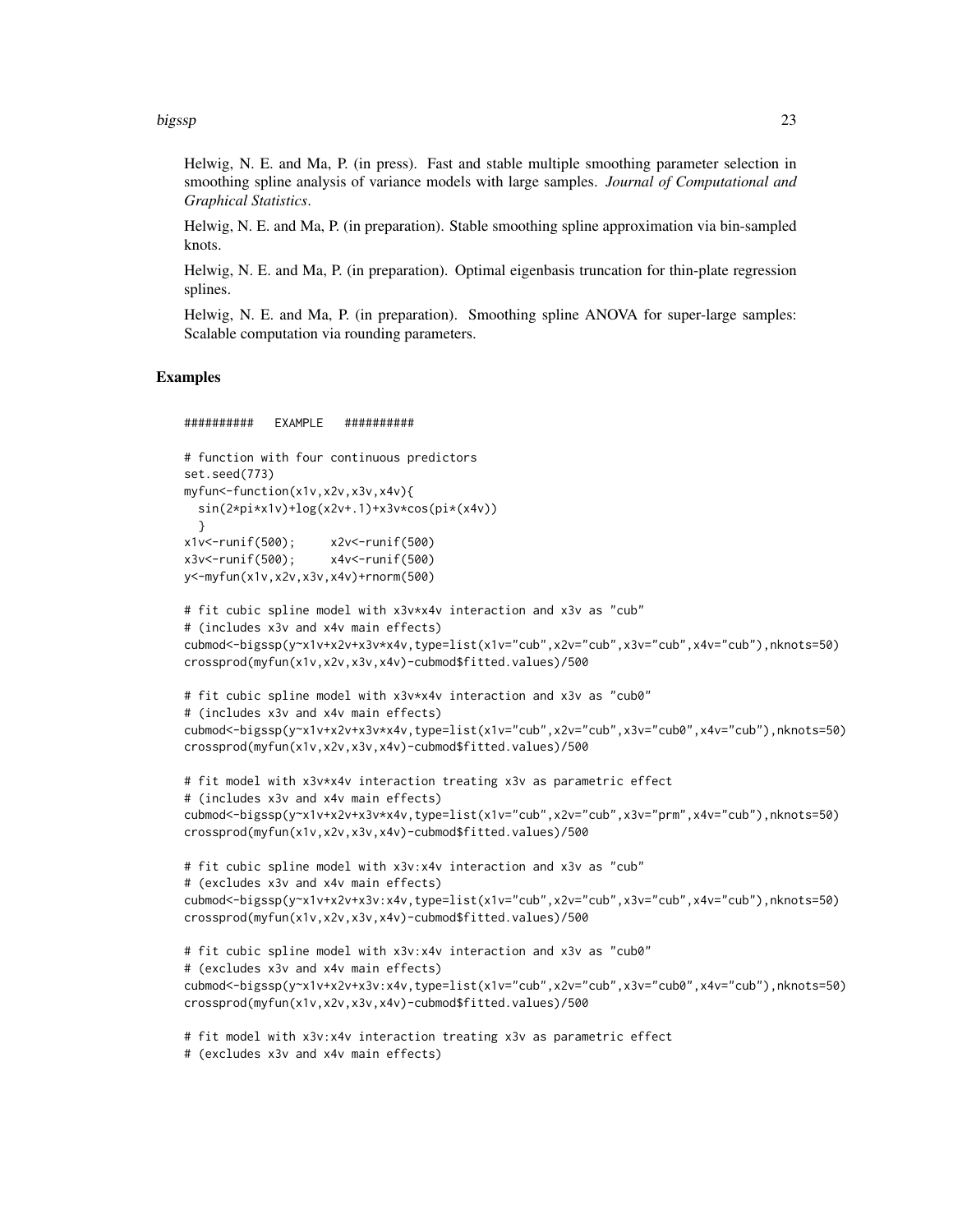cubmod<-bigssp(y~x1v+x2v+x3v:x4v,type=list(x1v="cub",x2v="cub",x3v="prm",x4v="cub"),nknots=50) crossprod(myfun(x1v,x2v,x3v,x4v)-cubmod\$fitted.values)/500

#### <span id="page-23-1"></span>bigtps *Fits Cubic Thin-Plate Splines*

# Description

Given a real-valued response vector  $y = \{y_i\}_{i \in \mathbb{N}}$ , a thin-plate spline model has the form

$$
y_i = \eta(\mathbf{x}_i) + e_i
$$

where  $y_i$  is the *i*-th observation's respone,  $\mathbf{x}_i = (x_{i1}, \dots, x_{id})$  is the *i*-th observation's nonparametric predictor vector,  $\eta$  is an unknown smooth function relating the response and predictor, and  $e_i \sim N(0, \sigma^2)$  is iid Gaussian error. Function only fits interaction models.

# Usage

```
bigtps(x,y,nknots=NULL,nvec=NULL,rparm=NA,
       alpha=1,lambdas=NULL,se.fit=FALSE,
       rseed=1234,knotcheck=TRUE)
```
# Arguments

| X         | Predictor vector or matrix with three or less columns.                                                                                                                                                                                                                                              |
|-----------|-----------------------------------------------------------------------------------------------------------------------------------------------------------------------------------------------------------------------------------------------------------------------------------------------------|
| у         | Response vector. Must be same length as x has rows.                                                                                                                                                                                                                                                 |
| nknots    | Two possible options: (a) scalar giving total number of random knots to sample,<br>or (b) vector indexing which rows of x to use as knots.                                                                                                                                                          |
| nvec      | Number of eigenvectors (and eigenvalues) to use in approximation. Must be less<br>than or equal to the number of knots and greater than or equal to $ncol(x)+2$ .<br>Default sets nvec<-nknots. Can also input 0 <nvec<1 nvec="" percentage<br="" retain="" to="">of eigenbasis variation.</nvec<1> |
| rparm     | Rounding parameter(s) for x. Use rparm=NA to fit unrounded solution. Can<br>provide one (positive) rounding parameter for each column of x.                                                                                                                                                         |
| alpha     | Manual tuning parameter for GCV score. Using alpha=1 gives unbaised esit-<br>mate. Using a larger alpha enforces a smoother estimate.                                                                                                                                                               |
| lambdas   | Vector of global smoothing parameters to try. Default estimates smoothing pa-<br>rameter that minimizes GCV score.                                                                                                                                                                                  |
| se.fit    | Logical indicating if the standard errors of fitted values should be estimated.                                                                                                                                                                                                                     |
| rseed     | Random seed for knot sampling. Input is ignored if nknots is an input vector of<br>knot indices. Set rseed=NULL to obtain a different knot sample each time, or set<br>rseed to any positive integer to use a different seed than the default.                                                      |
| knotcheck | If TRUE, only unique knots are used (for stability).                                                                                                                                                                                                                                                |

<span id="page-23-0"></span>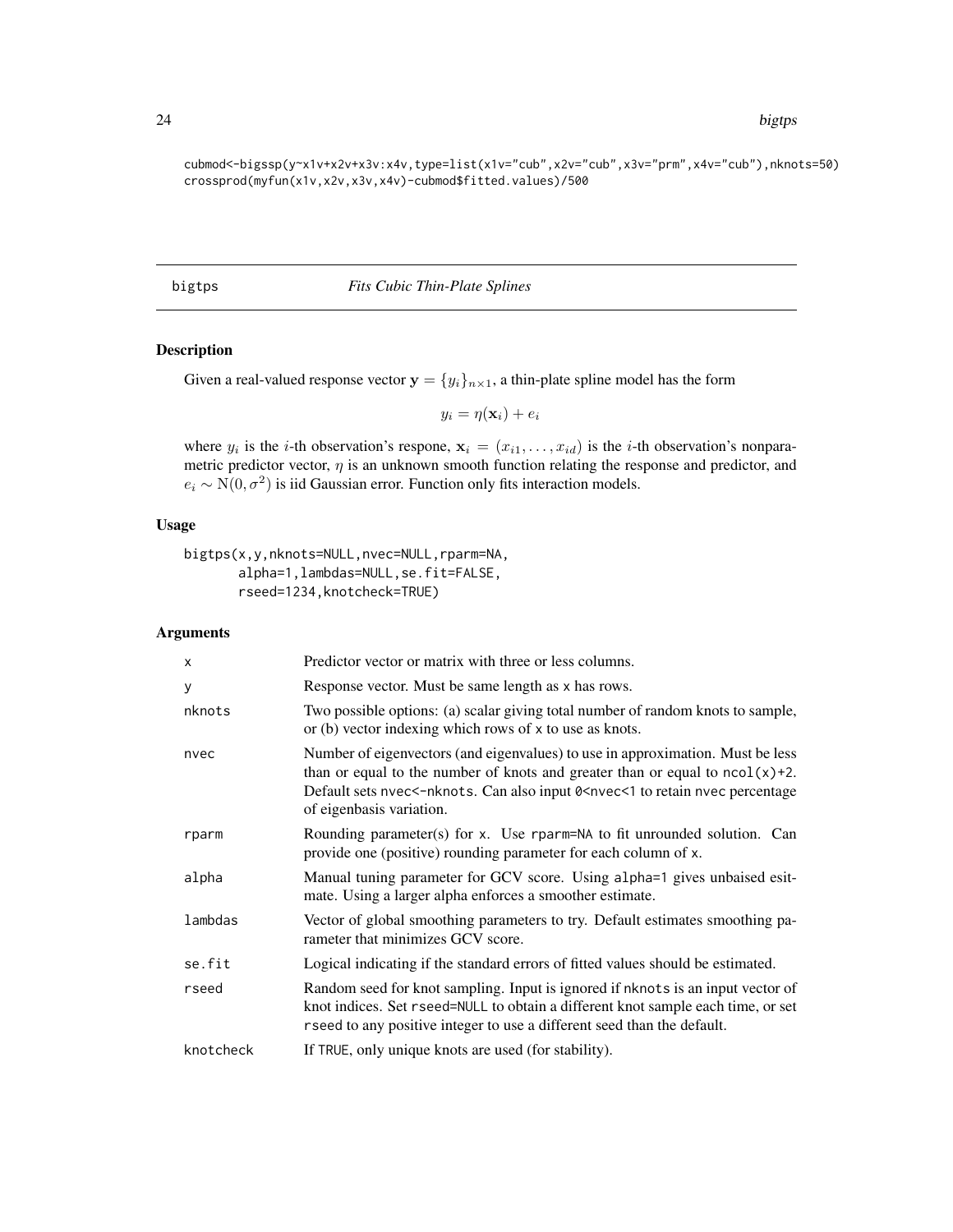#### <span id="page-24-0"></span>bigtps 25

# Details

To estimate  $\eta$  I minimize the penalized least-squares functional

$$
\frac{1}{n}\sum_{i=1}^{n}(y_i-\eta(\mathbf{x}_i))^2+\lambda J(\eta)
$$

where  $J(\eta)$  is the thin-plate penalty (see Helwig and Ma) and  $\lambda \geq 0$  is a smoothing parameter that controls the trade-off between fitting and smoothing the data. Default use of the function estimates  $\lambda$  by minimizing the GCV score (see [bigspline](#page-2-1)).

Using the rounding parameter input rparm can greatly speed-up and stabilize the fitting for large samples. When rparm is used, the spline is fit to a set of unique data points after rounding; the unique points are determined using the efficient algorithm described in Helwig (2013). Rounding parameter should be on the raw data scale.

#### Value

| fitted.values | Vector of fitted values corresponding to the original data points in x (if rparm=NA)<br>or the rounded data points in xunique (if rparm is used). |
|---------------|---------------------------------------------------------------------------------------------------------------------------------------------------|
| se.fit        | Vector of standard errors of fitted. values (if input se. fit=TRUE).                                                                              |
| X             | Predictor vector (same as input).                                                                                                                 |
| У             | Response vector (same as input).                                                                                                                  |
| xunique       | Unique elements of x after rounding (if rparm is used).                                                                                           |
| yunique       | Mean of y for unique elements of x after rounding (if rparm is used).                                                                             |
| funique       | Vector giving frequency of each element of xunique (if rparm is used).                                                                            |
| sigma         | Estimated error standard deviation, i.e., $\hat{\sigma}$ .                                                                                        |
| ndf           | Data frame with two elements: n is total sample size, and df is effective degrees<br>of freedom of fit model (trace of smoothing matrix).         |
| info          | Model fit information: vector containing the GCV, multiple R-squared, AIC,<br>and BIC of fit model (assuming Gaussian error).                     |
| myknots       | Spline knots used for fit.                                                                                                                        |
| nvec          | Number of eigenvectors used for solution.                                                                                                         |
| rparm         | Rounding parameter for x (same as input).                                                                                                         |
| lambda        | Optimal smoothing parameter.                                                                                                                      |
| coef          | Spline basis function coefficients.                                                                                                               |
| coef.csqrt    | Matrix square-root of covariace matrix of coef. Use tcrossprod(coef.csqrt)<br>to get covariance matrix of coef.                                   |

# Warnings

Input nvec must be greater than  $ncol(x)+1$ .

When using rounding parameters, output fitted.values corresponds to unique rounded predictor scores in output xunique. Use predict. tps function to get fitted values for full y vector.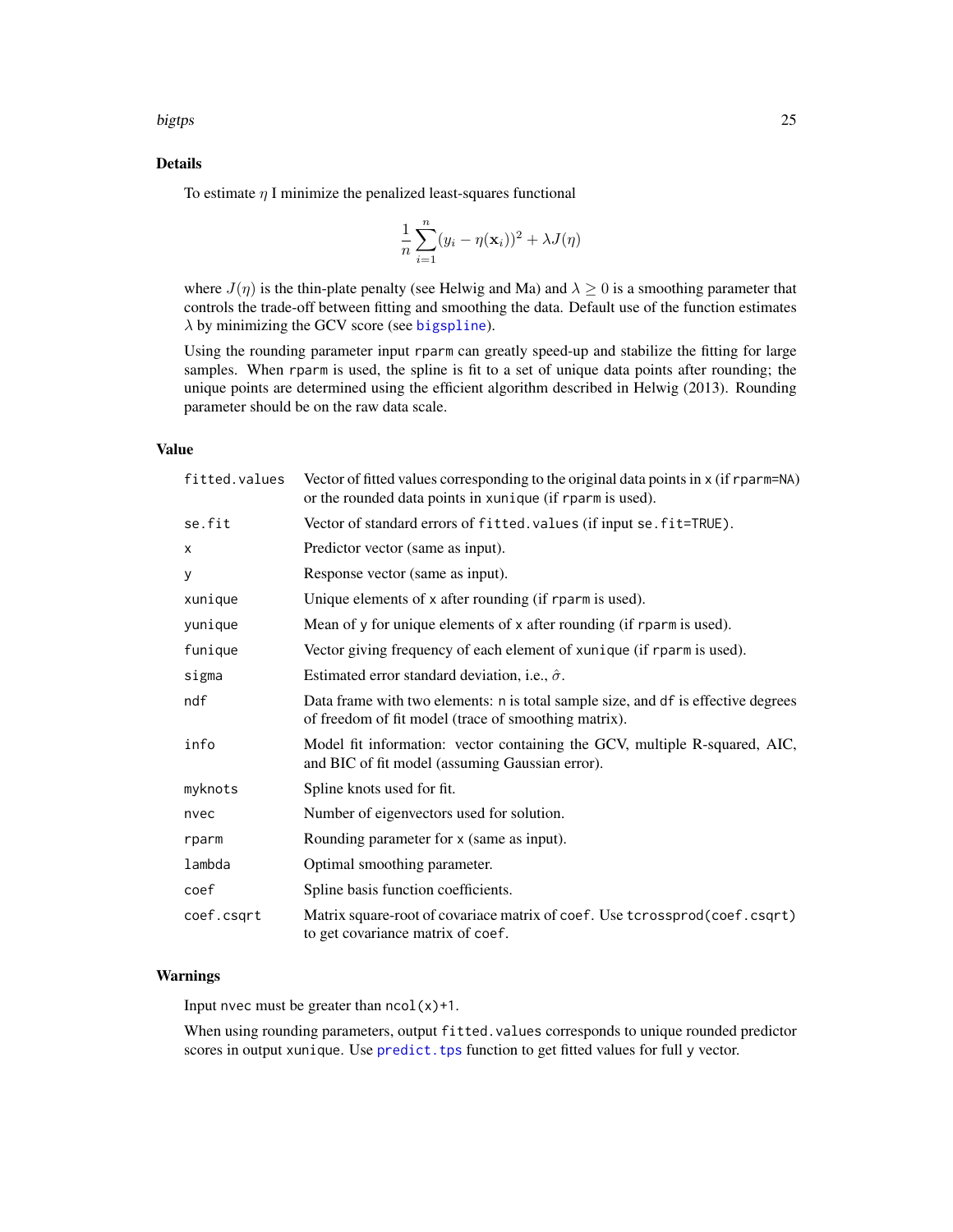#### Computational Details

According to thin-plate spline theory, the function  $\eta$  can be approximated as

$$
\eta(x) = \sum_{k=1}^{M} d_k \phi_k(\mathbf{x}) + \sum_{h=1}^{q} c_h \xi(\mathbf{x}, \mathbf{x}_h^*)
$$

where the  $\{\phi_k\}_{k=1}^M$  are linear functions,  $\xi$  is the thin-plate spline semi-kernel,  $\{x_h^*\}_{h=1}^q$  are the knots, and the  $c_h$  coefficients are constrained to be orthongonal to the  $\{\phi_k\}_{k=1}^M$  functions.

This implies that the penalized least-squares functional can be rewritten as

$$
\|\mathbf{y} - \mathbf{K}\mathbf{d} - \mathbf{Jc}\|^2 + n\lambda \mathbf{c}' \mathbf{Qc}
$$

where  $\mathbf{K} = \{\phi(\mathbf{x}_i)\}_{n \times M}$  is the null space basis function matrix,  $\mathbf{J} = \{\xi(\mathbf{x}_i, \mathbf{x}_h^*)\}_{n \times q}$  is the contrast space basis funciton matrix,  $\mathbf{Q} = {\{\xi(\mathbf{x}_g^*, \mathbf{x}_h^*)\}_{q \times q}}$  is the penalty matrix, and  $\mathbf{d} = (d_0, \dots, d_M)'$ and  $\mathbf{c} = (c_1, \dots, c_q)'$  are the unknown basis function coefficients, where c are constrained to be orthongonal to the  $\{\phi_k\}_{k=1}^M$  functions.

See Helwig and Ma for specifics about how the constrained estimation is handled.

# Note

The spline is estimated using penalized least-squares, which does not require the Gaussian error assumption. However, the spline inference information (e.g., standard errors and fit information) requires the Gaussian error assumption.

#### Author(s)

Nathaniel E. Helwig <helwig@umn.edu>

#### References

Gu, C. (2013). *Smoothing spline ANOVA models, 2nd edition*. New York: Springer.

Helwig, N. E. and Ma, P. (in press). Fast and stable multiple smoothing parameter selection in smoothing spline analysis of variance models with large samples. *Journal of Computational and Graphical Statistics*.

Helwig, N. E. and Ma, P. (in preparation). Stable smoothing spline approximation via bin-sampled knots.

Helwig, N. E. and Ma, P. (in preparation). Optimal eigenbasis truncation for thin-plate regression splines.

Helwig, N. E. and Ma, P. (in preparation). Smoothing spline ANOVA for super-large samples: Scalable computation via rounding parameters.

# Examples

########## EXAMPLE 1 ########## # define relatively smooth function set.seed(773)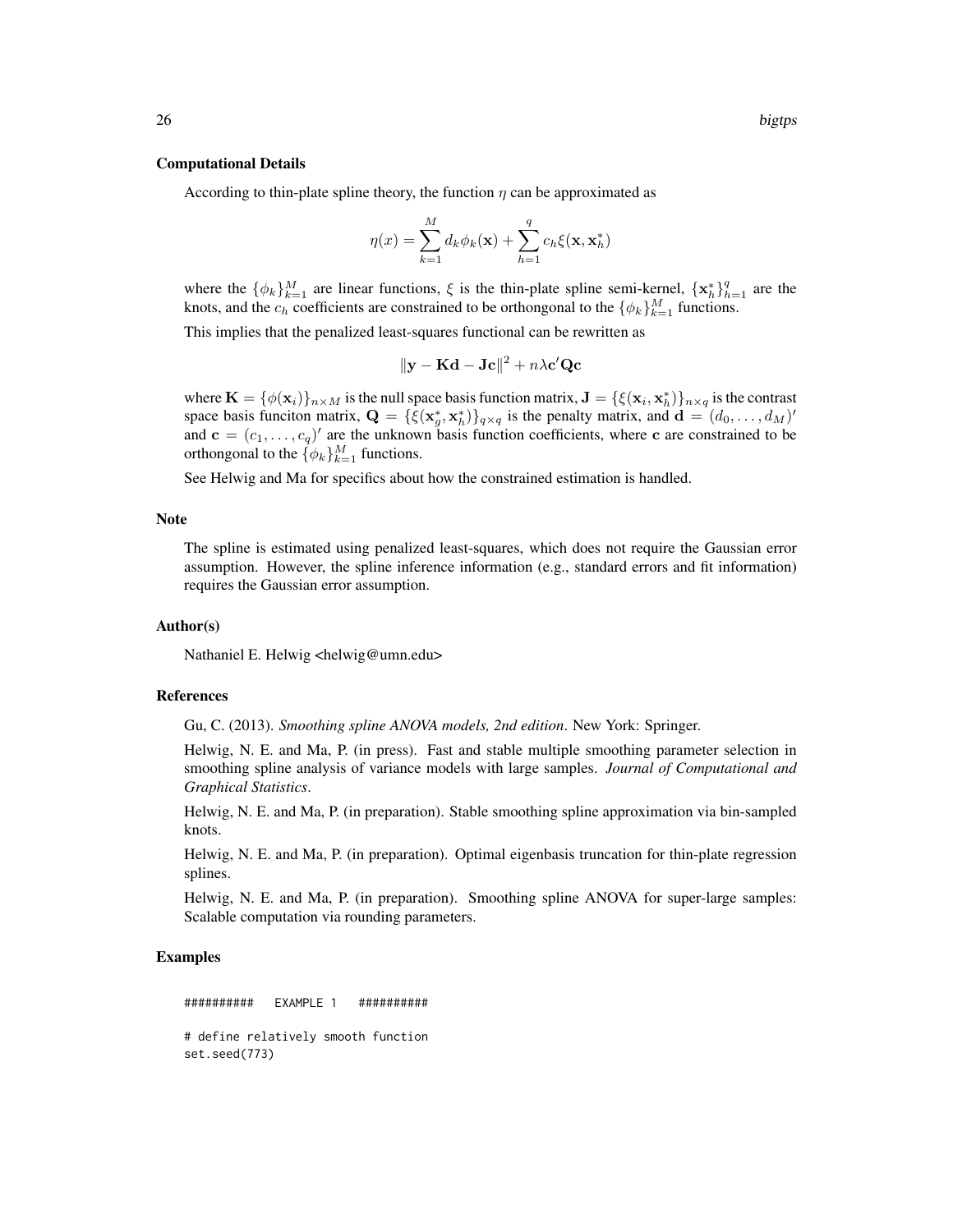#### bigtps 27

```
myfun<-function(x){sin(2*pi*x)}
x<-runif(500)
y<-myfun(x)+rnorm(500)
# fit thin-plate spline (default 1 dim: 30 knots)
tpsmod<-bigtps(x,y)
tpsmod
########## EXAMPLE 2 ##########
# define more jagged function
set.seed(773)
myfun<-function(x){2*x+cos(2*pi*x)}
x<-runif(500)*4
y<-myfun(x)+rnorm(500)
# try different numbers of knots
r1mod<-bigtps(x,y,nknots=20,rparm=0.01)
crossprod(myfun(r1mod$xunique)-r1mod$fitted)/length(r1mod$fitted)
r2mod<-bigtps(x,y,nknots=35,rparm=0.01)
crossprod(myfun(r2mod$xunique)-r2mod$fitted)/length(r2mod$fitted)
r3mod<-bigtps(x,y,nknots=50,rparm=0.01)
crossprod(myfun(r3mod$xunique)-r3mod$fitted)/length(r3mod$fitted)
########## EXAMPLE 3 ##########
# function with two continuous predictors
set.seed(773)
myfun<-function(x1v,x2v){sin(2*pi*x1v)+log(x2v+.1)+cos(pi*(x1v-x2v))}
x<-cbind(runif(500),runif(500))
y<-myfun(x[,1],x[,2])+rnorm(500)
# fit thin-plate spline with 50 knots (default 2 dim: 100 knots)
tpsmod<-bigtps(x,y,nknots=50)
tpsmod
crossprod(myfun(x[,1],x[,2])-tpsmod$fitted.values)/500
########## EXAMPLE 4 ##########
# function with three continuous predictors
set.seed(773)
myfun<-function(x1v,x2v,x3v){
  sin(2*pi*x1v)+log(x2v+.1)+cos(pi*x3v)
  }
x=cbind(runif(500),runif(500),runif(500))
y<-myfun(x[,1],x[,2],x[,3])+rnorm(500)
# fit thin-plate spline with 50 knots (default 3 dim: 200 knots)
tpsmod<-bigtps(x,y,nknots=50)
tpsmod
```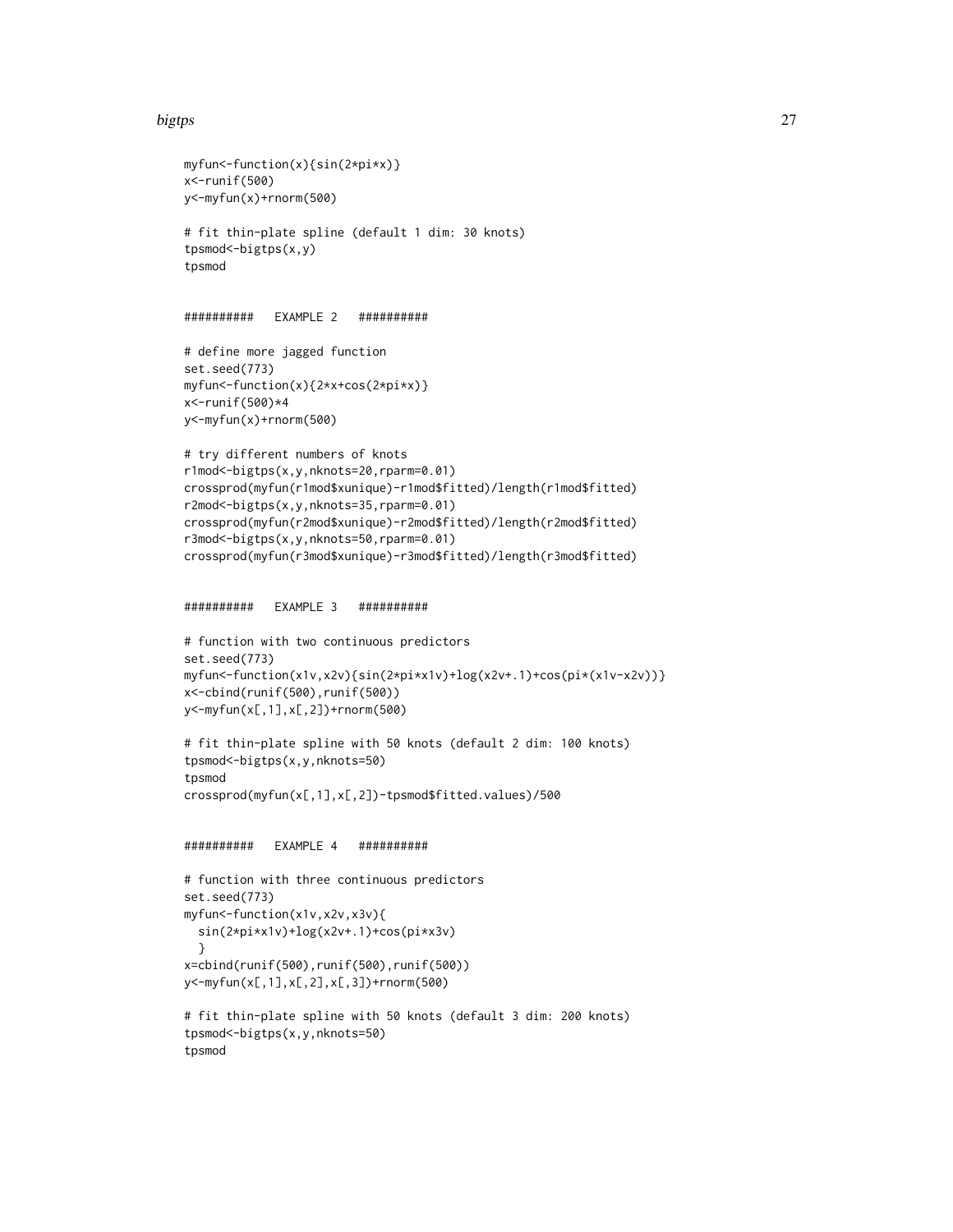<span id="page-27-0"></span>28 binsamp

crossprod(myfun(x[,1],x[,2],x[,3])-tpsmod\$fitted.values)/500

binsamp *Bin-Samples Strategic Knot Indices*

# Description

Breaks the predictor domain into a user-specified number of disjoint subregions, and randomly samples a user-specified number of observations from each (nonempty) subregion.

#### Usage

binsamp(x,xrng=NULL,nmbin=11,nsamp=1,alg=c("new","old"))

# Arguments

| $\mathsf{x}$ | Matrix of predictors $\mathbf{X} = \{x_{ij}\}_{n \times p}$ where <i>n</i> is the number of observations, and<br>$p$ is the number of predictors.                                                                                                                |
|--------------|------------------------------------------------------------------------------------------------------------------------------------------------------------------------------------------------------------------------------------------------------------------|
| xrng         | Optional matrix of predictor ranges: $\mathbf{R} = {r_{kj}}_{2 \times p}$ where $r_{1j} = \min_i x_{ij}$ and<br>$r_{2j} = \max_i x_{ij}.$                                                                                                                        |
| nmbin        | Vector $\mathbf{b} = (b_1, \ldots, b_p)'$ , where $b_i \geq 1$ is the number of marginal bins to use<br>for the j-th predictor. If length(nmbin) $\leq$ ncol(x), then nmbin[1] is used for<br>all columns. Default is nmbin=11 marginal bins for each dimension. |
| nsamp        | Scalar $s \ge 1$ giving the number of observations to sample from each bin. Default<br>is sample nsamp=1 observation from each bin.                                                                                                                              |
| alg          | Bin-sampling algorithm. New algorithm forms equidistant grid, whereas old<br>algorithm forms approximately equidistant grid. New algorithm is default for<br>versions 1.0-1 and later.                                                                           |

# Value

Returns an index vector indicating the rows of x that were bin-sampled.

# Warnings

If  $x_{ij}$  is nominal with g levels, the function requires  $b_j = g$  and  $x_{ij} \in \{1, ..., g\}$  for  $i \in \{1, ..., n\}$ .

#### **Note**

The number of returned knots will depend on the distribution of the covariate scores. The maximum number of possible bin-sampled knots is  $s \prod_{j=1}^p b_j$ , but fewer knots will be returned if one (or more) of the bins is empty (i.e., if there is no data in one or more bins).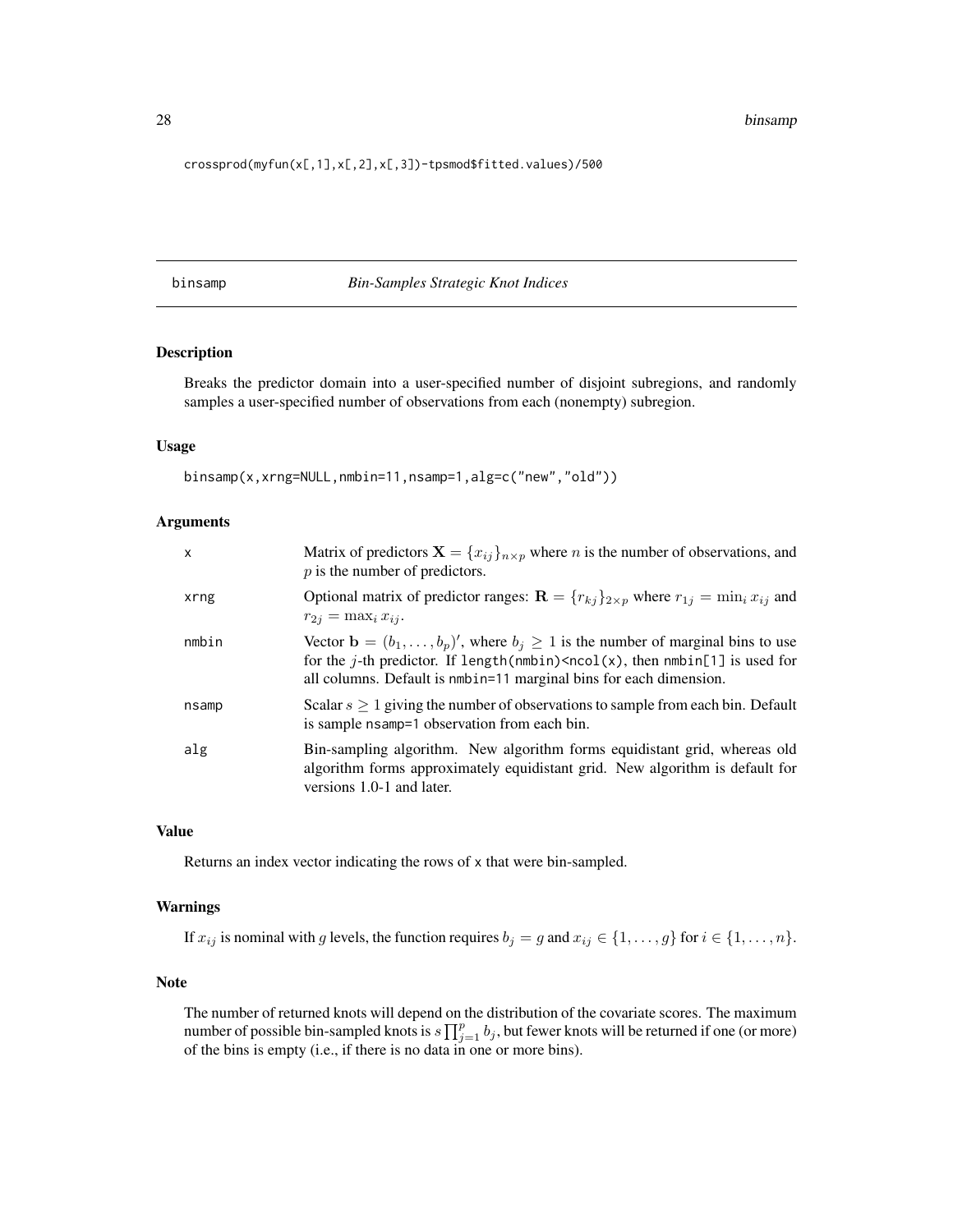#### binsamp 29

# Author(s)

Nathaniel E. Helwig <helwig@umn.edu>

########## EXAMPLE 1 ##########

#### **References**

Helwig, N. E. and Ma, P. (in preparation). Stable smoothing spline approximation via bin-sampled knots.

# Examples

```
# create 2-dimensional predictor (both continuous)
set.seed(123)
xmat<-cbind(runif(10^6),runif(10^6))
# Default use:
# 10 marginal bins for each predictor
# sample 1 observation from each subregion
xind<-binsamp(xmat)
# get the corresponding knots
bknots<-xmat[xind,]
# compare to randomly-sampled knots
rknots<-xmat[sample(1:(10^6),100),]
par(mfrow=c(1,2))
plot(bknots,main="bin-sampled")
plot(rknots,main="randomly sampled")
########## EXAMPLE 2 ##########
# create 2-dimensional predictor (continuous and nominal)
set.seed(123)
xmat<-cbind(runif(10^6),sample(1:3,10^6,replace=TRUE))
# use 10 marginal bins for x1 and 3 marginal bins for x2
# and sample one observation from each subregion
xind<-binsamp(xmat,nmbin=c(10,3))
# get the corresponding knots
bknots<-xmat[xind,]
# compare to randomly-sampled knots
rknots<-xmat[sample(1:(10^6),30),]
par(mfrow=c(1,2))
plot(bknots,main="bin-sampled")
```
plot(rknots,main="randomly sampled")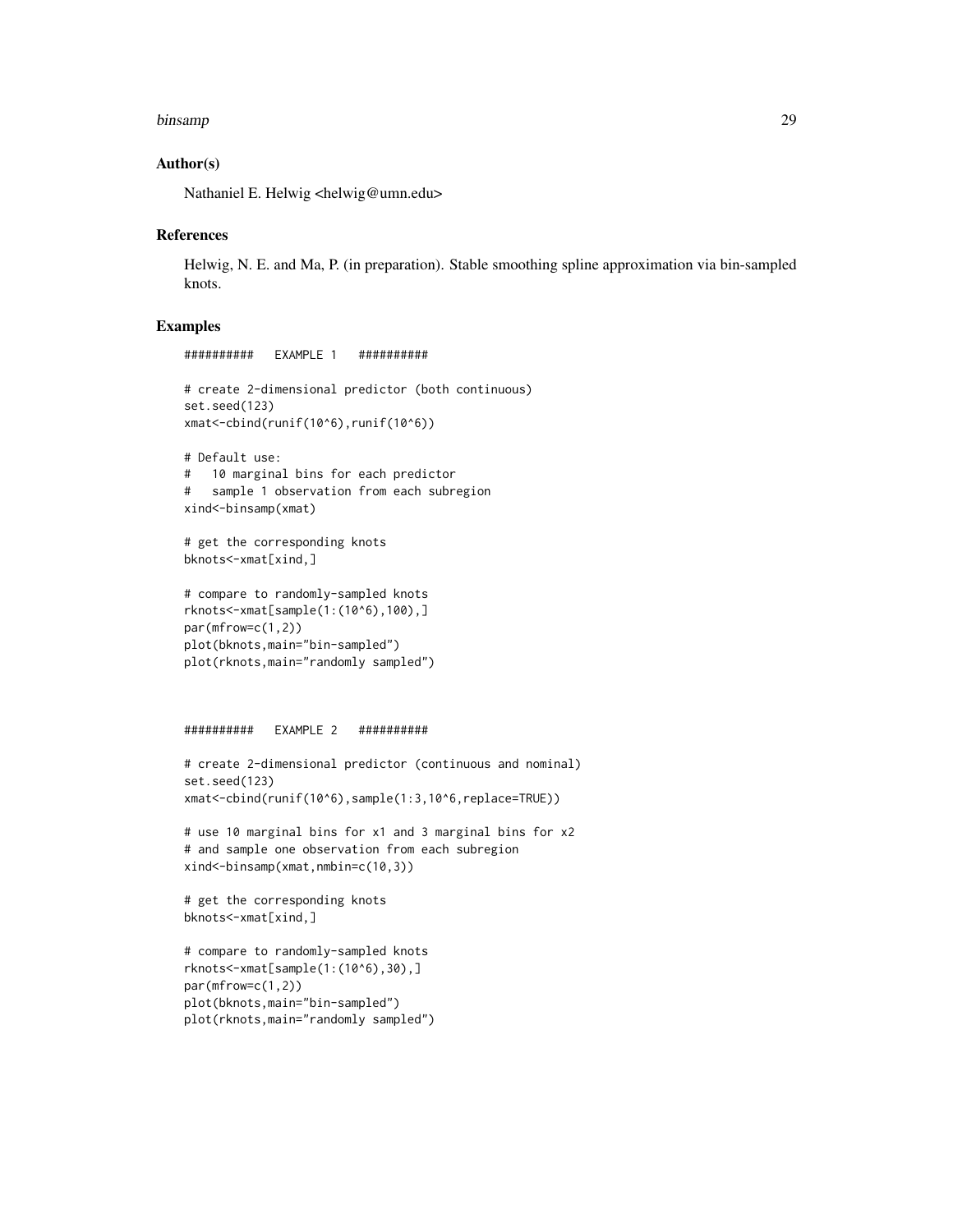#### <span id="page-29-0"></span>30 imagebar 1999 - Santa Carolina and Santa Carolina and Santa Carolina and Santa Carolina and Santa Carolina and Santa Carolina and Santa Carolina and Santa Carolina and Santa Carolina and Santa Carolina and Santa Carolin

```
########## EXAMPLE 3 ##########
```

```
# create 3-dimensional predictor (continuous, continuous, nominal)
set.seed(123)
xmat<-cbind(runif(10^6),runif(10^6),sample(1:2,10^6,replace=TRUE))
# use 10 marginal bins for x1 and x2, and 2 marginal bins for x3
# and sample one observation from each subregion
xind<-binsamp(xmat,nmbin=c(10,10,2))
# get the corresponding knots
bknots<-xmat[xind,]
# compare to randomly-sampled knots
rknots<-xmat[sample(1:(10^6),200),]
par(mfrow=c(2,2))
plot(bknots[1:100,1:2],main="bin-sampled, x3=1")
plot(bknots[101:200,1:2],main="bin-sampled, x3=2")
plot(rknots[rknots[,3]==1,1:2],main="randomly sampled, x3=1")
plot(rknots[rknots[,3]==2,1:2],main="randomly sampled, x3=2")
```
imagebar *Displays a Color Image with Colorbar*

#### Description

This is a modification to the R function [image](#page-0-0) that adds a colorbar to the right margin.

#### Usage

```
imagebar(x,y,z,xlim=NULL,ylim=NULL,zlim=NULL,
        zlab=NULL,zcex.axis=NULL,zcex.lab=NULL,
         col=NULL,ncolor=100,drawbar=TRUE,...)
```
# Arguments

| x, y       | Locations of grid lines at which the values in z are measured. These must be<br>finite, non-missing and in (strictly) ascending order. |
|------------|----------------------------------------------------------------------------------------------------------------------------------------|
| Z          | A matrix containing the values to be plotted (NAs are allowed).                                                                        |
| xlim, ylim | Ranges for the plotted x and y values, defaulting to the ranges of x and y.                                                            |
| zlim       | The minimum and maximum z values for which colors should be plotted, de-<br>faulting to the range of the finite values of z.           |
| zlab       | Label for the colorbar.                                                                                                                |
| zcex.axis  | The magnification to be used for the z-axis annotation (colorbar scale).                                                               |
| zcex.lab   | The magnification to be used for the z-axis label (zlab).                                                                              |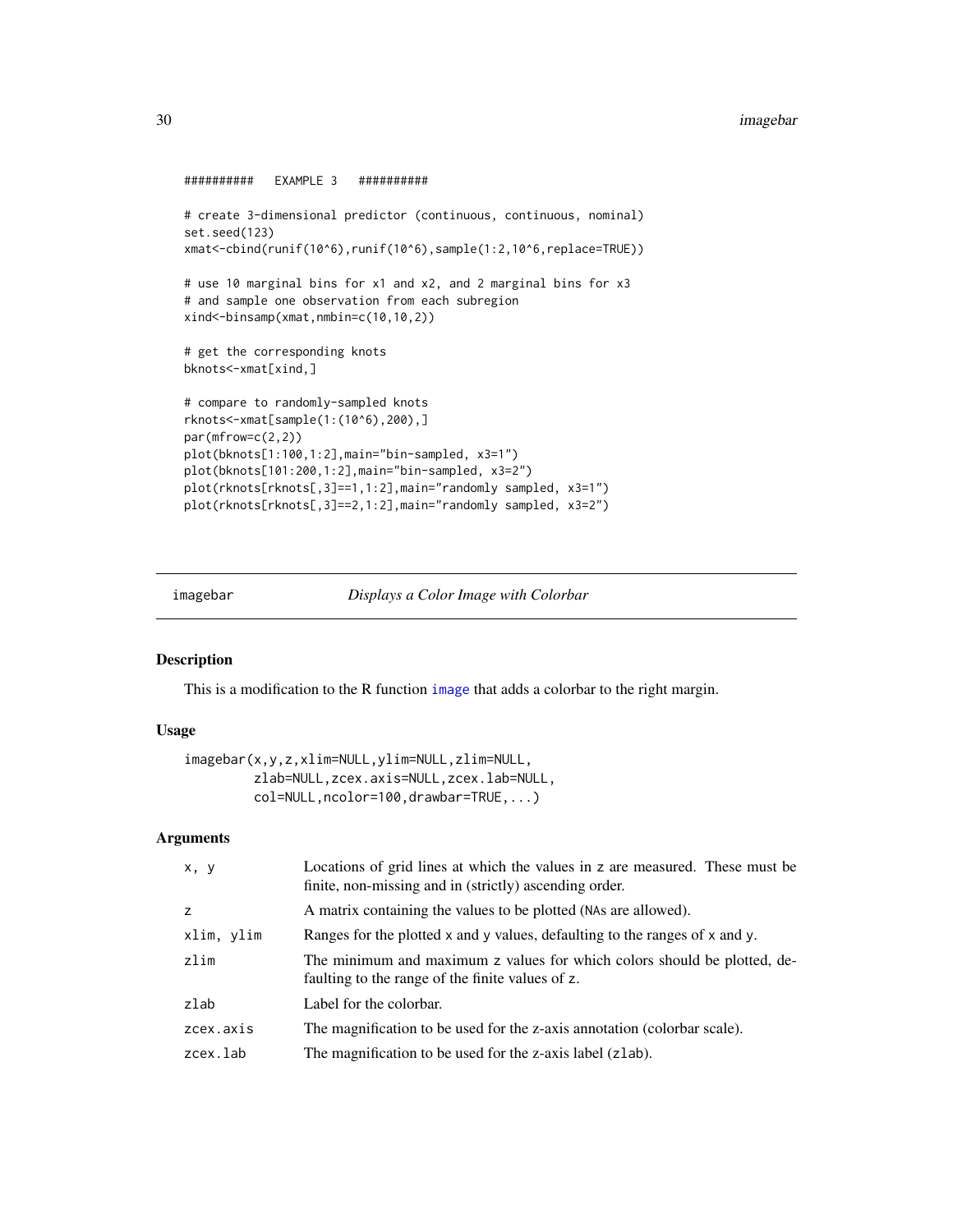<span id="page-30-0"></span>

| col     | Color scheme to use. Default is reverse rainbow from violet (low) to red (high).                            |
|---------|-------------------------------------------------------------------------------------------------------------|
| ncolor  | The number of colors to use in the color scheme.                                                            |
| drawbar | Logical indicating if the colorbar should be drawn.                                                         |
| .       | Additional arguments to be passed to image (e.g., xlab, ylab, main, cex, cex. axis,<br>$cex.$ lab, $etc.$ ) |

#### Value

Produces an image plot with a colorbar.

#### Author(s)

Nathaniel E. Helwig <helwig@umn.edu>

#### Examples

########## EXAMPLE 1 ##########

```
myfun<-function(x){2*sin(sqrt(x[,1]^2+x[,2]^2+.1))/sqrt(x[,1]^2+x[,2]^2+.1)}
x<-expand.grid(seq(-8,8,l=100),seq(-8,8,l=100))
imagebar(seq(-8,8,l=100),seq(-8,8,l=100),matrix(myfun(x),100,100),
         xlab=expression(italic(x)[1]),ylab=expression(italic(x)[2]),
        zlab=expression(hat(italic(y))))
```
########## EXAMPLE 2 ##########

```
myfun<-function(x1v,x2v){sin(2*pi*x1v)+2*sin(sqrt(x2v^2+.1))/sqrt(x2v^2+.1)}
x<-expand.grid(x1v=seq(0,1,l=100),x2v=seq(-8,8,l=100))
imagebar(seq(0,1,l=100),seq(-8,8,l=100),matrix(myfun(x$x1v,x$x2v),100,100),
         col=c("red","orange","yellow","white"),xlab="x1v",ylab="x2v",
        zlab=expression(hat(italic(y))))
```
########## EXAMPLE 3 ##########

```
myfun<-function(x1v,x2v){sin(3*pi*x1v)+sin(2*pi*x2v)+3*cos(pi*(x1v-x2v))}
x<-expand.grid(x1v=seq(-1,1,l=100),x2v=seq(-1,1,l=100))
imagebar(seq(-1,1,l=100),seq(-1,1,l=100),matrix(myfun(x$x1v,x$x2v),100,100),
         col=c("blue","green","light green","yellow"),xlab="x1v",ylab="x2v",
        zlab=expression(hat(italic(y))))
```
<span id="page-30-1"></span>makessa *Makes Objects to Fit Smoothing Spline ANOVA Models*

# Description

This function creates a list containing the necessary information to fit a smoothing spline anova model (see [bigssa](#page-6-1)).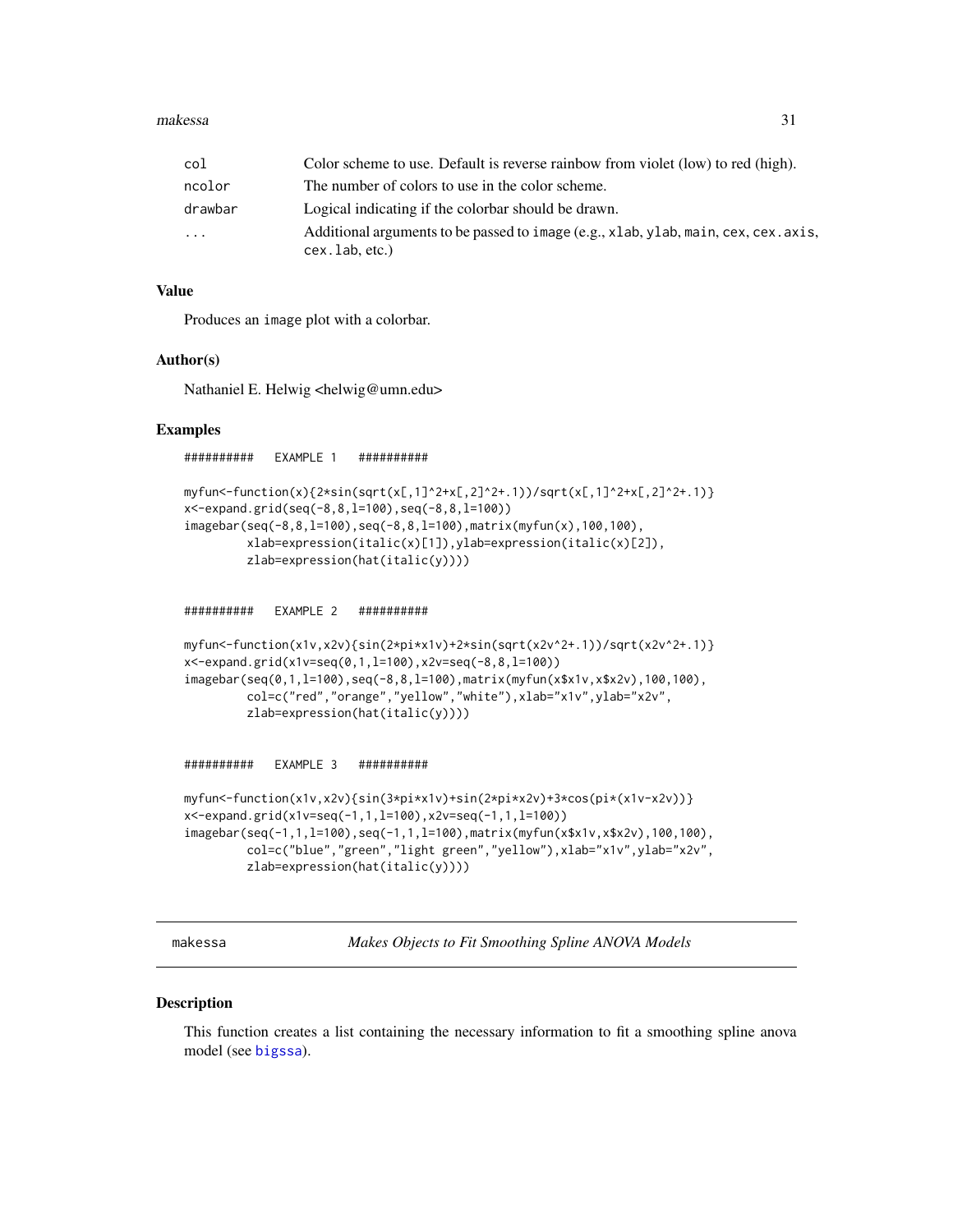# <span id="page-31-0"></span>Usage

```
makessa(formula,data,type=NULL,nknots=NULL,rparm=NA,
        lambdas=NULL,skip.iter=TRUE,se.fit=FALSE,rseed=1234,
        gcvopts=NULL,knotcheck=TRUE,gammas=NULL,weights=NULL)
```
#### Arguments

| formula   | An object of class "formula": a symbolic description of the model to be fitted<br>(see Details and Examples for more information).                                                                                                                                                          |
|-----------|---------------------------------------------------------------------------------------------------------------------------------------------------------------------------------------------------------------------------------------------------------------------------------------------|
| data      | Optional data frame, list, or environment containing the variables in formula.                                                                                                                                                                                                              |
| type      | List of smoothing spline types for predictors in formula (see Details). Options<br>include type="cub" for cubic, type="acub" for another cubic, type="per" for<br>cubic periodic, type="tps" for cubic thin-plate, and type="nom" for nominal.                                              |
| nknots    | Two possible options: (a) scalar giving total number of random knots to sample,<br>or (b) vector indexing which rows of data to use as knots.                                                                                                                                               |
| rparm     | List of rounding parameters for each predictor. See Details.                                                                                                                                                                                                                                |
| lambdas   | Vector of global smoothing parameters to try. Default uses $l$ ambdas= $10^{\circ}$ -c(9:0)                                                                                                                                                                                                 |
| skip.iter | Logical indicating whether to skip the iterative smoothing parameter update.<br>Using skip. iter=FALSE should provide a more optimal solution, but the fitting<br>time may be substantially longer. See Computational Details.                                                              |
| se.fit    | Logical indicating if the standard errors of the fitted values should be estimated.                                                                                                                                                                                                         |
| rseed     | Random seed for knot sampling. Input is ignored if nknots is an input vector of<br>knot indices. Set rseed=NULL to obtain a different knot sample each time, or set<br>rseed to any positive integer to use a different seed than the default.                                              |
| gcvopts   | Control parameters for optimization. List with 3 elements: (a) maxit: maximum<br>number of algorithm iterations, (b) gcvtol: covergence tolerance for iterative<br>GCV update, and (c) alpha: tuning parameter for GCV minimization. Default:<br>gcvopts=list(maxit=5,gcvtol=10^-5,alpha=1) |
| knotcheck | If TRUE, only unique knots are used (for stability).                                                                                                                                                                                                                                        |
| gammas    | List of initial smoothing parameters for each predictor. See Details.                                                                                                                                                                                                                       |
| weights   | Vector of positive weights for fitting (default is vector of ones).                                                                                                                                                                                                                         |

# Details

See [bigssa](#page-6-1) and below example for more details.

# Value

An object of class "makessa", which can be input to [bigssa](#page-6-1).

# Warning

When inputting a "makessa" class object into [bigssa](#page-6-1), the formula input to bigssa must be a nested version of the original formula input to makessa. In other words, you cannot add any new effects after a "makessa" object has been created, but you can drop (remove) effects from the model.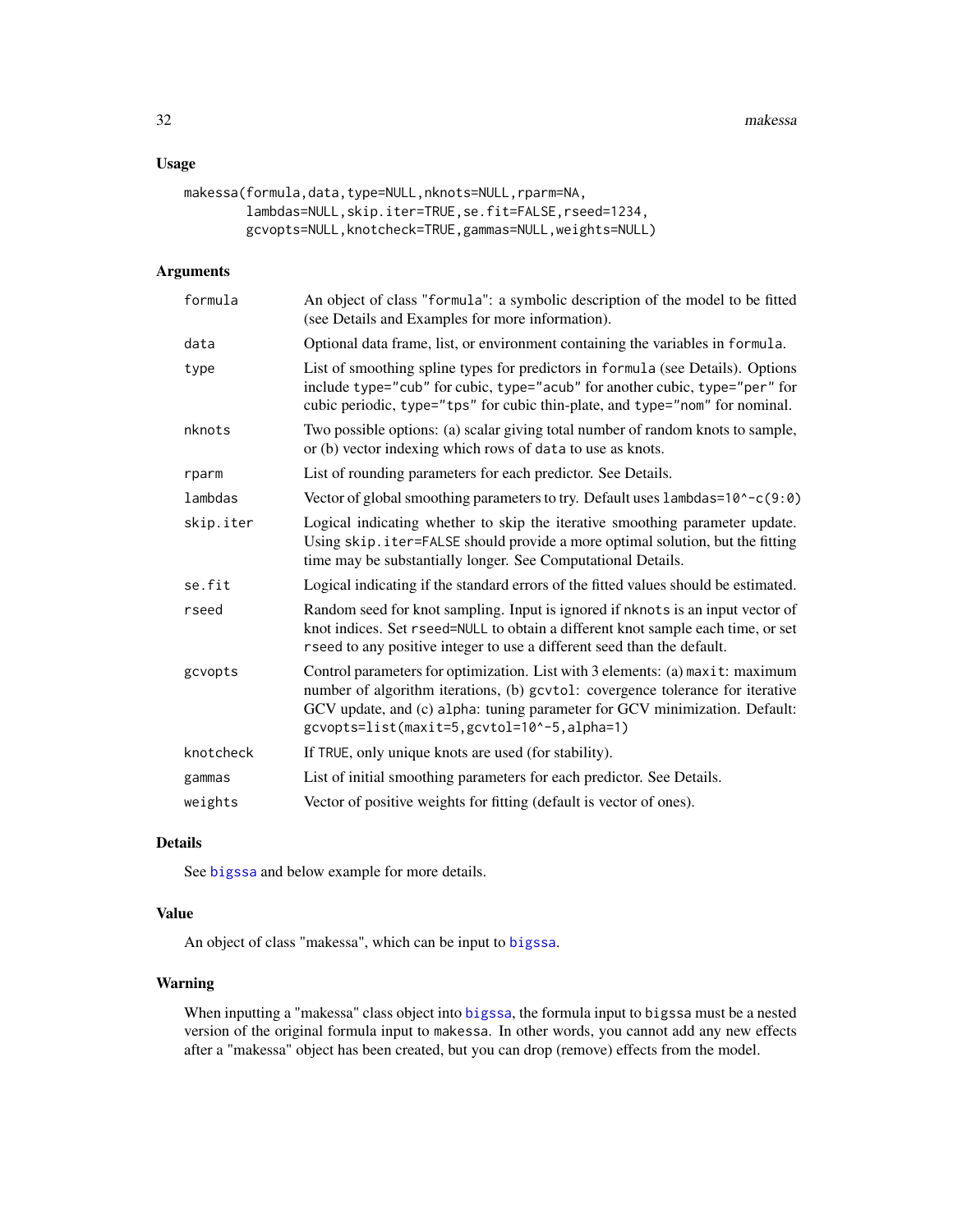#### makessa 33

#### Author(s)

Nathaniel E. Helwig <helwig@umn.edu>

#### References

Helwig, N. E. (2013). *Fast and stable smoothing spline analysis of variance models for large samples with applications to electroencephalography data analysis*. Unpublished doctoral dissertation. University of Illinois at Urbana-Champaign.

Helwig, N. E. and Ma, P. (in press). Fast and stable multiple smoothing parameter selection in smoothing spline analysis of variance models with large samples. *Journal of Computational and Graphical Statistics*.

Helwig, N. E. and Ma, P. (in preparation). Stable smoothing spline approximation via bin-sampled knots.

Helwig, N. E. and Ma, P. (in preparation). Optimal eigenbasis truncation for thin-plate regression splines.

Helwig, N. E. and Ma, P. (in preparation). Smoothing spline ANOVA for super-large samples: Scalable computation via rounding parameters.

#### Examples

```
########## EXAMPLE ##########
```

```
# function with two continuous predictors
set.seed(773)
myfun<-function(x1v,x2v){sin(2*pi*x1v)+log(x2v+.1)+cos(pi*(x1v-x2v))}
x1v<-runif(500); x2v<-runif(500)
y<-myfun(x1v,x2v)+rnorm(500)
```

```
# fit 2 possible models (create information 2 separate times)
system.time({
 intmod<-bigssa(y~x1v*x2v,type=list(x1v="cub",x2v="cub"),nknots=50)
```

```
addmod<-bigssa(y~x1v+x2v,type=list(x1v="cub",x2v="cub"),nknots=50)
})
```

```
# fit 2 possible models (create information 1 time)
system.time({
 makemod<-makessa(y~x1v*x2v,type=list(x1v="cub",x2v="cub"),nknots=50)
 int2mod<-bigssa(y~x1v*x2v,makemod)
 add2mod<-bigssa(y~x1v+x2v,makemod)
})
# check difference (no difference)
```

```
crossprod(intmod$fitted.values-int2mod$fitted.values)
crossprod(addmod$fitted.values-add2mod$fitted.values)
```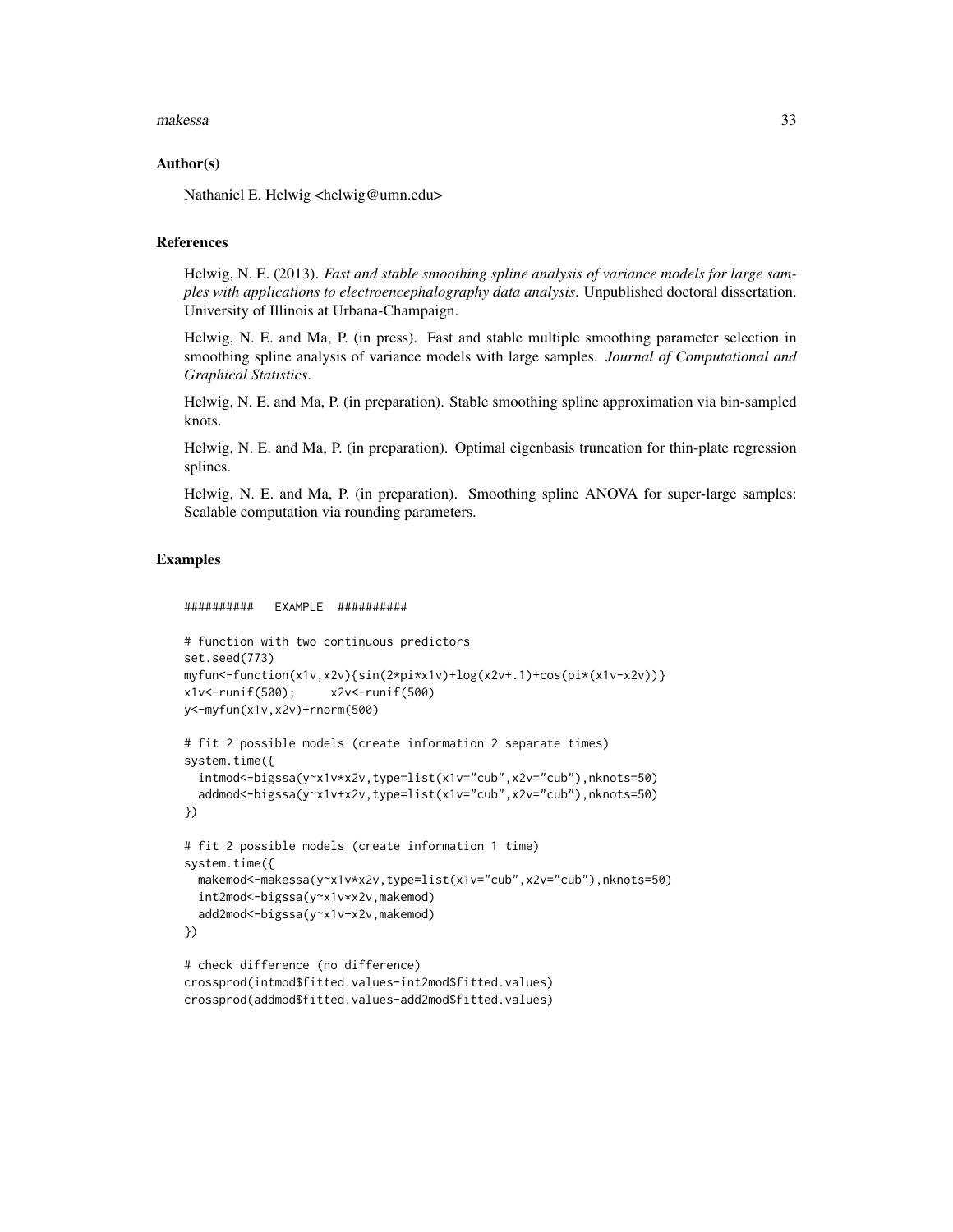# <span id="page-33-1"></span><span id="page-33-0"></span>Description

This function creates a list containing the necessary information to fit a generalized smoothing spline anova model (see [bigssg](#page-11-1)).

# Usage

```
makessg(formula,family,data,type=NULL,nknots=NULL,rparm=NA,
        lambdas=NULL,skip.iter=TRUE,se.lp=FALSE,rseed=1234,
        gcvopts=NULL,knotcheck=TRUE,gammas=NULL,weights=NULL)
```
# Arguments

| formula   | An object of class "formula": a symbolic description of the model to be fitted<br>(see Details and Examples for more information).                                                                                                                                                                                                                                                                                                                                                                                                                                                  |
|-----------|-------------------------------------------------------------------------------------------------------------------------------------------------------------------------------------------------------------------------------------------------------------------------------------------------------------------------------------------------------------------------------------------------------------------------------------------------------------------------------------------------------------------------------------------------------------------------------------|
| family    | Distribution for response. One of five options: "binomial", "poisson", "Gamma",<br>"inverse.gaussian", or "negbin". See bigssg.                                                                                                                                                                                                                                                                                                                                                                                                                                                     |
| data      | Optional data frame, list, or environment containing the variables in formula.                                                                                                                                                                                                                                                                                                                                                                                                                                                                                                      |
| type      | List of smoothing spline types for predictors in formula (see Details). Options<br>include type="cub" for cubic, type="acub" for another cubic, type="per" for<br>cubic periodic, type="tps" for cubic thin-plate, and type="nom" for nominal.                                                                                                                                                                                                                                                                                                                                      |
| nknots    | Two possible options: (a) scalar giving total number of random knots to sample,<br>or (b) vector indexing which rows of data to use as knots.                                                                                                                                                                                                                                                                                                                                                                                                                                       |
| rparm     | List of rounding parameters for each predictor. See Details.                                                                                                                                                                                                                                                                                                                                                                                                                                                                                                                        |
| lambdas   | Vector of global smoothing parameters to try. Default uses lambdas=10^-c(9:0)                                                                                                                                                                                                                                                                                                                                                                                                                                                                                                       |
| skip.iter | Logical indicating whether to skip the iterative smoothing parameter update.<br>Using skip. iter=FALSE should provide a more optimal solution, but the fitting<br>time may be substantially longer. See Computational Details.                                                                                                                                                                                                                                                                                                                                                      |
| se.lp     | Logical indicating if the standard errors of the linear predictors $(\eta)$ should be<br>estimated.                                                                                                                                                                                                                                                                                                                                                                                                                                                                                 |
| rseed     | Random seed for knot sampling. Input is ignored if nknots is an input vector of<br>knot indices. Set rseed=NULL to obtain a different knot sample each time, or set<br>rseed to any positive integer to use a different seed than the default.                                                                                                                                                                                                                                                                                                                                      |
| gcvopts   | Control parameters for optimization. List with 6 elements: (i) maxit: maxi-<br>mum number of outer iterations, (ii) gcvtol: covergence tolerance for itera-<br>tive GACV update, (iii) alpha: tuning parameter for GACV minimization, (iv)<br>inmaxit: maximum number of inner iterations for iteratively reweighted fitting,<br>(v) intol: inner convergence tolerance for iteratively reweighted fitting, and (vi)<br>insub: number of data points to subsample when checking inner convergence.<br>gcvopts=list(maxit=5,gcvtol=10^-5,alpha=1,inmaxit=100,intol=10^-5,insub=10^4) |
| knotcheck | If TRUE, only unique knots are used (for stability).                                                                                                                                                                                                                                                                                                                                                                                                                                                                                                                                |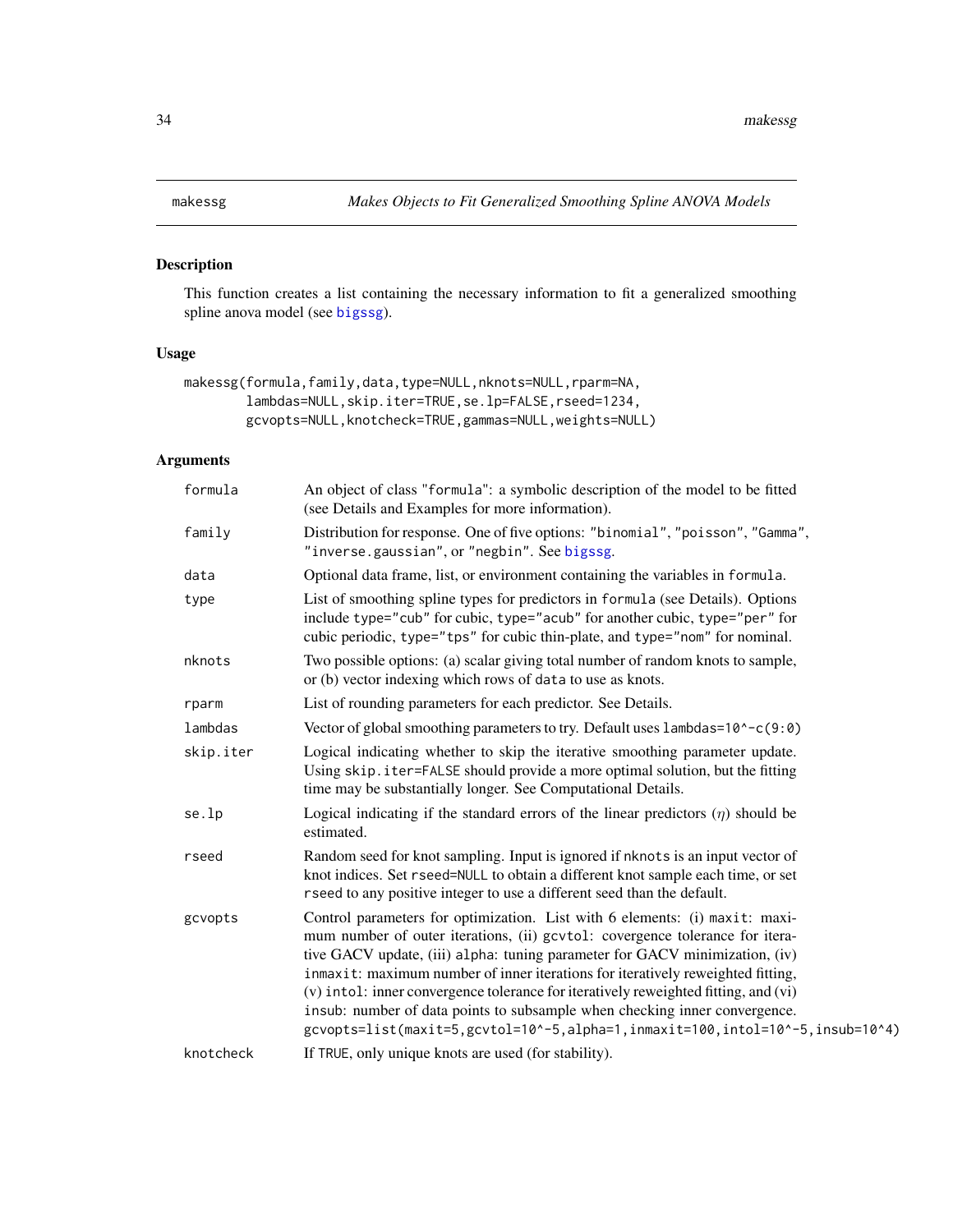#### <span id="page-34-0"></span>makessg 35

| gammas  | List of initial smoothing parameters for each predictor. See Details. |
|---------|-----------------------------------------------------------------------|
| weights | Vector of positive weights for fitting (default is vector of ones).   |

# Details

See [bigssg](#page-11-1) and below example for more details.

# Value

An object of class "makessg", which can be input to [bigssg](#page-11-1).

#### Warning

When inputting a "makessg" class object into [bigssg](#page-11-1), the formula input to bigssg must be a nested version of the original formula input to makessg. In other words, you cannot add any new effects after a "makessg" object has been created, but you can drop (remove) effects from the model.

#### Author(s)

Nathaniel E. Helwig <helwig@umn.edu>

### **References**

Gu, C. and Xiang, D. (2001). Cross-validating non-Gaussian data: Generalized approximate crossvalidation revisited. *Journal of Computational and Graphical Statistics, 10*, 581-591.

Helwig, N. E. (2013). *Fast and stable smoothing spline analysis of variance models for large samples with applications to electroencephalography data analysis*. Unpublished doctoral dissertation. University of Illinois at Urbana-Champaign.

Helwig, N. E. (in preparation). Nonparametric exponential family regression for ultra large samples: Scalable computation via rounding parameters.

Helwig, N. E. and Ma, P. (in press). Fast and stable multiple smoothing parameter selection in smoothing spline analysis of variance models with large samples. *Journal of Computational and Graphical Statistics*.

Helwig, N. E. and Ma, P. (in preparation). Stable smoothing spline approximation via bin-sampled knots.

Helwig, N. E. and Ma, P. (in preparation). Optimal eigenbasis truncation for thin-plate regression splines.

Helwig, N. E. and Ma, P. (in preparation). Smoothing spline ANOVA for super-large samples: Scalable computation via rounding parameters.

#### Examples

########## EXAMPLE ########## # function with two continuous predictors set.seed(1) myfun<-function(x1v,x2v){sin(2\*pi\*x1v)+log(x2v+.1)+cos(pi\*(x1v-x2v))}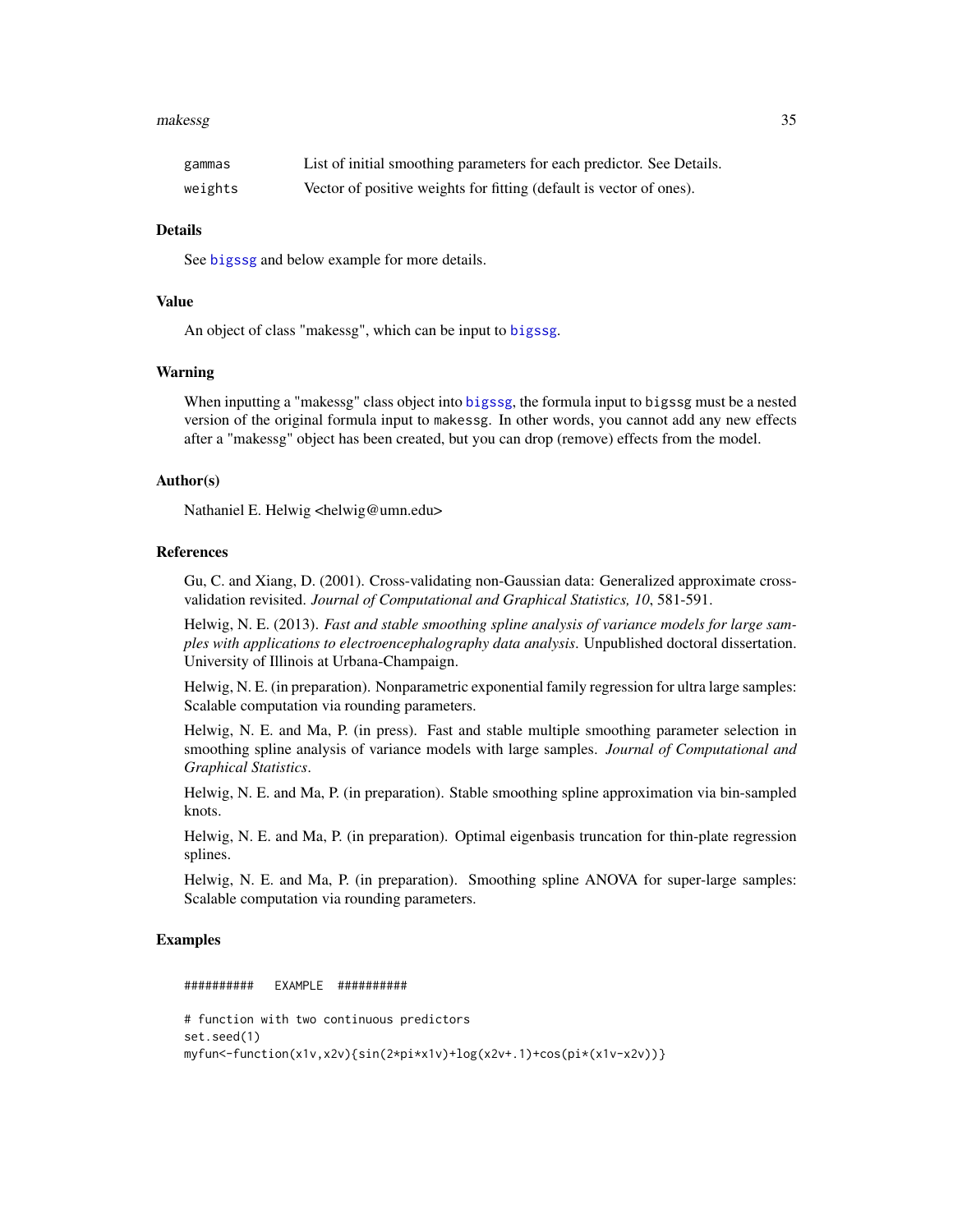<span id="page-35-0"></span>36 makessp

```
ndpts<-1000; x1v<-runif(ndpts); x2v<-runif(ndpts)
# binomial response (no weights)
set.seed(773)
lp<-myfun(x1v,x2v)
p<-1/(1+exp(-lp))
y<-rbinom(n=ndpts,size=1,p=p)
# fit 2 possible models (create information 2 separate times)
system.time({
  intmod<-bigssg(y~x1v*x2v,family="binomial",type=list(x1v="cub",x2v="cub"),nknots=50)
  addmod<-bigssg(y~x1v+x2v,family="binomial",type=list(x1v="cub",x2v="cub"),nknots=50)
})
# fit 2 possible models (create information 1 time)
system.time({
 makemod<-makessg(y~x1v*x2v,family="binomial",type=list(x1v="cub",x2v="cub"),nknots=50)
  int2mod<-bigssg(y~x1v*x2v,data=makemod)
  add2mod<-bigssg(y~x1v+x2v,data=makemod)
})
# check difference (no difference)
crossprod(intmod$fitted.values-int2mod$fitted.values)
crossprod(addmod$fitted.values-add2mod$fitted.values)
```
<span id="page-35-1"></span>

Makes Objects to Fit Smoothing Splines with Parametric Effects

#### Description

This function creates a list containing the necessary information to fit a smoothing spline with parametric effects (see [bigssp](#page-18-1)).

#### Usage

```
makessp(formula,data,type=NULL,nknots=NULL,rparm=NA,
        lambdas=NULL,skip.iter=TRUE,se.fit=FALSE,rseed=1234,
       gcvopts=NULL,knotcheck=TRUE,thetas=NULL,weights=NULL)
```
# **Arguments**

| formula | An object of class "formula": a symbolic description of the model to be fitted<br>(see Details and Examples for more information).                                                                                                                                                      |
|---------|-----------------------------------------------------------------------------------------------------------------------------------------------------------------------------------------------------------------------------------------------------------------------------------------|
| data    | Optional data frame, list, or environment containing the variables in formula.                                                                                                                                                                                                          |
| type    | List of smoothing spline types for predictors in formula (see Details). Options<br>include type="cub" for cubic, type="acub" for another cubic, type="per" for<br>cubic periodic, type="tps" for cubic thin-plate, and type="nom" for nominal.<br>Use type="prm" for parametric effect. |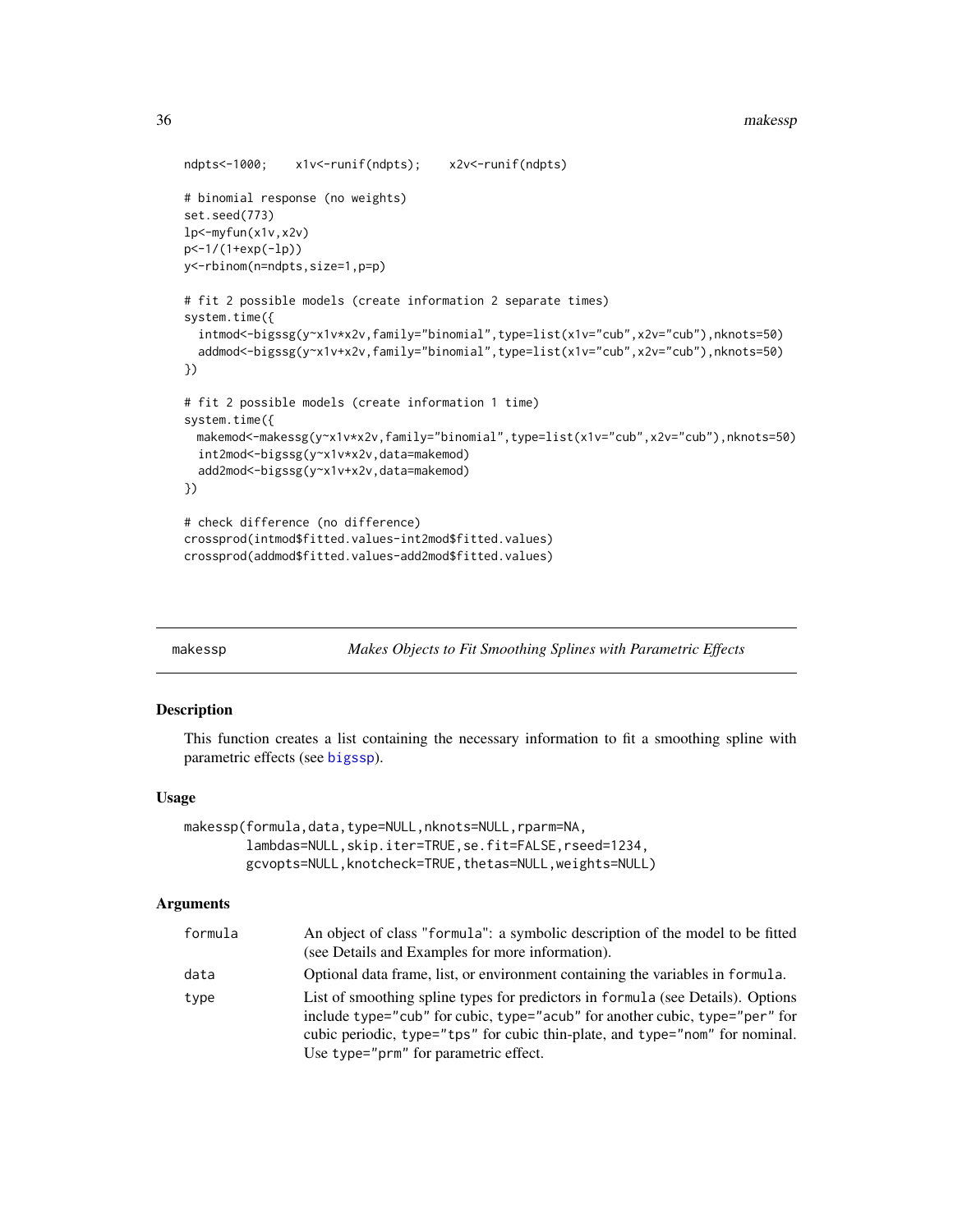#### <span id="page-36-0"></span>makessp 37

| nknots    | Two possible options: (a) scalar giving total number of random knots to sample,<br>or (b) vector indexing which rows of data to use as knots.                                                                                                                                               |
|-----------|---------------------------------------------------------------------------------------------------------------------------------------------------------------------------------------------------------------------------------------------------------------------------------------------|
| rparm     | List of rounding parameters for each predictor. See Details.                                                                                                                                                                                                                                |
| lambdas   | Vector of global smoothing parameters to try. Default uses lambdas=10^-c(9:0)                                                                                                                                                                                                               |
| skip.iter | Logical indicating whether to skip the iterative smoothing parameter update.<br>Using skip. iter=FALSE should provide a more optimal solution, but the fitting<br>time may be substantially longer. See Computational Details.                                                              |
| se.fit    | Logical indicating if the standard errors of the fitted values should be estimated.                                                                                                                                                                                                         |
| rseed     | Random seed for knot sampling. Input is ignored if nknots is an input vector of<br>knot indices. Set rseed=NULL to obtain a different knot sample each time, or set<br>rseed to any positive integer to use a different seed than the default.                                              |
| gcvopts   | Control parameters for optimization. List with 3 elements: (a) maxit: maximum<br>number of algorithm iterations, (b) gcvtol: covergence tolerance for iterative<br>GCV update, and (c) alpha: tuning parameter for GCV minimization. Default:<br>gcvopts=list(maxit=5,gcvtol=10^-5,alpha=1) |
| knotcheck | If TRUE, only unique knots are used (for stability).                                                                                                                                                                                                                                        |
| thetas    | List of initial smoothing parameters for each predictor subspace. See Details.                                                                                                                                                                                                              |
| weights   | Vector of positive weights for fitting (default is vector of ones).                                                                                                                                                                                                                         |
|           |                                                                                                                                                                                                                                                                                             |

#### Details

See [bigssp](#page-18-1) and below example for more details.

#### Value

An object of class "makessp", which can be input to [bigssp](#page-18-1).

### Warning

When inputting a "makessp" class object into [bigssp](#page-18-1), the formula input to bigssp must be a nested version of the original formula input to makessp. In other words, you cannot add any new effects after a "makessp" object has been created, but you can drop (remove) effects from the model.

#### Author(s)

Nathaniel E. Helwig <helwig@umn.edu>

#### References

Helwig, N. E. (2013). *Fast and stable smoothing spline analysis of variance models for large samples with applications to electroencephalography data analysis*. Unpublished doctoral dissertation. University of Illinois at Urbana-Champaign.

Helwig, N. E. and Ma, P. (in press). Fast and stable multiple smoothing parameter selection in smoothing spline analysis of variance models with large samples. *Journal of Computational and Graphical Statistics*.

Helwig, N. E. and Ma, P. (in preparation). Stable smoothing spline approximation via bin-sampled knots.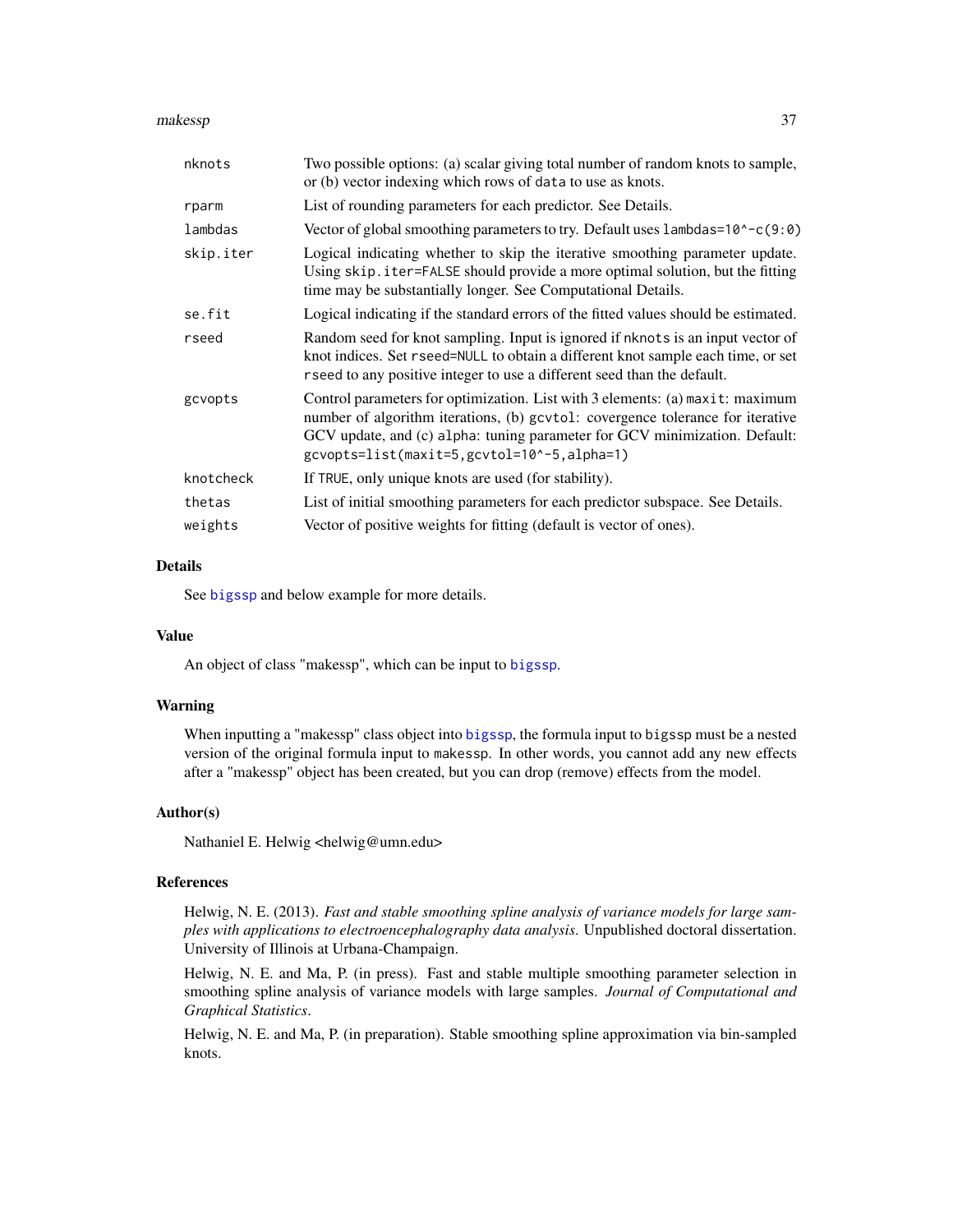<span id="page-37-0"></span>Helwig, N. E. and Ma, P. (in preparation). Optimal eigenbasis truncation for thin-plate regression splines.

Helwig, N. E. and Ma, P. (in preparation). Smoothing spline ANOVA for super-large samples: Scalable computation via rounding parameters.

#### Examples

```
########## EXAMPLE ##########
# function with two continuous predictors
set.seed(773)
myfun<-function(x1v,x2v){sin(2*pi*x1v)+log(x2v+.1)+cos(pi*(x1v-x2v))}
x1v<-runif(500); x2v<-runif(500)
y<-myfun(x1v,x2v)+rnorm(500)
# fit 2 possible models (create information 2 separate times)
system.time({
 intmod<-bigssp(y~x1v*x2v,type=list(x1v="cub",x2v="cub"),nknots=50)
 addmod<-bigssp(y~x1v+x2v,type=list(x1v="cub",x2v="cub"),nknots=50)
})
# fit 2 possible models (create information 1 time)
system.time({
 makemod<-makessp(y~x1v*x2v,type=list(x1v="cub",x2v="cub"),nknots=50)
 int2mod<-bigssp(y~x1v*x2v,makemod)
 add2mod<-bigssp(y~x1v+x2v,makemod)
})
# check difference (no difference)
crossprod(intmod$fitted.values-int2mod$fitted.values)
crossprod(addmod$fitted.values-add2mod$fitted.values)
```
<span id="page-37-1"></span>predict.css *Predicts for "css" Objects*

Description

Get fitted values and standard error estimates for cubic smoothing splines.

#### Usage

```
## S3 method for class 'css'
predict(object,newdata=NULL,se.fit=FALSE,
       effect=c("all","0","lin","non"),...)
```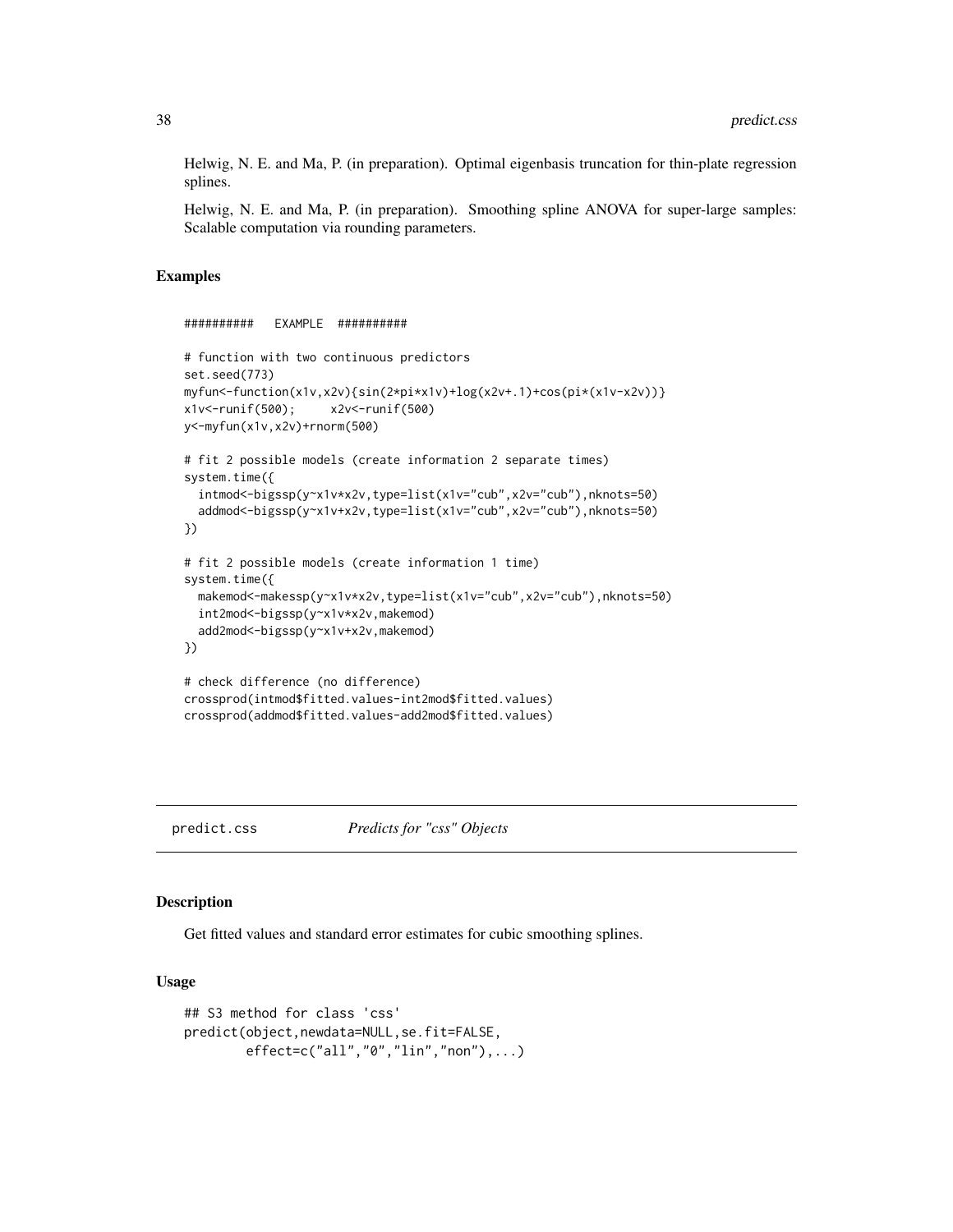#### <span id="page-38-0"></span>predict.css 39

#### Arguments

| object    | Object of class "css", which is output from bigspline.                                                                                                                                                                                        |
|-----------|-----------------------------------------------------------------------------------------------------------------------------------------------------------------------------------------------------------------------------------------------|
| newdata   | Vector containing new data points for prediction. See Details and Example.<br>Default of newdata=NULL uses original data in object input.                                                                                                     |
| se.fit    | Logical indicating whether the standard errors of the fitted values should be<br>estimated. Default is se. fit=FALSE.                                                                                                                         |
| effect    | Which effect to estimate: effect="all" gives full $\hat{y}$ , effect="0" gives the<br>intercept (constant) portion of $\hat{y}$ , effect="lin" gives linear portion of $\hat{y}$ , and<br>effect="non" gives nonlinear portion of $\hat{y}$ . |
| $\ddotsc$ | Ignored.                                                                                                                                                                                                                                      |

# Details

Uses the coefficient and smoothing parameter estimates from a fit cubic smoothing spline (estimated by [bigspline](#page-2-1)) to predict for new data.

# Value

| For se. fit=FALSE, returns vector of fitted values. |                                                     |
|-----------------------------------------------------|-----------------------------------------------------|
|                                                     | For se. fit=TRUE, returns list with two components: |
| fit                                                 | Vector of fitted values                             |
| se.fit                                              | Vector of standard errors of fitted values          |

# Author(s)

Nathaniel E. Helwig <helwig@umn.edu>

# References

Helwig, N. E. (2013). *Fast and stable smoothing spline analysis of variance models for large samples with applications to electroencephalography data analysis*. Unpublished doctoral dissertation. University of Illinois at Urbana-Champaign.

Helwig, N. E. and Ma, P. (in press). Fast and stable multiple smoothing parameter selection in smoothing spline analysis of variance models with large samples. *Journal of Computational and Graphical Statistics*.

Helwig, N. E. and Ma, P. (in preparation). Stable smoothing spline approximation via bin-sampled knots.

Helwig, N. E. and Ma, P. (in preparation). Optimal eigenbasis truncation for thin-plate regression splines.

Helwig, N. E. and Ma, P. (in preparation). Smoothing spline ANOVA for super-large samples: Scalable computation via rounding parameters.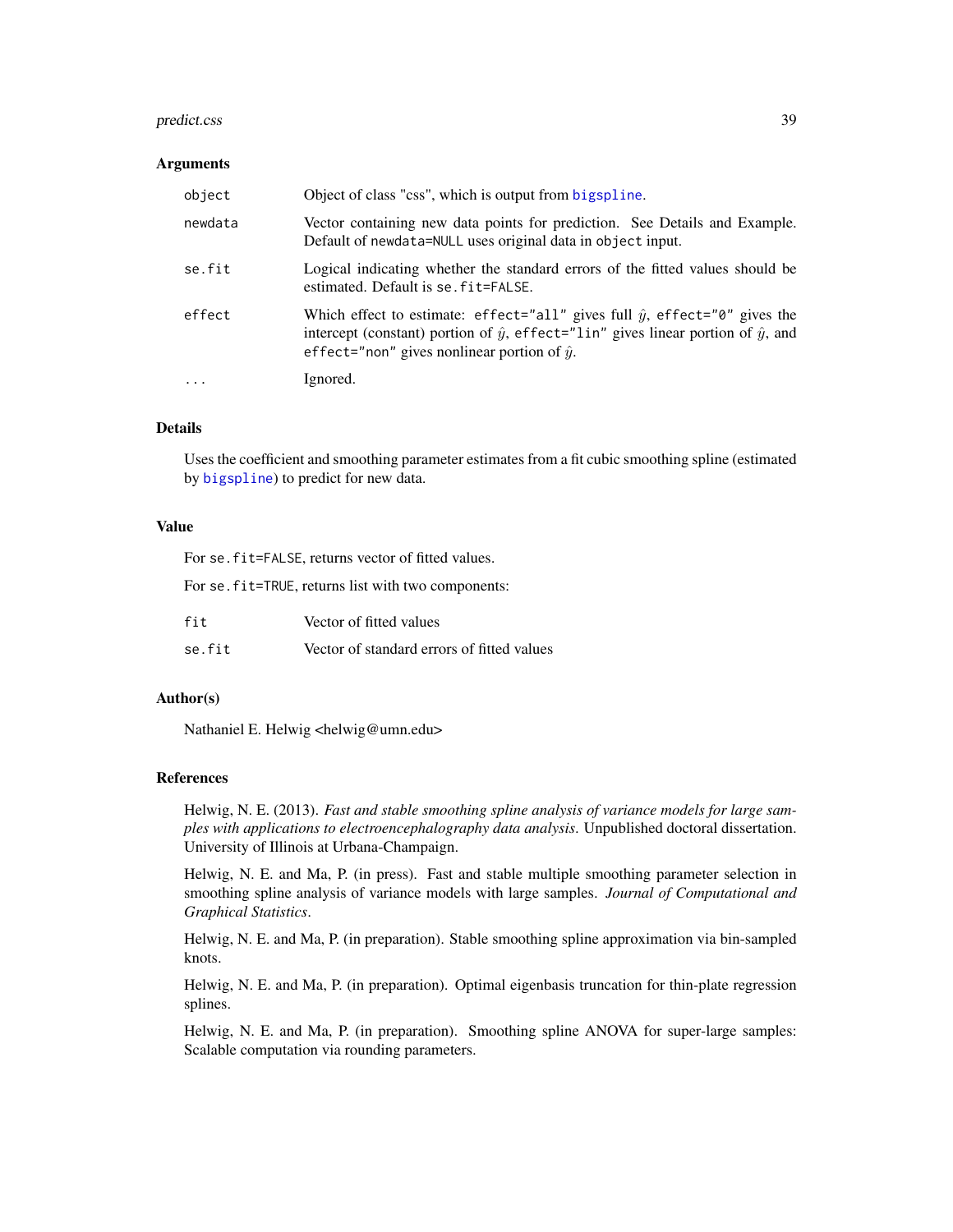# Examples

```
########## EXAMPLE 1 ##########
# define univariate function and data
set.seed(773)
myfun<-function(x){2+x+sin(2*pi*x)}
x<-runif(10^4)
y<-myfun(x)+rnorm(10^4)
# fit cubic spline model
cubmod<-bigspline(x,y)
crossprod(predict(cubmod)-myfun(x))/10^4
# define new data for prediction
newdata<-data.frame(x=seq(0,1,length.out=100))
# get fitted values and standard errors for new data
yc<-predict(cubmod,newdata,se.fit=TRUE)
# plot results with 95% Bayesian confidence interval
plot(newdata$x,yc$fit,type="l")
lines(newdata$x,yc$fit+qnorm(.975)*yc$se.fit,lty=3)
lines(newdata$x,yc$fit-qnorm(.975)*yc$se.fit,lty=3)
# predict constant, linear, and nonlinear effects
yc0<-predict(cubmod,newdata,se.fit=TRUE,effect="0")
ycl<-predict(cubmod,newdata,se.fit=TRUE,effect="lin")
ycn<-predict(cubmod,newdata,se.fit=TRUE,effect="non")
crossprod(yc$fit-(yc0$fit+ycl$fit+ycn$fit))
# plot results with 95% Bayesian confidence intervals
par(mfrow=c(1,2))
plot(newdata$x,ycl$fit,type="l",main="Linear effect")
lines(newdata$x,ycl$fit+qnorm(.975)*ycl$se.fit,lty=3)
lines(newdata$x,ycl$fit-qnorm(.975)*ycl$se.fit,lty=3)
plot(newdata$x,ycn$fit,type="l",main="Nonlinear effect")
lines(newdata$x,ycn$fit+qnorm(.975)*ycn$se.fit,lty=3)
lines(newdata$x,ycn$fit-qnorm(.975)*ycn$se.fit,lty=3)
########## EXAMPLE 2 ##########
# define (same) univariate function and data
set.seed(773)
myfun<-function(x){2+x+sin(2*pi*x)}
```
y<-myfun(x)+rnorm(10^4) # fit a different cubic spline model

x<-runif(10^4)

```
cubamod<-bigspline(x,y,type="cub0")
crossprod(predict(cubamod)-myfun(x))/10^4
```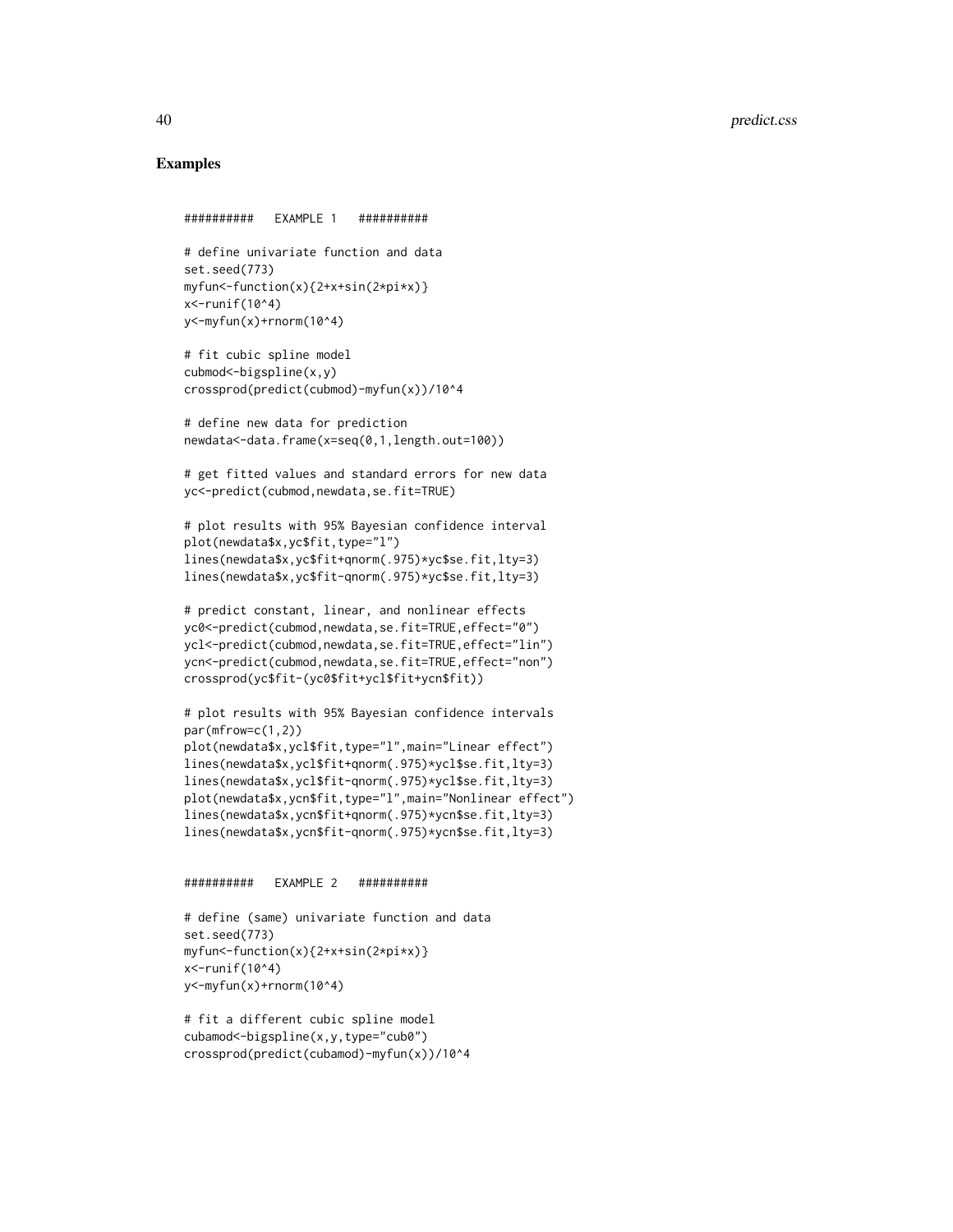```
# define (same) new data for prediction
newdata<-data.frame(x=seq(0,1,length.out=100))
# get fitted values and standard errors for new data
ya<-predict(cubamod,newdata,se.fit=TRUE)
# plot results with 95% Bayesian confidence interval
plot(newdata$x,ya$fit,type="l")
lines(newdata$x,ya$fit+qnorm(.975)*ya$se.fit,lty=3)
lines(newdata$x,ya$fit-qnorm(.975)*ya$se.fit,lty=3)
# predict constant, linear, and nonlinear effects
ya0<-predict(cubamod,newdata,se.fit=TRUE,effect="0")
yal<-predict(cubamod,newdata,se.fit=TRUE,effect="lin")
yan<-predict(cubamod,newdata,se.fit=TRUE,effect="non")
crossprod(ya$fit-(ya0$fit+yal$fit+yan$fit))
# plot results with 95% Bayesian confidence intervals
par(mfrow=c(1,2))
plot(newdata$x,yal$fit,type="l",main="Linear effect")
lines(newdata$x,yal$fit+qnorm(.975)*yal$se.fit,lty=3)
lines(newdata$x,yal$fit-qnorm(.975)*yal$se.fit,lty=3)
plot(newdata$x,yan$fit,type="l",main="Nonlinear effect")
lines(newdata$x,yan$fit+qnorm(.975)*yan$se.fit,lty=3)
lines(newdata$x,yan$fit-qnorm(.975)*yan$se.fit,lty=3)
```
<span id="page-40-1"></span>

| Predicts for "ssa" Objects<br>predict.ssa |
|-------------------------------------------|
|-------------------------------------------|

#### Description

Get fitted values and standard error estimates for smoothing spline anova models.

#### Usage

```
## S3 method for class 'ssa'
predict(object,newdata=NULL,se.fit=FALSE,include=object$tnames,
       effect=c("all","0","lin","non"),includeint=FALSE,...)
```
#### Arguments

| object  | Object of class "ssa", which is output from bigssa.                                                                                                                                                                                 |
|---------|-------------------------------------------------------------------------------------------------------------------------------------------------------------------------------------------------------------------------------------|
| newdata | Data frame or list containing the new data points for prediction. Variable names<br>must match those used in the formula input of bigssa. See Details and Exam-<br>ple. Default of newdata=NULL uses original data in object input. |
| se.fit  | Logical indicating whether the standard errors of the fitted values should be<br>estimated. Default is se. fit=FALSE.                                                                                                               |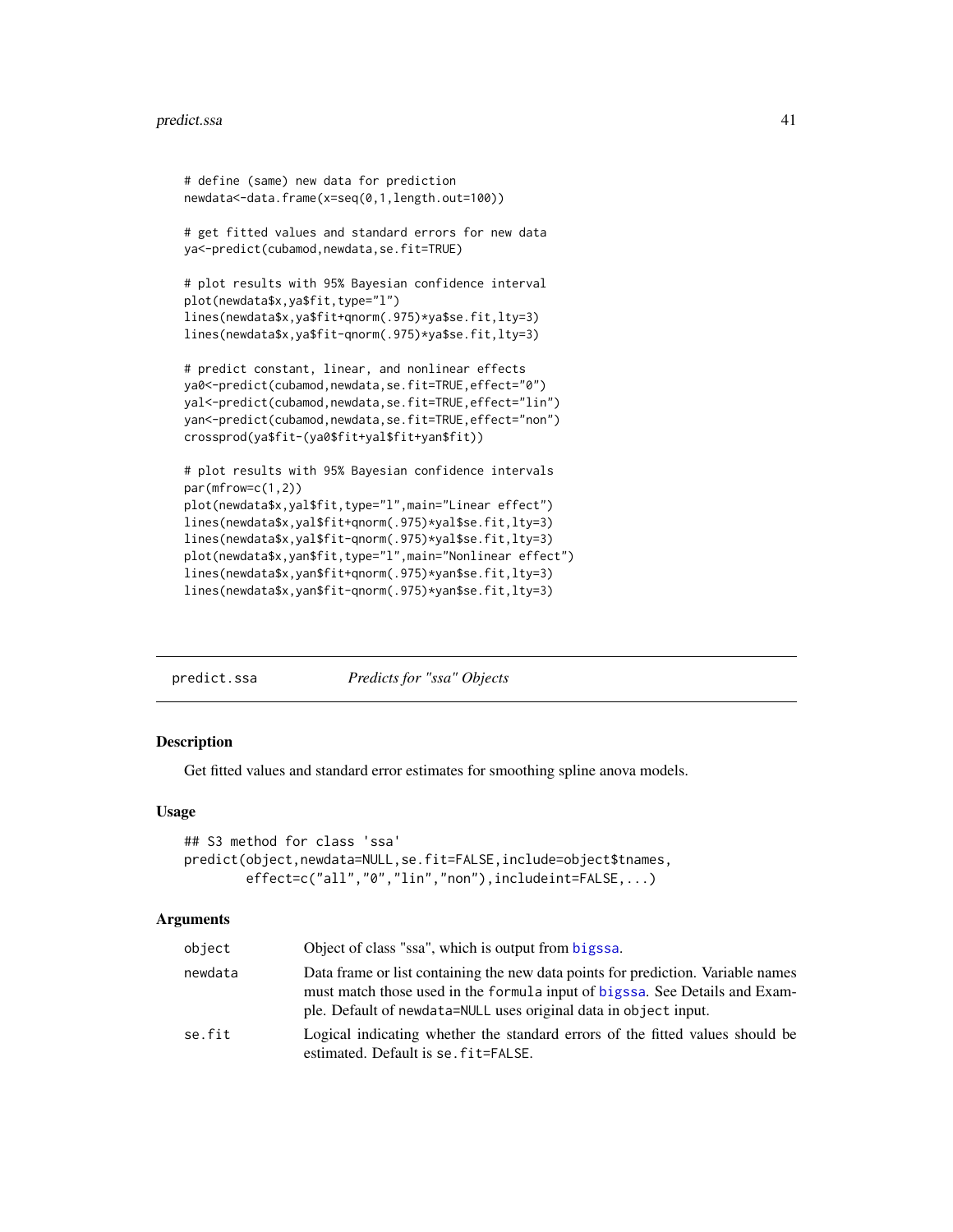<span id="page-41-0"></span>

| include    | Which terms to include in the estimate. You can get fitted values for any combi-<br>nation of terms in the tnames element of an "ssa" object.                                                                                                                                                               |
|------------|-------------------------------------------------------------------------------------------------------------------------------------------------------------------------------------------------------------------------------------------------------------------------------------------------------------|
| effect     | Which effect to estimate: effect="all" gives $\hat{y}$ for given terms in include,<br>effect="lin" gives linear portion of $\hat{y}$ for given terms in include, and effect="non"<br>gives nonlinear portion of $\hat{y}$ for given terms in include. Use effect=" $\theta$ " to re-<br>turn the intercept. |
| includeint | Logical indicating whether the intercept should be included in the prediction.<br>If include=object\$tnames and effect="all" (default), then this input is ig-<br>nored and the intercept is automatically included in the prediction.                                                                      |
| $\cdots$   | Ignored.                                                                                                                                                                                                                                                                                                    |

# Details

Uses the coefficient and smoothing parameter estimates from a fit smoothing spline anova (estimated by [bigssa](#page-6-1)) to predict for new data.

#### Value

For se.fit=FALSE, returns vector of fitted values.

For se.fit=TRUE, returns list with two components:

| fit    | Vector of fitted values                    |
|--------|--------------------------------------------|
| se.fit | Vector of standard errors of fitted values |

# Author(s)

Nathaniel E. Helwig <helwig@umn.edu>

#### References

Helwig, N. E. (2013). *Fast and stable smoothing spline analysis of variance models for large samples with applications to electroencephalography data analysis*. Unpublished doctoral dissertation. University of Illinois at Urbana-Champaign.

Helwig, N. E. and Ma, P. (in press). Fast and stable multiple smoothing parameter selection in smoothing spline analysis of variance models with large samples. *Journal of Computational and Graphical Statistics*.

Helwig, N. E. and Ma, P. (in preparation). Stable smoothing spline approximation via bin-sampled knots.

Helwig, N. E. and Ma, P. (in preparation). Optimal eigenbasis truncation for thin-plate regression splines.

Helwig, N. E. and Ma, P. (in preparation). Smoothing spline ANOVA for super-large samples: Scalable computation via rounding parameters.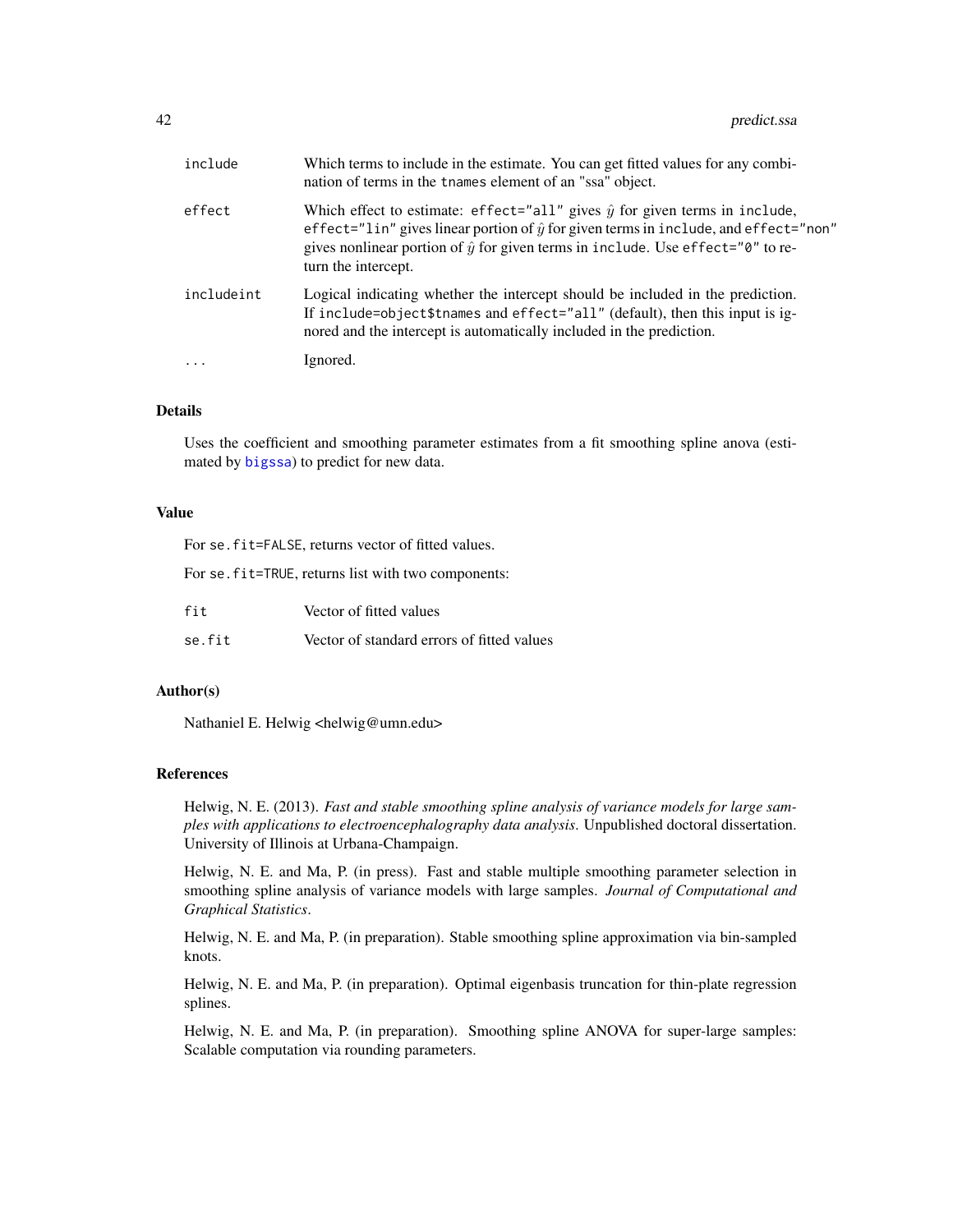#### predict.ssa and the set of the set of the set of the set of the set of the set of the set of the set of the set of the set of the set of the set of the set of the set of the set of the set of the set of the set of the set

#### Examples

########## EXAMPLE 1 ########## # define univariate function and data set.seed(773) myfun<-function(x){2+x+sin(2\*pi\*x)} x<-runif(500) y<-myfun(x)+rnorm(500) # fit cubic spline model cubmod<-bigssa(y~x,type="cub",nknots=30) crossprod(predict(cubmod)-myfun(x))/500 # define new data for prediction newdata<-data.frame(x=seq(0,1,length.out=100)) # get fitted values and standard errors for new data yc<-predict(cubmod,newdata,se.fit=TRUE) # plot results with 95% Bayesian confidence interval plot(newdata\$x,yc\$fit,type="l") lines(newdata\$x,yc\$fit+qnorm(.975)\*yc\$se.fit,lty=3) lines(newdata\$x,yc\$fit-qnorm(.975)\*yc\$se.fit,lty=3) # predict constant, linear, and nonlinear effects yc0<-predict(cubmod,newdata,se.fit=TRUE,effect="0") ycl<-predict(cubmod,newdata,se.fit=TRUE,effect="lin") ycn<-predict(cubmod,newdata,se.fit=TRUE,effect="non") crossprod(yc\$fit-(yc0\$fit+ycl\$fit+ycn\$fit)) # plot results with 95% Bayesian confidence intervals par(mfrow=c(1,2)) plot(newdata\$x,ycl\$fit,type="l",main="Linear effect") lines(newdata\$x,ycl\$fit+qnorm(.975)\*ycl\$se.fit,lty=3) lines(newdata\$x,ycl\$fit-qnorm(.975)\*ycl\$se.fit,lty=3) plot(newdata\$x,ycn\$fit,type="l",main="Nonlinear effect") lines(newdata\$x,ycn\$fit+qnorm(.975)\*ycn\$se.fit,lty=3)

########## EXAMPLE 2 ##########

lines(newdata\$x,ycn\$fit-qnorm(.975)\*ycn\$se.fit,lty=3)

```
# define bivariate function and data
set.seed(773)
myfun<-function(x){2+x[,1]/10-x[,2]/5+2*sin(sqrt(x[,1]^2+x[,2]^2+.1))/sqrt(x[,1]^2+x[,2]^2+.1)}
x1v<-runif(500)*16-8; x2v<-runif(500)*16-8
y<-myfun(cbind(x1v,x2v))+rnorm(500)
```

```
# tensor product cubic splines with 50 knots
cubmod<-bigssa(y~x1v*x2v,type=list(x1v="cub",x2v="cub"),nknots=50)
crossprod(predict(cubmod)-myfun(cbind(x1v,x2v)))/500
```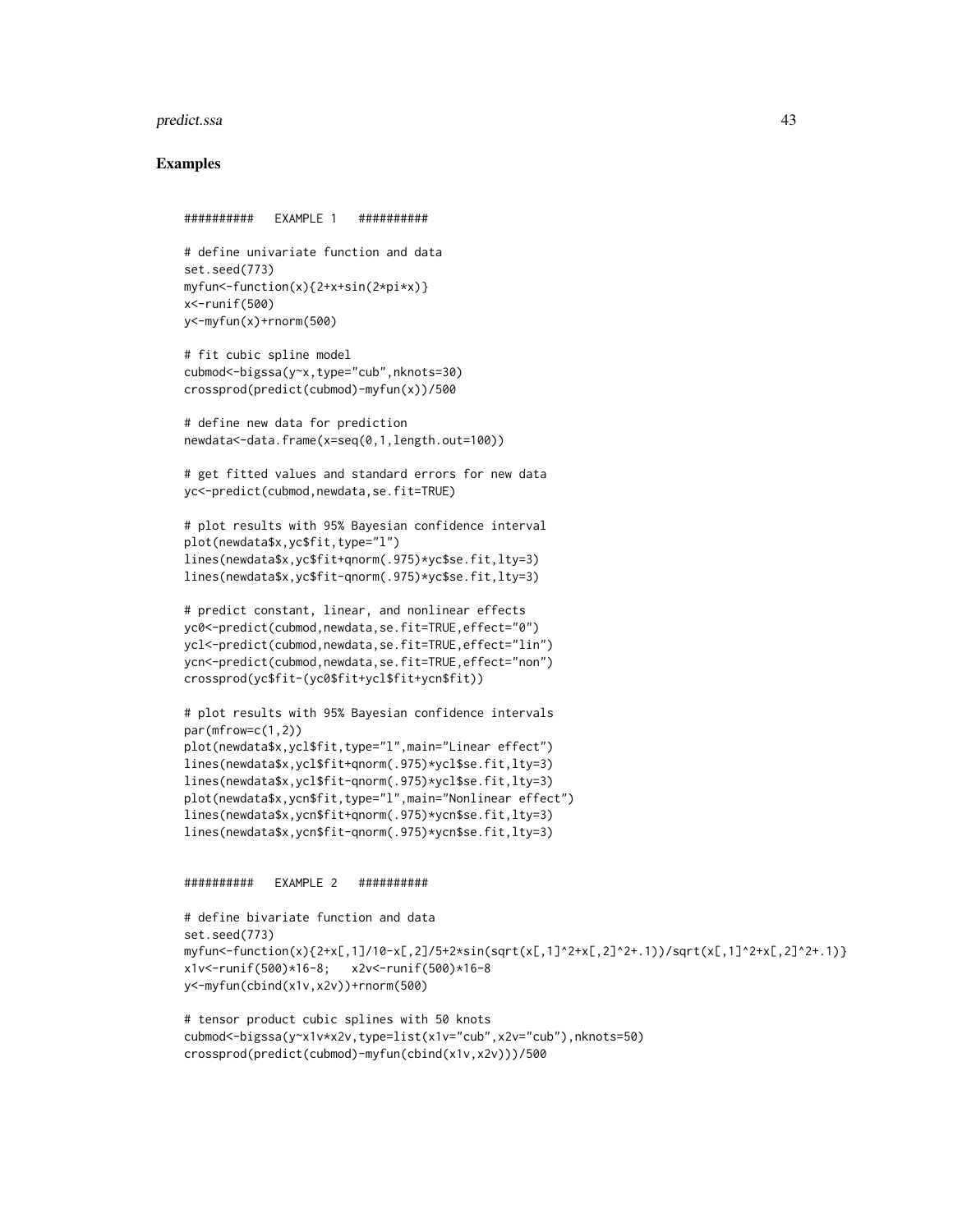```
# define new data for prediction
xnew<-as.matrix(expand.grid(seq(-8,8,l=50),seq(-8,8,l=50)))
newdata<-list(x1v=xnew[,1],x2v=xnew[,2])
# get fitted values for new data
yp<-predict(cubmod,newdata)
# plot results
imagebar(seq(-8,8,l=50),seq(-8,8,l=50),matrix(yp,50,50),
         xlab=expression(italic(x)[1]),ylab=expression(italic(x)[2]),
        zlab=expression(hat(italic(y))))
# predict linear and nonlinear effects for x1v
newdata<-list(x1v=seq(-8,8,length.out=100))
yl<-predict(cubmod,newdata,include="x1v",effect="lin",se.fit=TRUE)
yn<-predict(cubmod,newdata,include="x1v",effect="non",se.fit=TRUE)
# plot results with 95% Bayesian confidence intervals
par(mfrow=c(1,2))
plot(newdata$x1v,yl$fit,type="l",main="Linear effect")
lines(newdata$x1v,yl$fit+qnorm(.975)*yl$se.fit,lty=3)
lines(newdata$x1v,yl$fit-qnorm(.975)*yl$se.fit,lty=3)
plot(newdata$x1v,yn$fit,type="l",main="Nonlinear effect",ylim=c(-.3,.4))
lines(newdata$x1v,yn$fit+qnorm(.975)*yn$se.fit,lty=3)
lines(newdata$x1v,yn$fit-qnorm(.975)*yn$se.fit,lty=3)
```
<span id="page-43-1"></span>

| predict.ssg | Predicts for "ssg" Objects |
|-------------|----------------------------|
|             |                            |

#### Description

Get fitted values and standard error estimates for generalized smoothing spline anova models.

#### Usage

```
## S3 method for class 'ssg'
predict(object,newdata=NULL,se.lp=FALSE,include=object$tnames,
       effect=c("all","0","lin","non"),includeint=FALSE,...)
```
#### Arguments

| object  | Object of class "ssg", which is output from bigssg.                                                                                                                                                                                 |
|---------|-------------------------------------------------------------------------------------------------------------------------------------------------------------------------------------------------------------------------------------|
| newdata | Data frame or list containing the new data points for prediction. Variable names<br>must match those used in the formula input of bigssg. See Details and Exam-<br>ple. Default of newdata=NULL uses original data in object input. |
| se.lp   | Logical indicating if the standard errors of the linear predictors $(\eta)$ should be<br>estimated. Default is se. 1 p=FALSE.                                                                                                       |

<span id="page-43-0"></span>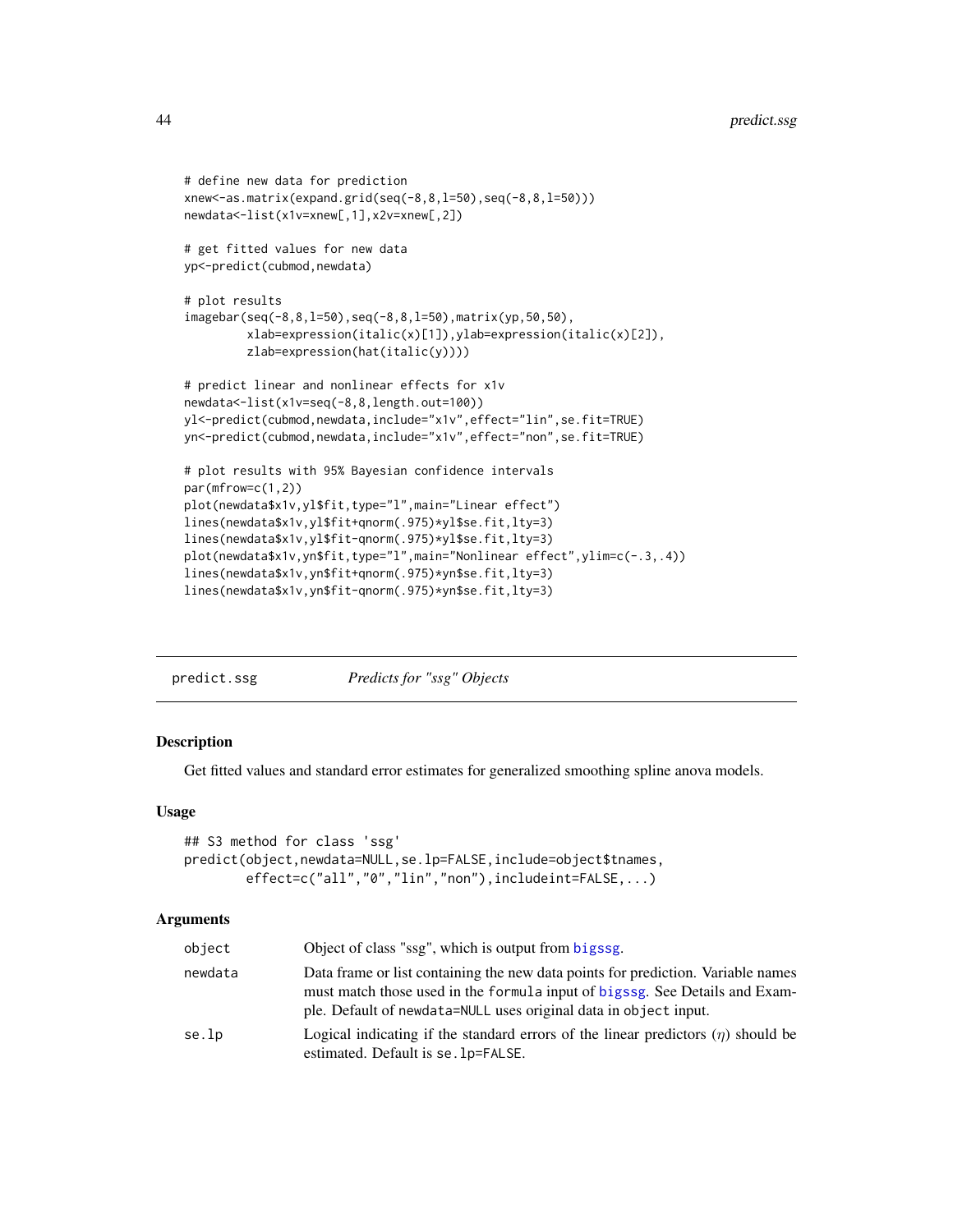#### <span id="page-44-0"></span>predict.ssg and the set of the set of the set of the set of the set of the set of the set of the set of the set of the set of the set of the set of the set of the set of the set of the set of the set of the set of the set

| include    | Which terms to include in the estimate. You can get fitted values for any combi-<br>nation of terms in the thames element of an "ssg" object.                                                                                                                                                               |
|------------|-------------------------------------------------------------------------------------------------------------------------------------------------------------------------------------------------------------------------------------------------------------------------------------------------------------|
| effect     | Which effect to estimate: effect="all" gives $\hat{y}$ for given terms in include,<br>effect="lin" gives linear portion of $\hat{y}$ for given terms in include, and effect="non"<br>gives nonlinear portion of $\hat{y}$ for given terms in include. Use effect=" $\theta$ " to re-<br>turn the intercept. |
| includeint | Logical indicating whether the intercept should be included in the prediction.<br>If include=object\$tnames and effect="all" (default), then this input is ig-<br>nored and the intercept is automatically included in the prediction.                                                                      |
| $\ddotsc$  | Ignored.                                                                                                                                                                                                                                                                                                    |

#### Details

Uses the coefficient and smoothing parameter estimates from a fit generalized smoothing spline anova (estimated by [bigssg](#page-11-1)) to predict for new data.

#### Value

For se.lp=FALSE, returns list with two components:

fitted.values Vector of fitted values (on data scale) linear.predictors Vector of fitted values (on link scale)

For se.lp=TRUE, rreturns list with three components:

fitted.values Vector of fitted values (on data scale)

linear.predictors

Vector of fitted values (on link scale)

se.lp Vector of standard errors of linear predictors (on link scale)

### Author(s)

Nathaniel E. Helwig <helwig@umn.edu>

#### References

Helwig, N. E. (2013). *Fast and stable smoothing spline analysis of variance models for large samples with applications to electroencephalography data analysis*. Unpublished doctoral dissertation. University of Illinois at Urbana-Champaign.

Helwig, N. E. (in preparation). Nonparametric exponential family regression for ultra large samples: Scalable computation via rounding parameters.

Helwig, N. E. and Ma, P. (in press). Fast and stable multiple smoothing parameter selection in smoothing spline analysis of variance models with large samples. *Journal of Computational and Graphical Statistics*.

Helwig, N. E. and Ma, P. (in preparation). Stable smoothing spline approximation via bin-sampled knots.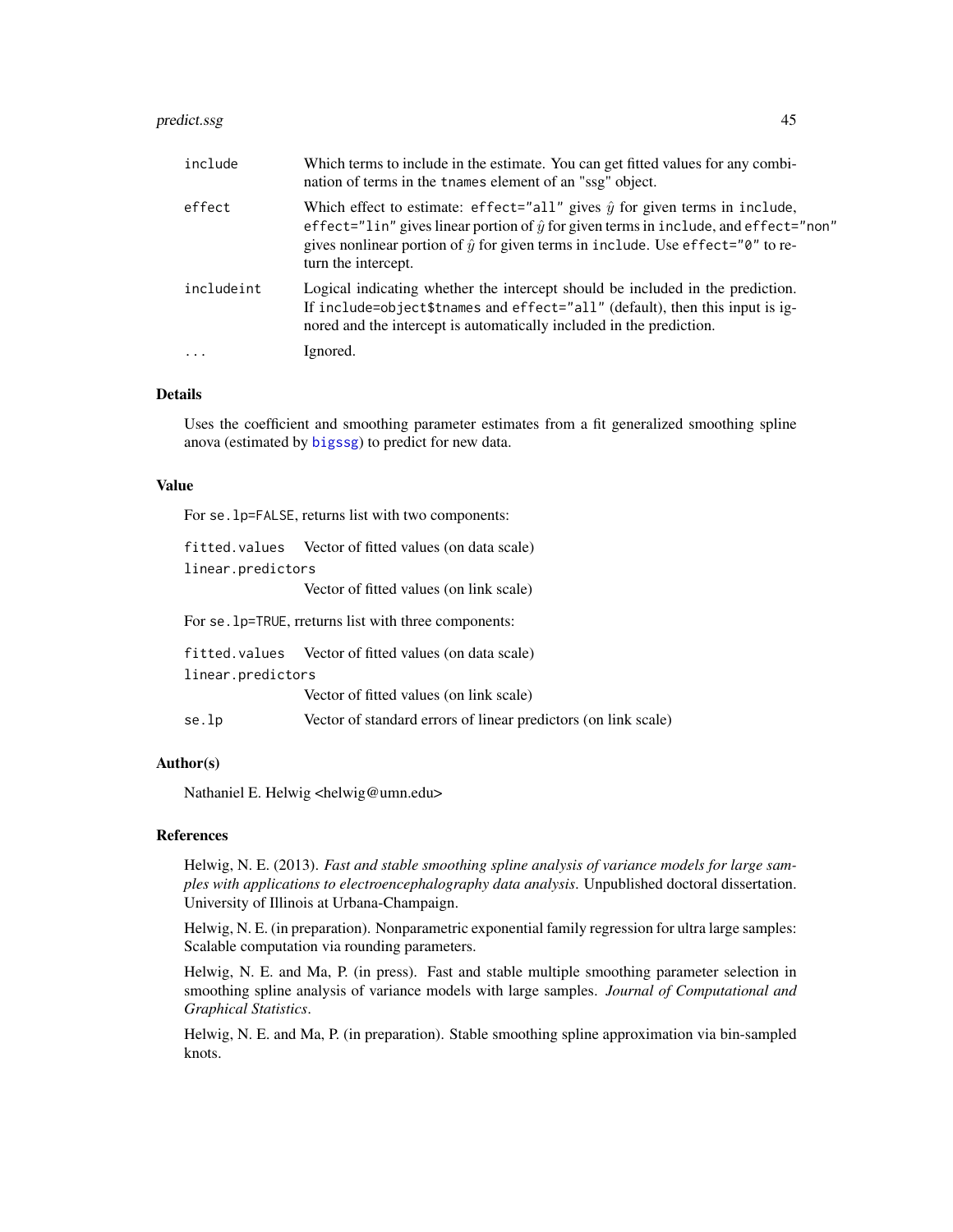Helwig, N. E. and Ma, P. (in preparation). Optimal eigenbasis truncation for thin-plate regression splines.

Helwig, N. E. and Ma, P. (in preparation). Smoothing spline ANOVA for super-large samples: Scalable computation via rounding parameters.

#### Examples

```
########## EXAMPLE ##########
# define univariate function and data
set.seed(1)
myfun<-function(x){sin(2*pi*x)}
ndpts<-1000
x<-runif(ndpts)
# negative binomial response (unknown dispersion)
set.seed(773)
lp<-\myfun(x)mu<-exp(lp)
y<-rnbinom(n=ndpts,size=2,mu=mu)
# fit cubic spline model
cubmod<-bigssg(y~x,family="negbin",type="cub",nknots=20)
1/cubmod$dispersion ## dispersion = 1/size
crossprod(lp-cubmod$linear.predictor)/length(lp)
# define new data for prediction
newdata<-data.frame(x=seq(0,1,length.out=100))
# get fitted values and standard errors for new data
yc<-predict(cubmod,newdata,se.lp=TRUE)
# plot results with 95% Bayesian confidence interval (link scale)
plot(newdata$x,yc$linear.predictor,type="l")
lines(newdata$x,yc$linear.predictor+qnorm(.975)*yc$se.lp,lty=3)
lines(newdata$x,yc$linear.predictor-qnorm(.975)*yc$se.lp,lty=3)
# plot results with 95% Bayesian confidence interval (data scale)
plot(newdata$x,yc$fitted,type="l")
lines(newdata$x,exp(yc$linear.predictor+qnorm(.975)*yc$se.lp),lty=3)
lines(newdata$x,exp(yc$linear.predictor-qnorm(.975)*yc$se.lp),lty=3)
# predict constant, linear, and nonlinear effects
yc0<-predict(cubmod,newdata,se.lp=TRUE,effect="0")
ycl<-predict(cubmod,newdata,se.lp=TRUE,effect="lin")
ycn<-predict(cubmod,newdata,se.lp=TRUE,effect="non")
crossprod(yc$linear-(yc0$linear+ycl$linear+ycn$linear))
# plot results with 95% Bayesian confidence intervals (link scale)
par(mfrow=c(1,2))
plot(newdata$x,ycl$linear,type="l",main="Linear effect")
```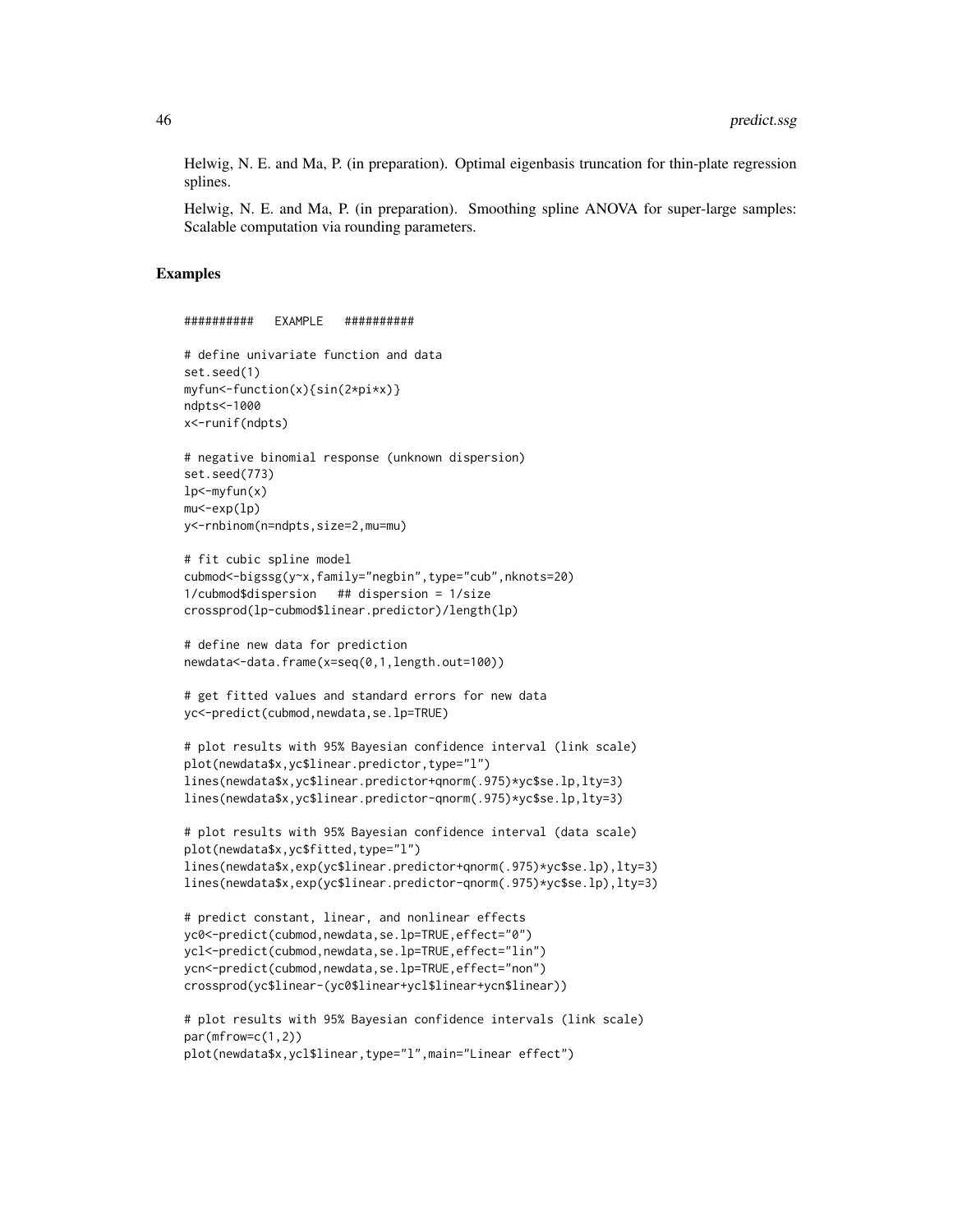#### predict.ssg and the contract of the contract of the contract of the contract of the contract of the contract of the contract of the contract of the contract of the contract of the contract of the contract of the contract o

```
lines(newdata$x,ycl$linear+qnorm(.975)*ycl$se.lp,lty=3)
lines(newdata$x,ycl$linear-qnorm(.975)*ycl$se.lp,lty=3)
plot(newdata$x,ycn$linear,type="l",main="Nonlinear effect")
lines(newdata$x,ycn$linear+qnorm(.975)*ycn$se.lp,lty=3)
lines(newdata$x,ycn$linear-qnorm(.975)*ycn$se.lp,lty=3)
# plot results with 95% Bayesian confidence intervals (data scale)
par(mfrow=c(1,2))
plot(newdata$x,ycl$fitted,type="l",main="Linear effect")
lines(newdata$x,exp(ycl$linear+qnorm(.975)*ycl$se.lp),lty=3)
lines(newdata$x,exp(ycl$linear-qnorm(.975)*ycl$se.lp),lty=3)
plot(newdata$x,ycn$fitted,type="l",main="Nonlinear effect")
lines(newdata$x,exp(ycn$linear+qnorm(.975)*ycn$se.lp),lty=3)
lines(newdata$x,exp(ycn$linear-qnorm(.975)*ycn$se.lp),lty=3)
########## EXAMPLE 2 ##########
# define bivariate function and data
set.seed(1)
myfun<-function(x1v,x2v){sin(2*pi*x1v)+log(x2v+.1)+cos(pi*(x1v-x2v))}
ndpts<-1000; x1v<-runif(ndpts); x2v<-runif(ndpts)
# binomial response (with weights)
set.seed(773)
lp<-myfun(x1v,x2v)
p<-1/(1+exp(-lp))
w<-sample(c(10,20,30,40,50),length(p),replace=TRUE)
y<-rbinom(n=ndpts,size=w,p=p)/w ## y is proportion correct
cubmod<-bigssg(y~x1v*x2v,family="binomial",type=list(x1v="cub",x2v="cub"),nknots=100,weights=w)
crossprod(lp-cubmod$linear.predictor)/length(lp)
# define new data for prediction
xnew<-as.matrix(expand.grid(seq(0,1,l=50),seq(0,1,l=50)))
newdata<-list(x1v=xnew[,1],x2v=xnew[,2])
# get fitted values for new data
yp<-predict(cubmod,newdata)
# plot linear predictor and fitted values
par(mfrow=c(2,2))
imagebar(seq(0,1,l=50),seq(0,1,l=50),matrix(myfun(newdata$x1v,newdata$x2v),50,50),
         xlab=expression(italic(x)[1]),ylab=expression(italic(x)[2]),
         zlab=expression(hat(italic(y))),zlim=c(-4.5,1.5),main="True Linear Predictor")
imagebar(seq(0,1,1=50),seq(0,1,1=50),matrix(yp$linear.predictor,50,50),
         xlab=expression(italic(x)[1]),ylab=expression(italic(x)[2]),
       zlab=expression(hat(italic(y))),zlim=c(-4.5,1.5),main="Estimated Linear Predictor")
newprob<-1/(1+exp(-myfun(newdata$x1v,newdata$x2v)))
imagebar(seq(0,1,l=50),seq(0,1,l=50),matrix(newprob,50,50),
         xlab=expression(italic(x)[1]),ylab=expression(italic(x)[2]),
         zlab=expression(hat(italic(y))),zlim=c(0,0.8),main="True Probabilities")
imagebar(seq(0,1,l=50),seq(0,1,l=50),matrix(yp$fitted.values,50,50),
```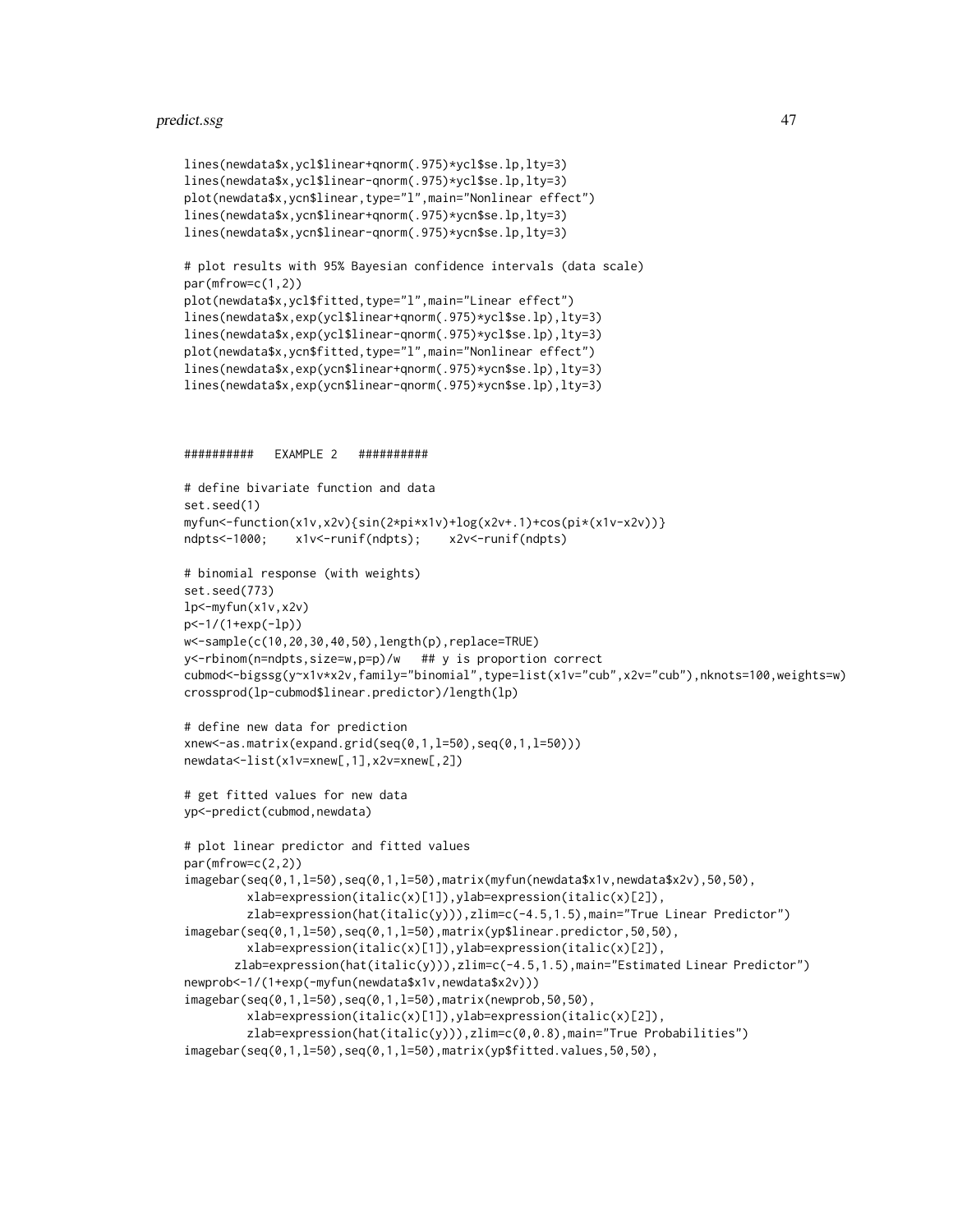```
xlab=expression(italic(x)[1]),ylab=expression(italic(x)[2]),
         zlab=expression(hat(italic(y))),zlim=c(0,0.8),main="Estimated Probabilities")
# predict linear and nonlinear effects for x1v (link scale)
newdata<-list(x1v=seq(0,1,length.out=100))
yl<-predict(cubmod,newdata,include="x1v",effect="lin",se.lp=TRUE)
yn<-predict(cubmod,newdata,include="x1v",effect="non",se.lp=TRUE)
# plot results with 95% Bayesian confidence intervals (link scale)
par(mfrow=c(1,2))
plot(newdata$x1v,yl$linear,type="l",main="Linear effect")
lines(newdata$x1v,yl$linear+qnorm(.975)*yl$se.lp,lty=3)
lines(newdata$x1v,yl$linear-qnorm(.975)*yl$se.lp,lty=3)
plot(newdata$x1v,yn$linear,type="l",main="Nonlinear effect")
lines(newdata$x1v,yn$linear+qnorm(.975)*yn$se.lp,lty=3)
lines(newdata$x1v,yn$linear-qnorm(.975)*yn$se.lp,lty=3)
```
<span id="page-47-1"></span>predict.ssp *Predicts for "ssp" Objects*

#### Description

Get fitted values and standard error estimates for smoothing splines with parametric effects.

#### Usage

```
## S3 method for class 'ssp'
predict(object,newdata=NULL,se.fit=FALSE,include=object$tnames,
       effect=c("all","0","lin","non"),includeint=FALSE,...)
```
# Arguments

| object  | Object of class "ssp", which is output from bigssp.                                                                                                                                                                                                                                                         |
|---------|-------------------------------------------------------------------------------------------------------------------------------------------------------------------------------------------------------------------------------------------------------------------------------------------------------------|
| newdata | Data frame or list containing the new data points for prediction. Variable names<br>must match those used in the formula input of bigssp. See Details and Exam-<br>ple. Default of newdata=NULL uses original data in object input.                                                                         |
| se.fit  | Logical indicating whether the standard errors of the fitted values should be<br>estimated. Default is se. fit=FALSE.                                                                                                                                                                                       |
| include | Which terms to include in the estimate. You can get fitted values for any combi-<br>nation of terms in the thames element of an "ssp" object.                                                                                                                                                               |
| effect  | Which effect to estimate: effect="all" gives $\hat{y}$ for given terms in include,<br>effect="lin" gives linear portion of $\hat{y}$ for given terms in include, and effect="non"<br>gives nonlinear portion of $\hat{y}$ for given terms in include. Use effect=" $\theta$ " to re-<br>turn the intercept. |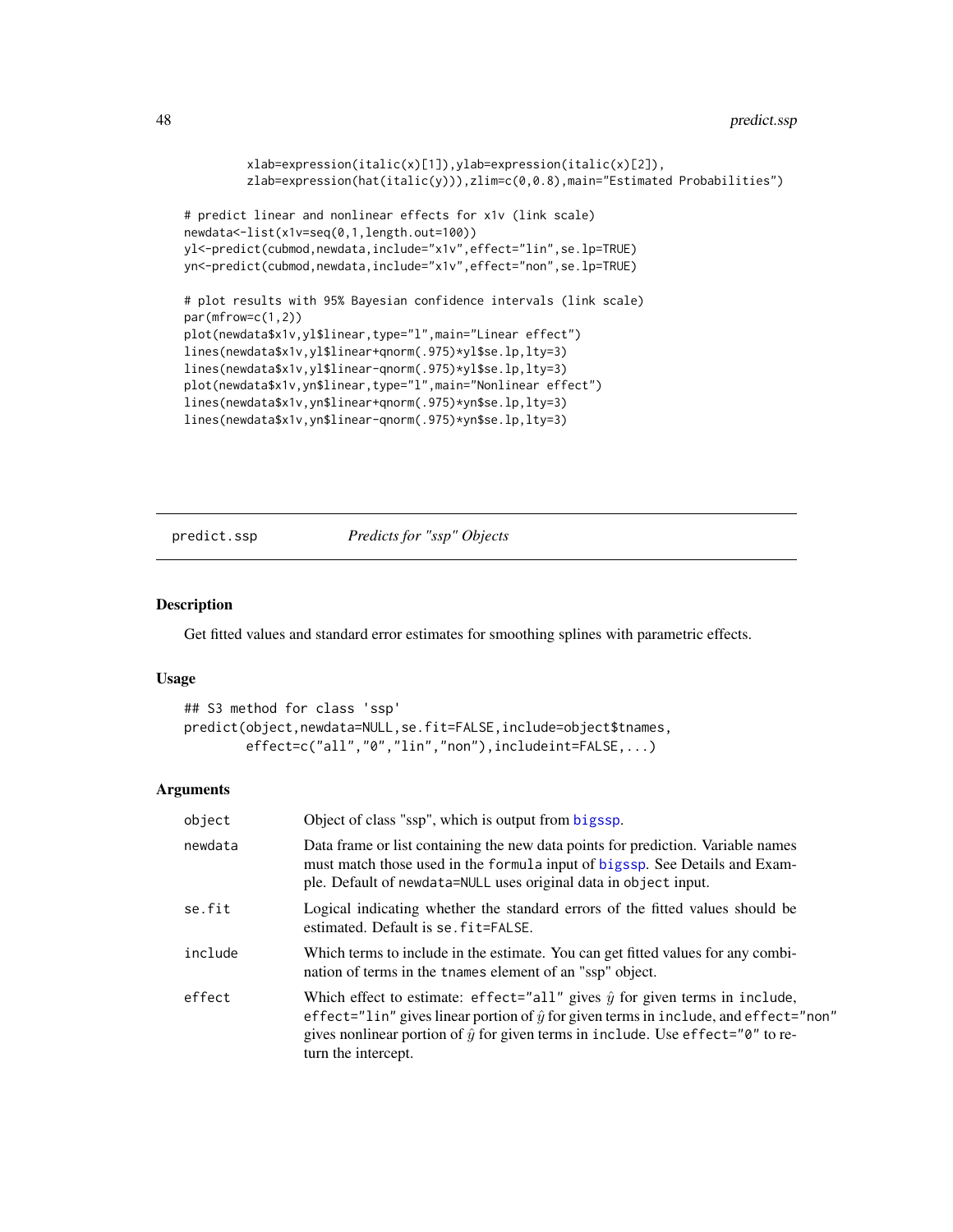#### <span id="page-48-0"></span>predict.ssp **49**

| includeint | Logical indicating whether the intercept should be included in the prediction. |
|------------|--------------------------------------------------------------------------------|
|            | If include=object\$tnames and effect="all" (default), then this input is ig-   |
|            | nored and the intercept is automatically included in the prediction.           |
| $\cdots$   | Ignored.                                                                       |

# Details

Uses the coefficient and smoothing parameter estimates from a fit smoothing spline with parametric effects (estimated by [bigssp](#page-18-1)) to predict for new data.

# Value

For se.fit=FALSE, returns vector of fitted values.

For se.fit=TRUE, returns list with two components:

| fit    | Vector of fitted values                    |
|--------|--------------------------------------------|
| se.fit | Vector of standard errors of fitted values |

# Author(s)

Nathaniel E. Helwig <helwig@umn.edu>

#### References

Helwig, N. E. (2013). *Fast and stable smoothing spline analysis of variance models for large samples with applications to electroencephalography data analysis*. Unpublished doctoral dissertation. University of Illinois at Urbana-Champaign.

Helwig, N. E. and Ma, P. (in press). Fast and stable multiple smoothing parameter selection in smoothing spline analysis of variance models with large samples. *Journal of Computational and Graphical Statistics*.

Helwig, N. E. and Ma, P. (in preparation). Stable smoothing spline approximation via bin-sampled knots.

Helwig, N. E. and Ma, P. (in preparation). Optimal eigenbasis truncation for thin-plate regression splines.

Helwig, N. E. and Ma, P. (in preparation). Smoothing spline ANOVA for super-large samples: Scalable computation via rounding parameters.

# Examples

########## EXAMPLE 1 ##########

```
# define univariate function and data
set.seed(773)
myfun<-function(x){2+x+sin(2*pi*x)}
x<-runif(500)
y<-myfun(x)+rnorm(500)
```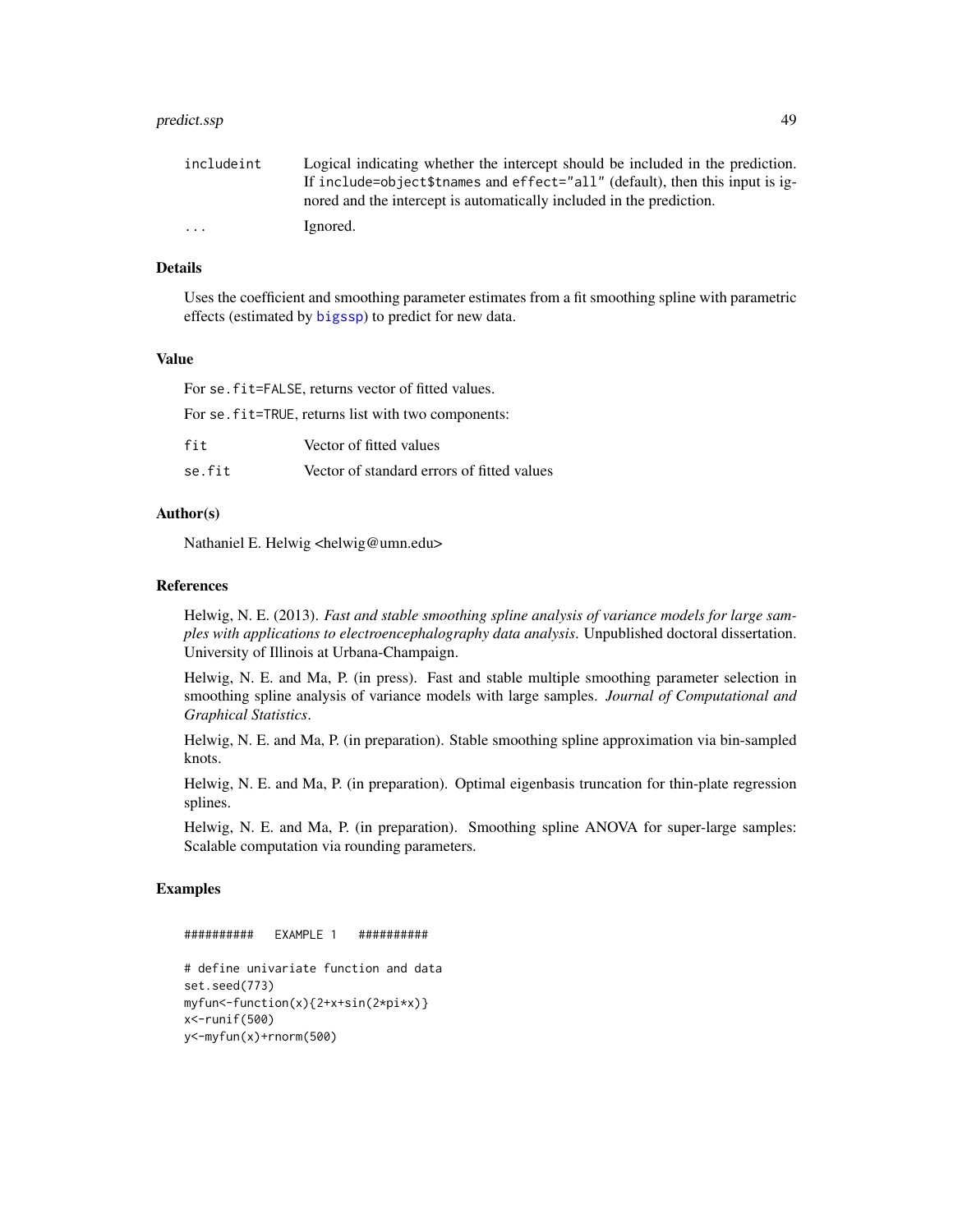```
# fit cubic spline model
cubmod<-bigssp(y~x,type="cub",nknots=30)
crossprod(predict(cubmod)-myfun(x))/500
# define new data for prediction
newdata<-data.frame(x=seq(0,1,length.out=100))
# get fitted values and standard errors for new data
yc<-predict(cubmod,newdata,se.fit=TRUE)
# plot results with 95% Bayesian confidence interval
plot(newdata$x,yc$fit,type="l")
lines(newdata$x,yc$fit+qnorm(.975)*yc$se.fit,lty=3)
lines(newdata$x,yc$fit-qnorm(.975)*yc$se.fit,lty=3)
# predict constant, linear, and nonlinear effects
yc0<-predict(cubmod,newdata,se.fit=TRUE,effect="0")
ycl<-predict(cubmod,newdata,se.fit=TRUE,effect="lin")
ycn<-predict(cubmod,newdata,se.fit=TRUE,effect="non")
sum(yc$fit-(yc0$fit+ycl$fit+ycn$fit))
# plot results with 95% Bayesian confidence intervals
par(mfrow=c(1,2))
plot(newdata$x,ycl$fit,type="l",main="Linear effect")
lines(newdata$x,ycl$fit+qnorm(.975)*ycl$se.fit,lty=3)
lines(newdata$x,ycl$fit-qnorm(.975)*ycl$se.fit,lty=3)
plot(newdata$x,ycn$fit,type="l",main="Nonlinear effect")
lines(newdata$x,ycn$fit+qnorm(.975)*ycn$se.fit,lty=3)
lines(newdata$x,ycn$fit-qnorm(.975)*ycn$se.fit,lty=3)
########## EXAMPLE 2 ##########
# define bivariate function and data
set.seed(773)
myfun<-function(x){2+x[,1]/10-x[,2]/5+2*sin(sqrt(x[,1]^2+x[,2]^2+.1))/sqrt(x[,1]^2+x[,2]^2+.1)}
x<-cbind(runif(500),runif(500))*16-8
y<-myfun(x)+rnorm(500)
# bidimensional thin-plate spline with 50 knots
tpsmod<-bigssp(y~x,type="tps",nknots=50)
crossprod(predict(tpsmod)-myfun(x))/500
# define new data for prediction
xnew<-as.matrix(expand.grid(seq(-8,8,l=50),seq(-8,8,l=50)))
newdata<-list(x=xnew)
# get fitted values for new data
yp<-predict(tpsmod,newdata)
```

```
# plot results
imagebar(seq(-8,8,l=50),seq(-8,8,l=50),matrix(yp,50,50),
        xlab=expression(italic(x)[1]),ylab=expression(italic(x)[2]),
```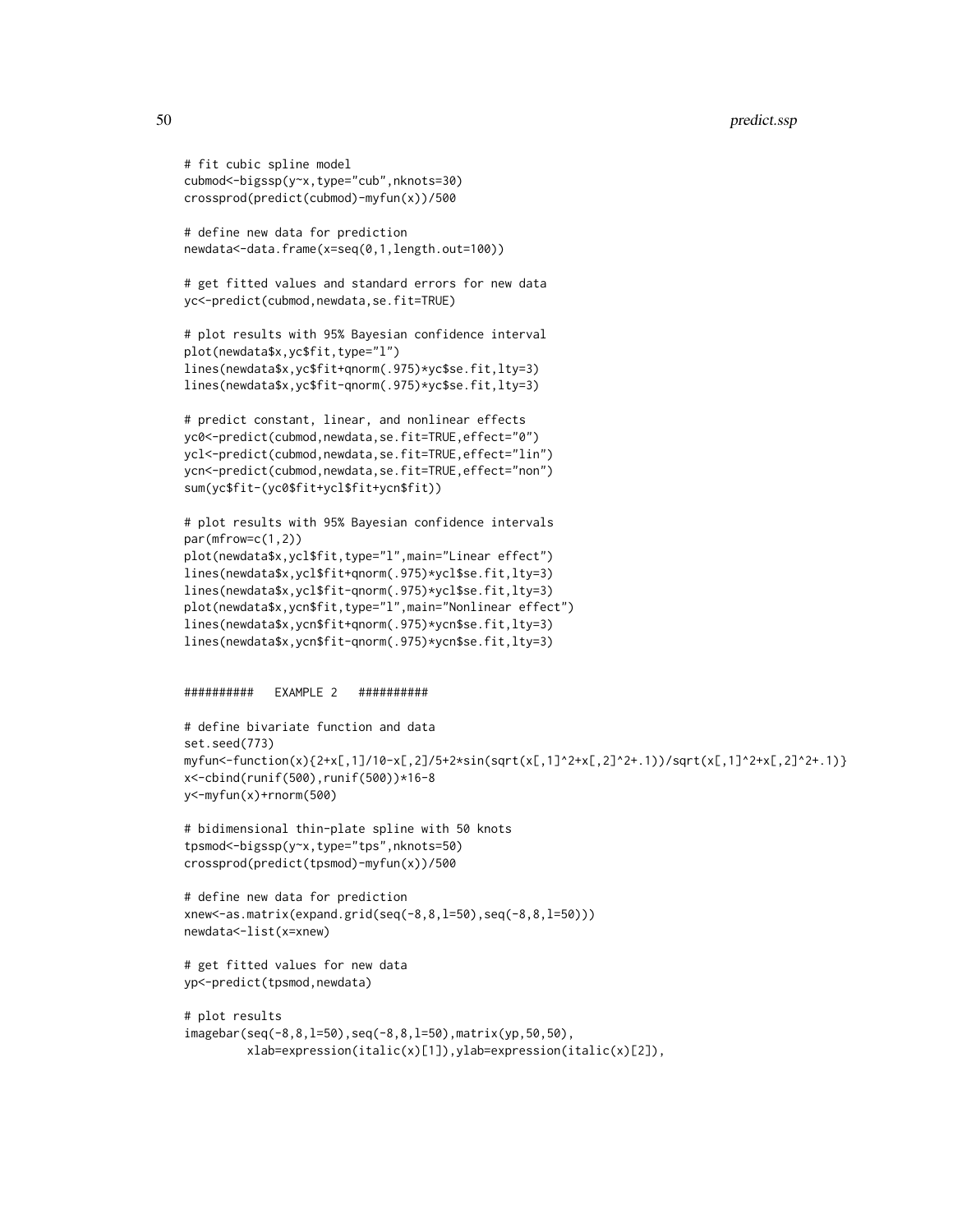# <span id="page-50-0"></span>predict.tps 51

```
zlab=expression(hat(italic(y))))
# predict linear and nonlinear effects
yl<-predict(tpsmod,newdata,effect="lin")
yn<-predict(tpsmod,newdata,effect="non")
# plot results
par(mfrow=c(1,2))
imagebar(seq(-8,8,l=50),seq(-8,8,l=50),matrix(yl,50,50),
        main="Linear effect", xlab=expression(italic(x)[1]),
        ylab=expression(italic(x)[2]),zlab=expression(hat(italic(y))))
imagebar(seq(-8,8,l=50),seq(-8,8,l=50),matrix(yn,50,50),
        main="Nonlinear effect",xlab=expression(italic(x)[1]),
        ylab=expression(italic(x)[2]),zlab=expression(hat(italic(y))))
```
<span id="page-50-1"></span>predict.tps *Predicts for "tps" Objects*

# Description

Get fitted values and standard error estimates for thin-plate splines.

# Usage

```
## S3 method for class 'tps'
predict(object,newdata=NULL,se.fit=FALSE,
       effect=c("all","0","lin","non"),...)
```
# Arguments

| object   | Object of class "tps", which is output from bigtps.                                                                                                                                                                                           |
|----------|-----------------------------------------------------------------------------------------------------------------------------------------------------------------------------------------------------------------------------------------------|
| newdata  | Vector or matrix containing new data points for prediction. See Details and<br>Example. Default of newdata=NULL uses original data in object input.                                                                                           |
| se.fit   | Logical indicating whether the standard errors of the fitted values should be<br>estimated. Default is se. fit=FALSE.                                                                                                                         |
| effect   | Which effect to estimate: effect="all" gives full $\hat{y}$ , effect="0" gives the<br>intercept (constant) portion of $\hat{y}$ , effect="lin" gives linear portion of $\hat{y}$ , and<br>effect="non" gives nonlinear portion of $\hat{y}$ . |
| $\ddots$ | Ignored.                                                                                                                                                                                                                                      |

# Details

Uses the coefficient and smoothing parameter estimates from a fit thin-plate spline (estimated by [bigtps](#page-23-1)) to predict for new data.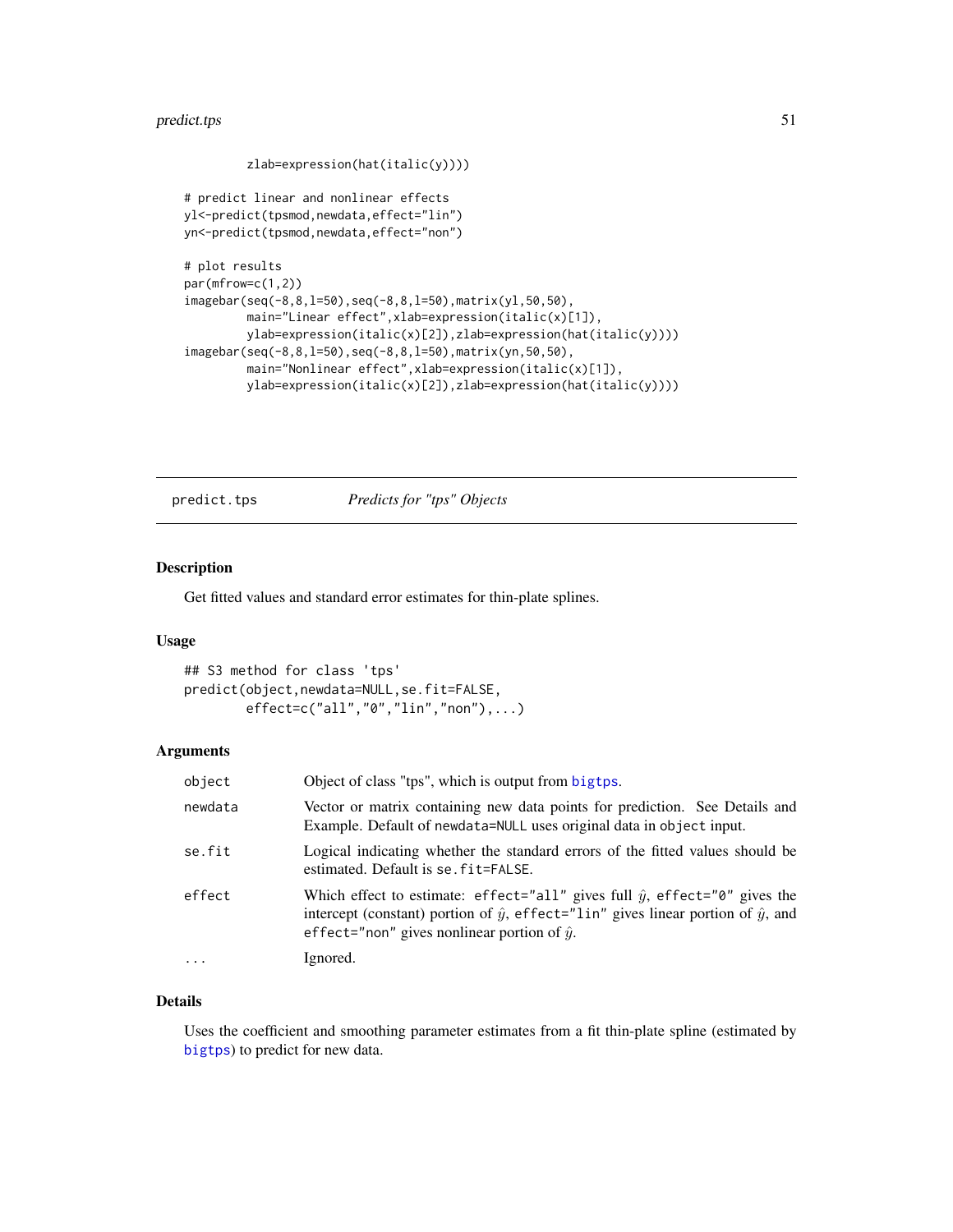# Value

For se.fit=FALSE, returns vector of fitted values.

For se. fit=TRUE, returns list with two components:

| fit    | Vector of fitted values                    |
|--------|--------------------------------------------|
| se.fit | Vector of standard errors of fitted values |

# Author(s)

Nathaniel E. Helwig <helwig@umn.edu>

#### References

Helwig, N. E. (2013). *Fast and stable smoothing spline analysis of variance models for large samples with applications to electroencephalography data analysis*. Unpublished doctoral dissertation. University of Illinois at Urbana-Champaign.

Helwig, N. E. and Ma, P. (in press). Fast and stable multiple smoothing parameter selection in smoothing spline analysis of variance models with large samples. *Journal of Computational and Graphical Statistics*.

Helwig, N. E. and Ma, P. (in preparation). Optimal eigenbasis truncation for thin-plate regression splines.

Helwig, N. E. and Ma, P. (in preparation). Smoothing spline ANOVA for super-large samples: Scalable computation via rounding parameters.

# Examples

########## EXAMPLE 1 ##########

```
# define univariate function and data
set.seed(773)
myfun<-function(x){2+x+sin(2*pi*x)}
x<-runif(10^4)
y<-myfun(x)+rnorm(10^4)
```

```
# fit thin-plate spline (default 1 dim: 30 knots)
tpsmod<-bigtps(x,y)
crossprod(predict(tpsmod)-myfun(x))/10^4
```

```
# define new data for prediction
newdata<-data.frame(x=seq(0,1,length.out=100))
```

```
# get fitted values and standard errors for new data
yc<-predict(tpsmod,newdata,se.fit=TRUE)
```

```
# plot results with 95% Bayesian confidence interval
plot(newdata$x,yc$fit,type="l")
lines(newdata$x,yc$fit+qnorm(.975)*yc$se.fit,lty=3)
lines(newdata$x,yc$fit-qnorm(.975)*yc$se.fit,lty=3)
```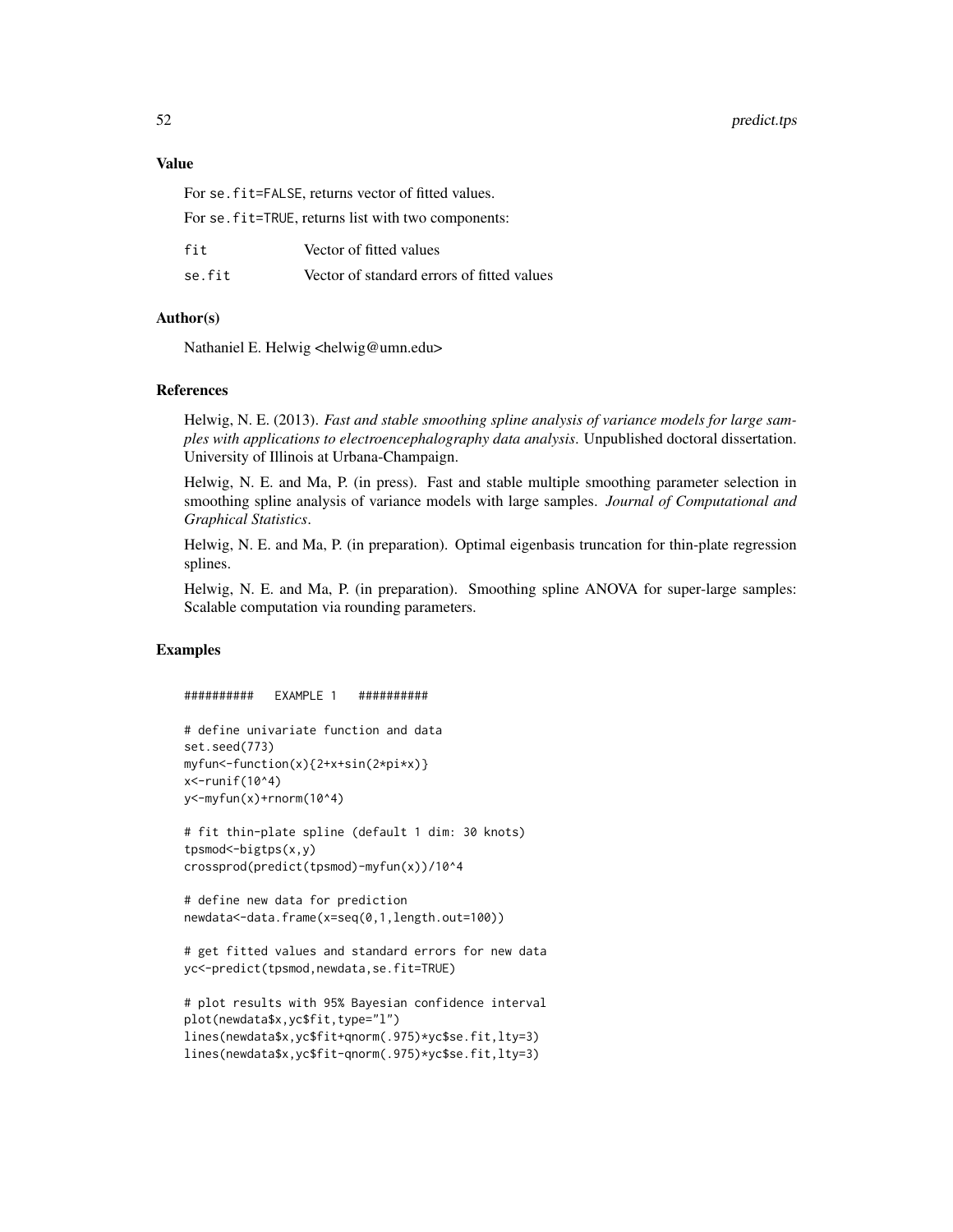#### predict.tps 53

```
# predict constant, linear, and nonlinear effects
yc0<-predict(tpsmod,newdata,se.fit=TRUE,effect="0")
ycl<-predict(tpsmod,newdata,se.fit=TRUE,effect="lin")
ycn<-predict(tpsmod,newdata,se.fit=TRUE,effect="non")
crossprod(yc$fit-(yc0$fit+ycl$fit+ycn$fit))
# plot results with 95% Bayesian confidence intervals
par(mfrow=c(1,2))
plot(newdata$x,ycl$fit,type="l",main="Linear effect")
lines(newdata$x,ycl$fit+qnorm(.975)*ycl$se.fit,lty=3)
lines(newdata$x,ycl$fit-qnorm(.975)*ycl$se.fit,lty=3)
plot(newdata$x,ycn$fit,type="l",main="Nonlinear effect")
lines(newdata$x,ycn$fit+qnorm(.975)*ycn$se.fit,lty=3)
lines(newdata$x,ycn$fit-qnorm(.975)*ycn$se.fit,lty=3)
########## EXAMPLE 2 ##########
# function with two continuous predictors
set.seed(773)
myfun<-function(x1v,x2v){sin(2*pi*x1v)+log(x2v+.1)+cos(pi*(x1v-x2v))}
x<-cbind(runif(10^4),runif(10^4))
y<-myfun(x[,1],x[,2])+rnorm(10^4)
# fit thin-plate spline (default 2 dim: 100 knots)
tpsmod<-bigtps(x,y)
# define new data
newdata<-as.matrix(expand.grid(seq(0,1,l=50),seq(0,1,l=50)))
# get fitted values for new data
yp<-predict(tpsmod,newdata)
# plot results
imagebar(seq(0,1,l=50),seq(0,1,l=50),matrix(yp,50,50),
        xlab=expression(italic(x)[1]),ylab=expression(italic(x)[2]),
        zlab=expression(hat(italic(y))))
# predict linear and nonlinear effects
yl<-predict(tpsmod,newdata,effect="lin")
yn<-predict(tpsmod,newdata,effect="non")
# plot results
par(mfrow=c(1,2))
imagebar(seq(0,1,l=50),seq(0,1,l=50),matrix(yl,50,50),
        main="Linear effect", xlab=expression(italic(x)[1]),
        ylab=expression(italic(x)[2]),zlab=expression(hat(italic(y))))
imagebar(seq(0,1,l=50),seq(0,1,l=50),matrix(yn,50,50),
        main="Nonlinear effect", xlab=expression(italic(x)[1]),
        ylab=expression(italic(x)[2]),zlab=expression(hat(italic(y))))
```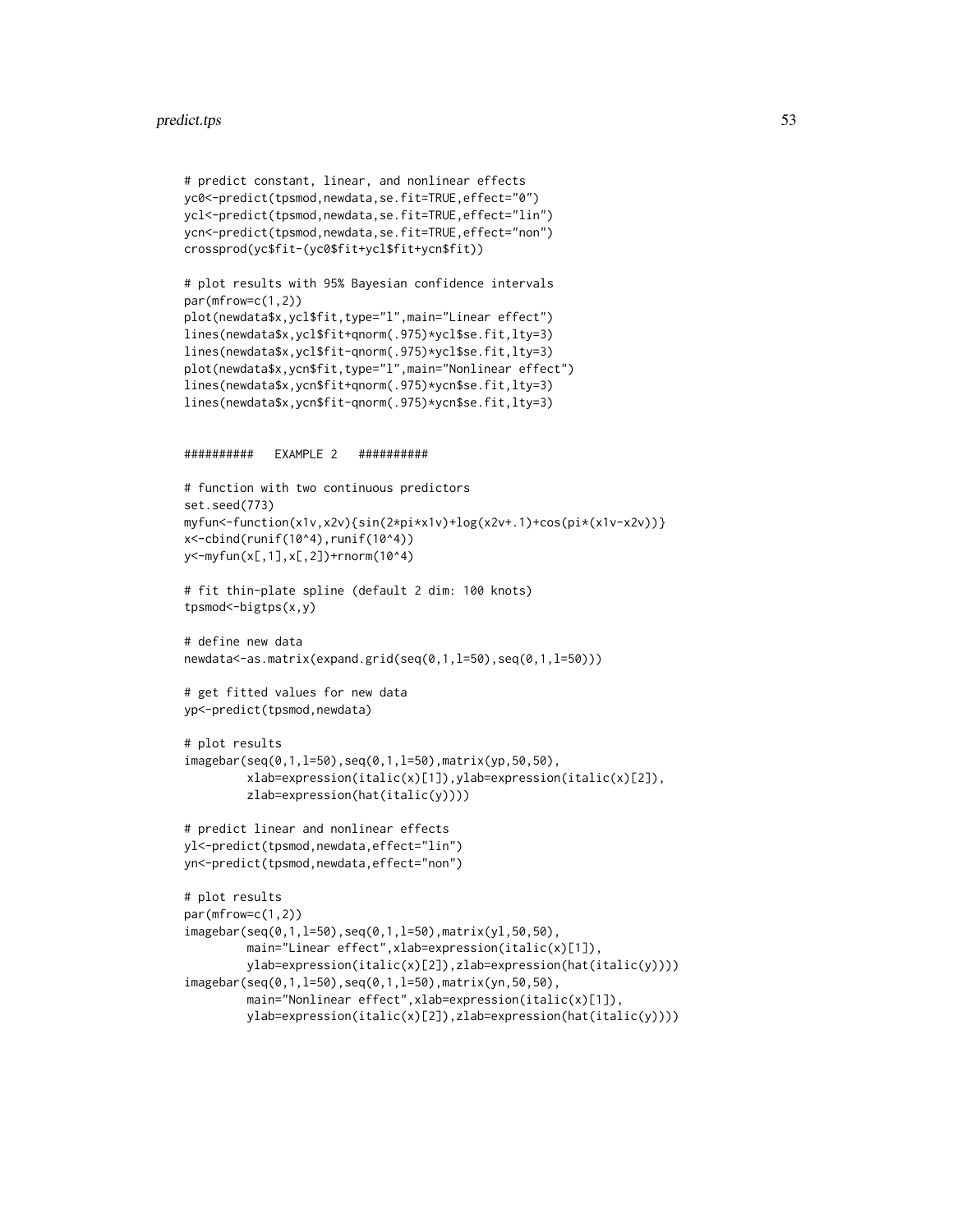<span id="page-53-0"></span>

# Description

This function prints basic model fit information for a fit bigsplines model.

#### Usage

```
## S3 method for class 'css'
print(x, \ldots)## S3 method for class 'ssa'
print(x, \ldots)## S3 method for class 'ssg'
print(x,...)
## S3 method for class 'ssp'
print(x, \ldots)## S3 method for class 'tps'
print(x, \ldots)## S3 method for class 'summary.css'
print(x,digits=4,...)
## S3 method for class 'summary.ssa'
print(x,digits=4,...)
## S3 method for class 'summary.ssg'
print(x,digits=4,...)
## S3 method for class 'summary.ssp'
print(x,digits=4,...)
## S3 method for class 'summary.tps'
print(x,digits=4,...)
```
# Arguments

| x      | Object of class "css" (output from bigspline), class "summary.css" (output<br>from summary.css), class "ssa" (output from bigssa), class "summary.ssa"<br>(output from summary.ssa), class "ssg" (output from bigssg), class "summary.ssg"<br>(output from summary.ssg), class "ssp" (output from bigssp), class "summary.ssp"<br>(output from summary.ssp), class "tps" (output from bigtps), class "summary.tps"<br>(output from summary.tps). |
|--------|--------------------------------------------------------------------------------------------------------------------------------------------------------------------------------------------------------------------------------------------------------------------------------------------------------------------------------------------------------------------------------------------------------------------------------------------------|
| digits | Number of decimal places to print.                                                                                                                                                                                                                                                                                                                                                                                                               |
| .      | Ignored.                                                                                                                                                                                                                                                                                                                                                                                                                                         |

# Details

See [bigspline](#page-2-1), [bigssa](#page-6-1), [bigssg](#page-11-1), [bigssp](#page-18-1), and [bigtps](#page-23-1) for more details.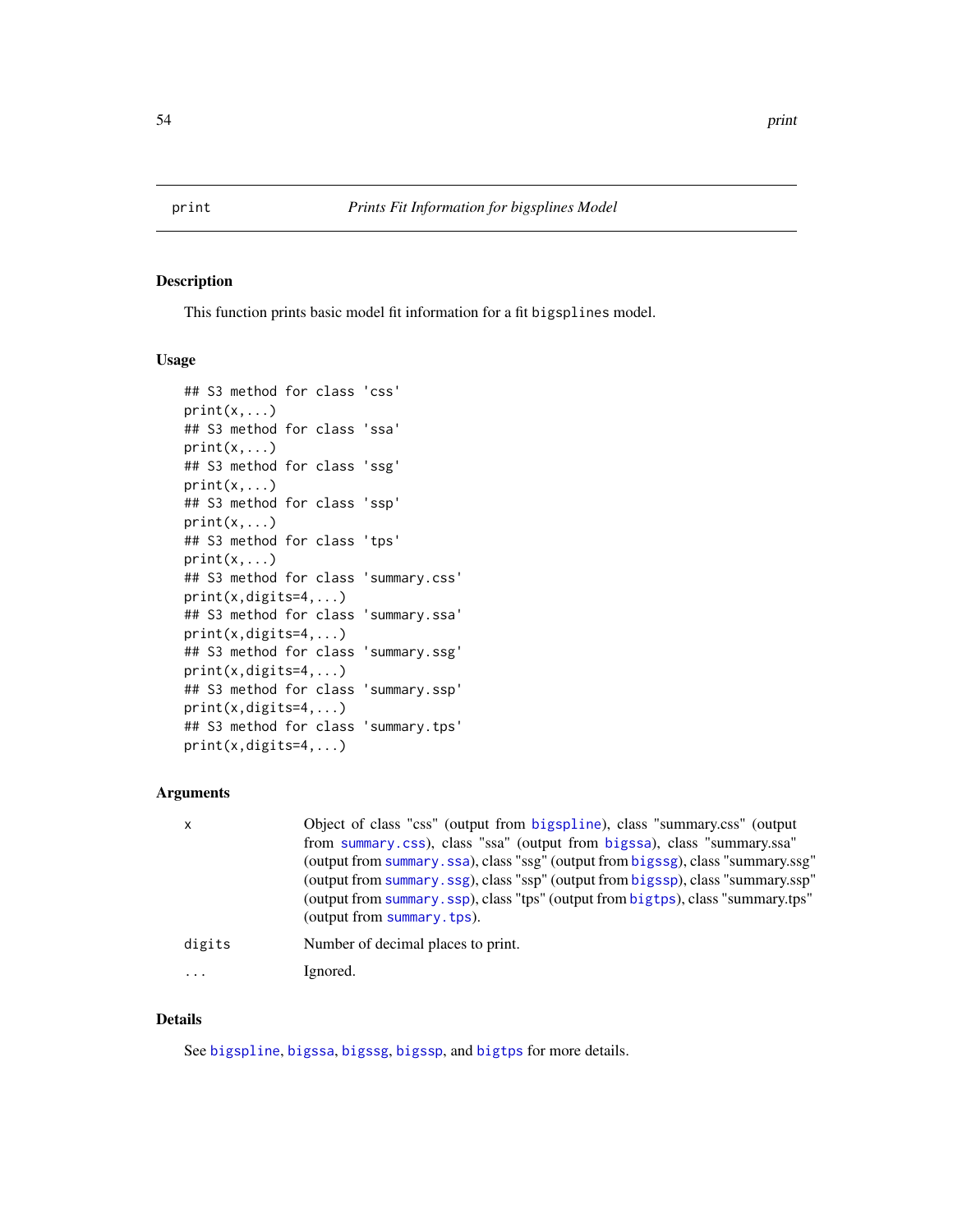### <span id="page-54-0"></span>Value

"css" objects: prints Spline Type, Fit Statistic information, and Smoothing Parameter.

"summary.css" objects: prints Spline Type, five number summary of Residuals, Error Standard Deviation Estimate, Fit Statistics, and Smoothing Parameter.

"ssa" objects: prints Spline Types, Fit Statistic information, and Algorithm Convergence status.

"summary.ssa" objects: prints the formula Call, five number summary of Residuals, Error Standard Deviation Estimate, Fit Statistics, and Smoothing Parameters.

"ssg" objects: prints Family, Spline Types, Fit Statistic information, and Algorithm Convergence status.

"summary.ssg" objects: prints the Family, formula Call, five number summary of Residuals, Dispersion Estimate, Fit Statistics, and Smoothing Parameters.

"ssp" objects: prints Predictor Types, Fit Statistic information, and Algorithm Convergence status.

"summary.ssp" objects: prints formula Call, five number summary of Residuals, Error Standard Deviation Estimate, Fit Statistics, and Smoothing Parameters.

"tps" objects: prints Spline Type, Fit Statistic information, and Smoothing Parameter.

"summary.tps" objects: prints Spline Type, five number summary of Residuals, Error Standard Deviation Estimate, Fit Statistics, and Smoothing Parameter.

#### Author(s)

Nathaniel E. Helwig <helwig@umn.edu>

#### Examples

### see examples for bigspline, bigssa, bigssg, bigssp, and bigtps

summary *Summarizes Fit Information for bigsplines Model*

#### <span id="page-54-1"></span>**Description**

This function summarizes basic model fit information for a fit bigsplines model.

#### Usage

```
## S3 method for class 'css'
summary(object,fitresid=TRUE,chunksize=10000,...)
## S3 method for class 'ssa'
summary(object,fitresid=TRUE,chunksize=10000,...)
## S3 method for class 'ssg'
summary(object,fitresid=TRUE,chunksize=10000,...)
## S3 method for class 'ssp'
```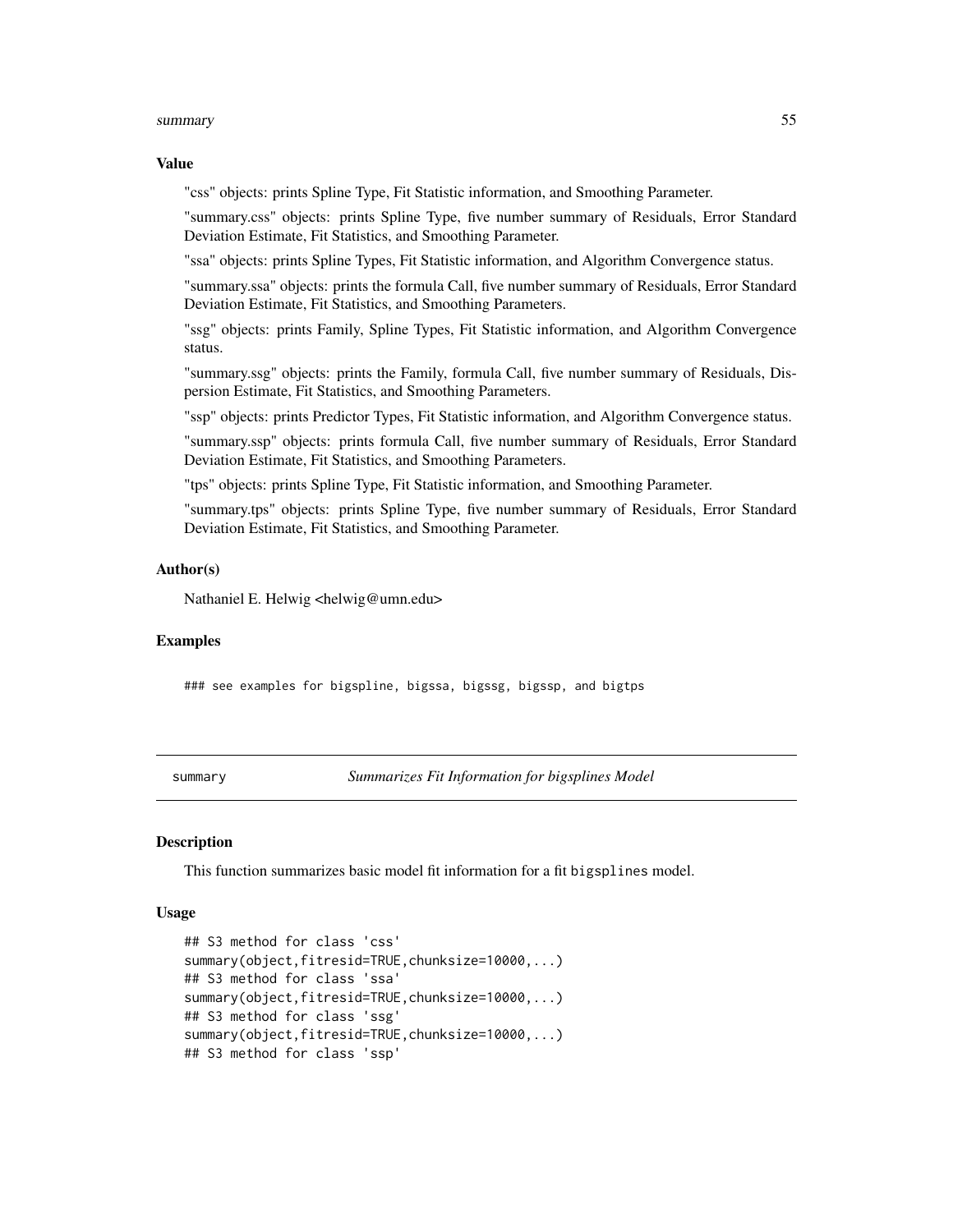```
summary(object,fitresid=TRUE,chunksize=10000,...)
## S3 method for class 'tps'
summary(object,fitresid=TRUE,chunksize=10000,...)
```
# Arguments

| object    | Object of class "css" (output from bigspline), class "ssa" (output from bigssa),<br>class "ssg" (output from bigssg), class "ssp" (output from bigssp), or class<br>"tps" (output from bigtps). |
|-----------|-------------------------------------------------------------------------------------------------------------------------------------------------------------------------------------------------|
| fitresid  | Logical indicating whether the fitted values and residuals should be calculated<br>for all data points in input object.                                                                         |
| chunksize | If fit resider RUE, fitted values are calculated in chunks of size chunksize.                                                                                                                   |
| $\cdot$   | Ignored.                                                                                                                                                                                        |

# Details

See [bigspline](#page-2-1), [bigssa](#page-6-1), [bigssg](#page-11-1), [bigssp](#page-18-1), and [bigtps](#page-23-1) for more details.

# Value

| call              | Called model in input formula.                                                                                                                                                                          |
|-------------------|---------------------------------------------------------------------------------------------------------------------------------------------------------------------------------------------------------|
| type              | Type of smoothing spline that was used for each predictor.                                                                                                                                              |
| fitted.values     | Vector of fitted values (if fitresid=TRUE).                                                                                                                                                             |
| linear.predictors |                                                                                                                                                                                                         |
|                   | Vector of linear predictors (only for class "ssg" with fitresid=TRUE).                                                                                                                                  |
| residuals         | Vector of residuals (if fitresid=TRUE). For class "ssg" these are deviance resid-<br>uals.                                                                                                              |
| sigma             | Estimated error standard deviation.                                                                                                                                                                     |
| deviance          | Model deviance (only for class "ssg").                                                                                                                                                                  |
| dispersion        | Estimated dispersion parameter (only for class "ssg").                                                                                                                                                  |
| n                 | Total sample size.                                                                                                                                                                                      |
| df                | Effective degrees of freedom of the model.                                                                                                                                                              |
| info              | Model fit information: vector containing the GCV, multiple R-squared, AIC,<br>and BIC of fit model.                                                                                                     |
| converged         | Convergence status: converged=TRUE if the iterative theta update converged,<br>converged=FALSE if the iterative theta update failed to converge, and converged=NA<br>if option skip.iter=TRUE was used. |
| iter              | Number of iterative updates (iter=NA if option skip. iter=TRUE was used).                                                                                                                               |
| rparm             | Rounding parameters used for model fitting.                                                                                                                                                             |
| lambda            | Global smoothing parameter used for model fitting.                                                                                                                                                      |
| gammas            | Vector of additional smoothing parameters (only for class "ssa").                                                                                                                                       |
| thetas            | Vector of additional smoothing parameters (only for class "ssp").                                                                                                                                       |
| family            | Distribution family (only for class "ssg").                                                                                                                                                             |

<span id="page-55-0"></span>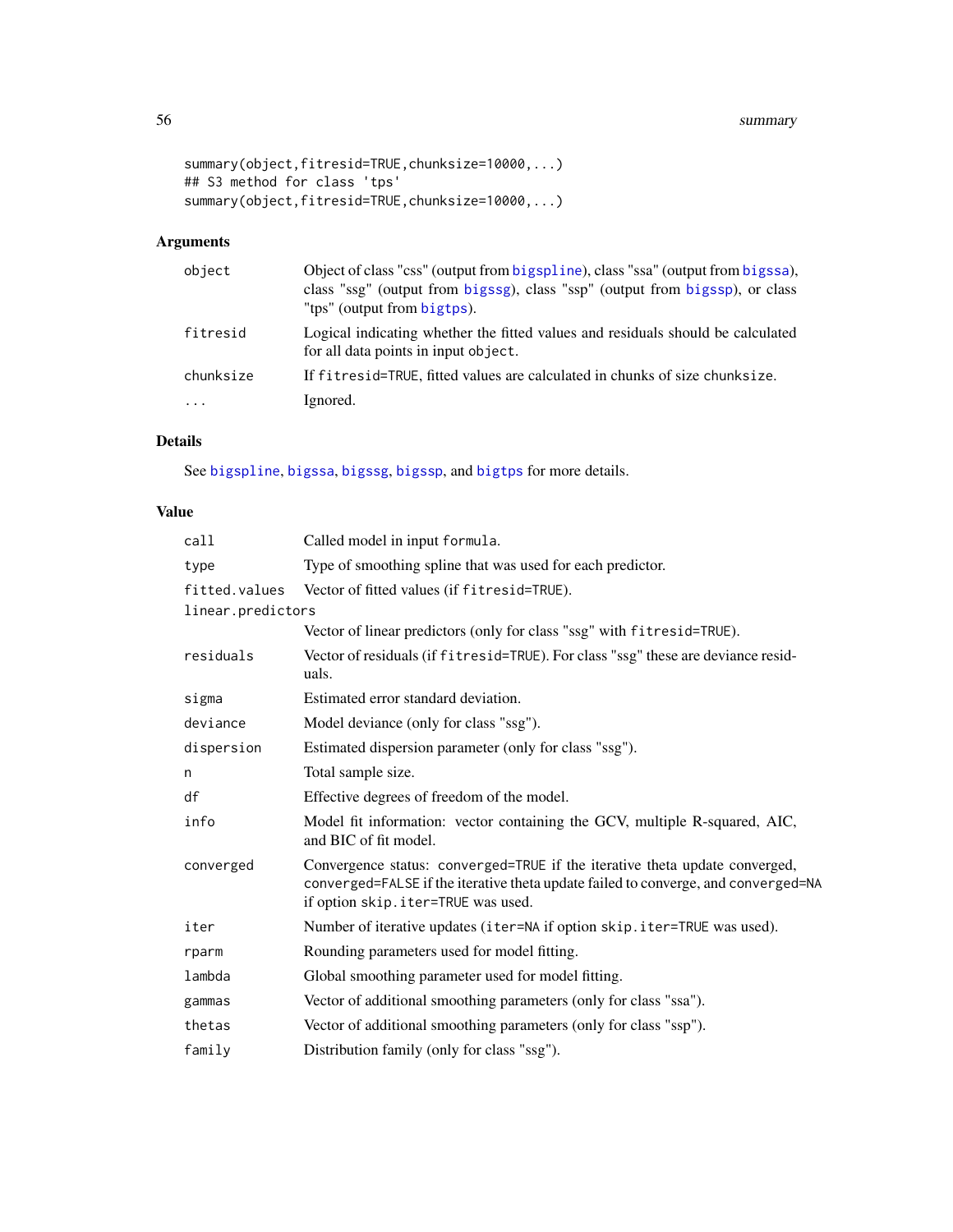# Note

For "css" and "tps" objects, the outputs call, converged, and iter are NA.

#### Author(s)

Nathaniel E. Helwig <helwig@umn.edu>

# Examples

```
########## EXAMPLE 1 ##########
# define relatively smooth function
set.seed(773)
myfun<-function(x){sin(2*pi*x)}
x <-runif(10^4)
y<-myfun(x)+rnorm(10^4)
# cubic spline
cubmod<-bigspline(x,y)
summary(cubmod)
########## EXAMPLE 2 ##########
# function with two continuous predictors
set.seed(773)
myfun<-function(x1v,x2v){sin(2*pi*x1v)+log(x2v+.1)+cos(pi*(x1v-x2v))}
x1v<-runif(10^4); x2v<-runif(10^4)
y<-myfun(x1v,x2v)+rnorm(10^4)
# cubic splines with 100 randomly selected knots (efficient parameterization)
cubmod<-bigssa(y~x1v*x2v,type=list(x1v="cub",x2v="cub"),nknots=100)
summary(cubmod)
########## EXAMPLE 3 ##########
# function with two continuous predictors
set.seed(1)
myfun<-function(x1v,x2v){sin(2*pi*x1v)+log(x2v+.1)+cos(pi*(x1v-x2v))}
ndpts<-1000; x1v<-runif(ndpts); x2v<-runif(ndpts)
# poisson response
set.seed(773)
lp<-myfun(x1v,x2v)
mu<-exp(lp)
y<-rpois(n=ndpts,lambda=mu)
# generalized smoothing spline anova
```

```
genmod<-bigssg(y~x1v*x2v,family="poisson",type=list(x1v="cub",x2v="cub"),nknots=50)
summary(genmod)
```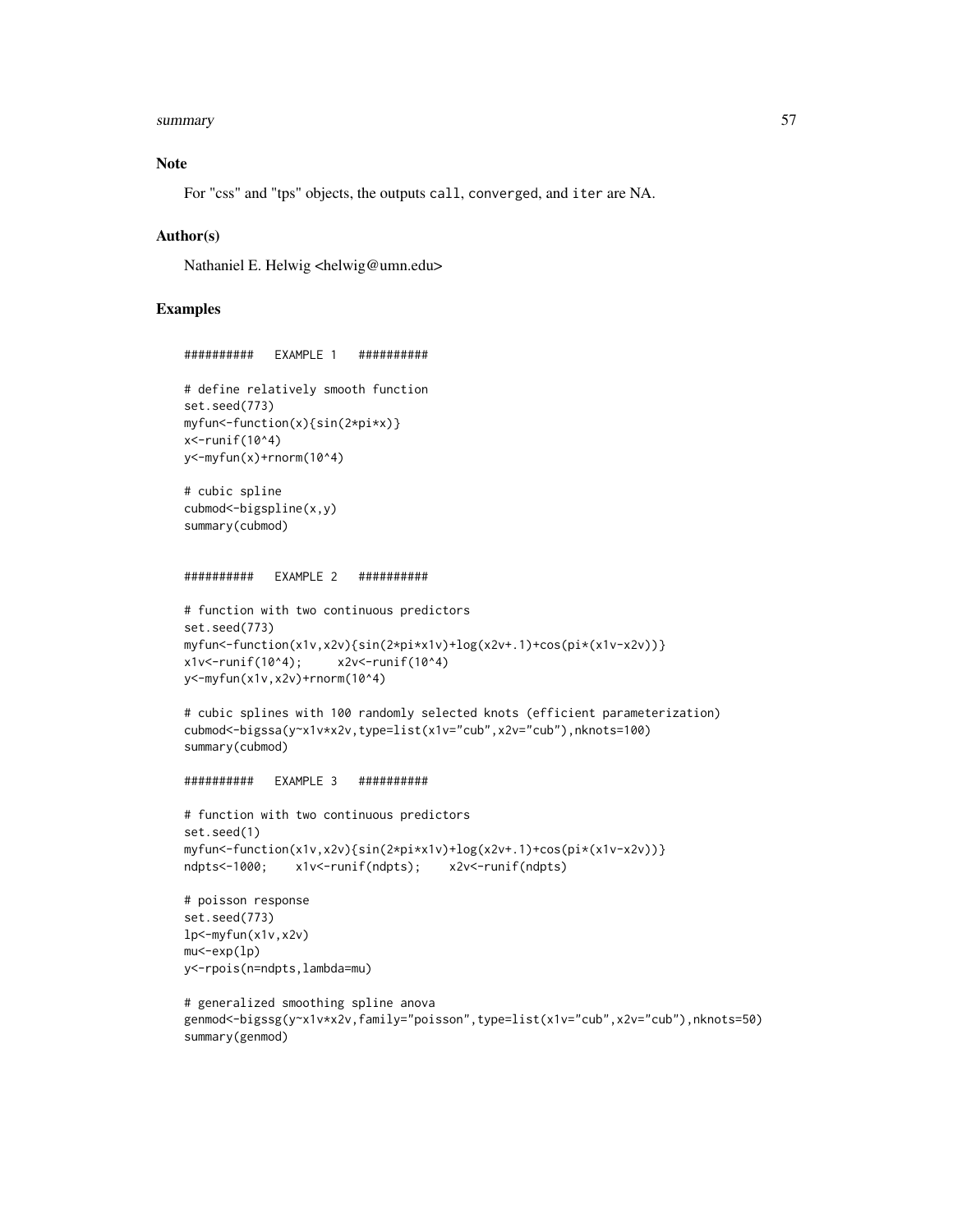```
########## EXAMPLE 4 ##########
```

```
# function with two continuous predictors
set.seed(773)
myfun<-function(x1v,x2v){sin(2*pi*x1v)+log(x2v+.1)+cos(pi*(x1v-x2v))}
x1v<-runif(10^4); x2v<-runif(10^4)y<-myfun(x1v,x2v)+rnorm(10^4)
```
# cubic splines with 100 randomly selected knots (classic parameterization) cubmod<-bigssp(y~x1v\*x2v,type=list(x1v="cub",x2v="cub"),nknots=100) summary(cubmod)

```
########## EXAMPLE 5 ##########
```

```
# define relatively smooth function
set.seed(773)
myfun<-function(x){sin(2*pi*x)}
x<-runif(10^4)
y<-myfun(x)+rnorm(10^4)
```

```
# thin-plate with default (30 knots)
tpsmod<-bigtps(x,y)
summary(tpsmod)
```